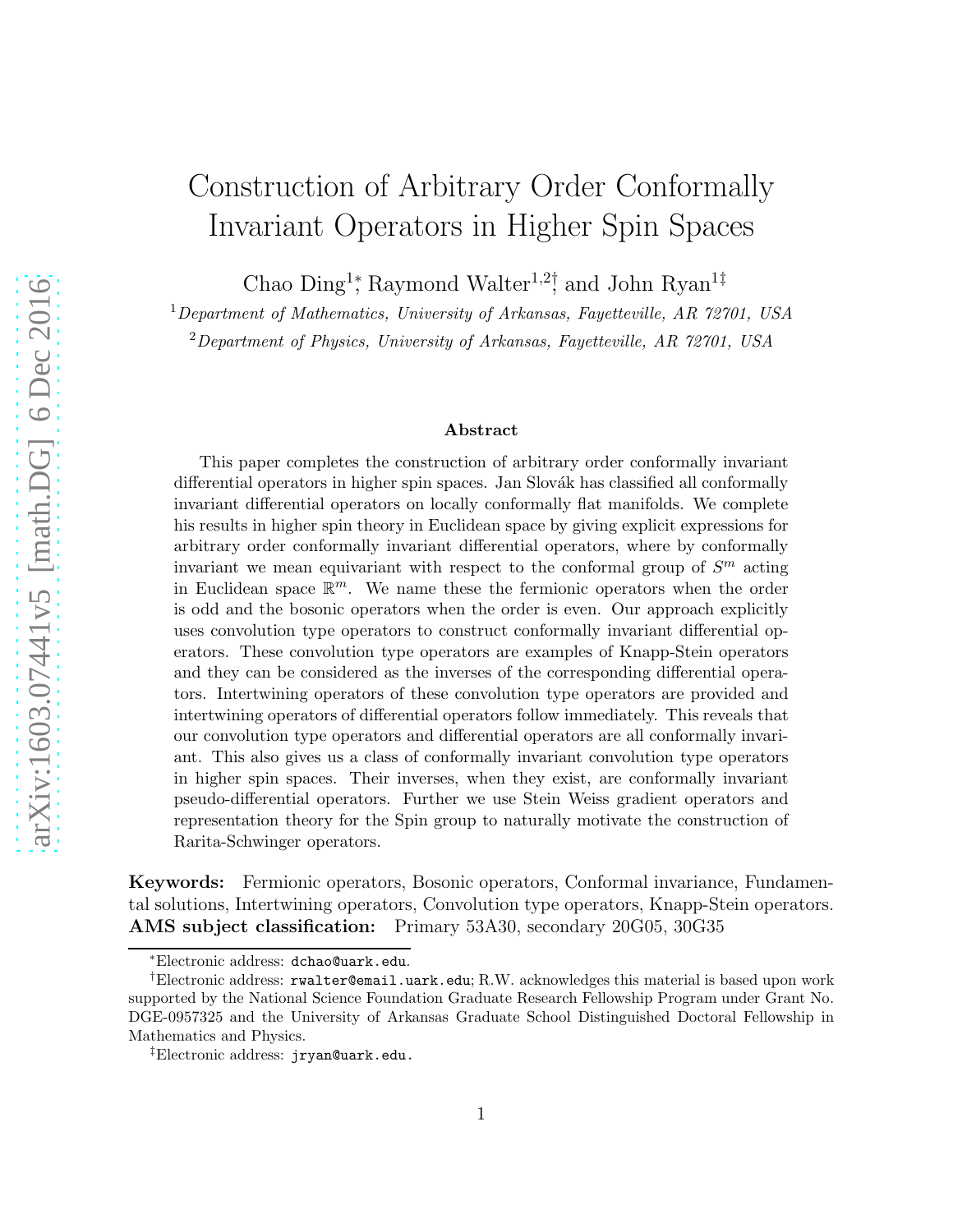### 1 Introduction

The higher spin theory in Clifford analysis was first introduced with the Rarita-Schwinger operators [\[6\]](#page-32-0). This theory considers generalizations of classical Clifford analysis techniques to higher spin spaces [\[3,](#page-31-0) [5,](#page-31-1) [6,](#page-32-0) [13,](#page-32-1) [16,](#page-32-2) [23\]](#page-33-0), focusing on operators acting on functions on  $\mathbb{R}^m$  that take values in arbitrary irreducible representations of  $Spin(m)$ . Generally these are polynomial representations, such as spaces of k-homogeneous monogenic or harmonic polynomials  $(\mathcal{M}_k$  or  $\mathcal{H}_k)$  corresponding to particles of half-integer spin or integer spin. Here monogenic functions are solutions to the Euclidean Dirac equation.

After the Laplacian was pointed out no longer to be conformally invariant in higher spin space, Eelbode and Roels [\[16\]](#page-32-2) constructed a second order conformally invariant operator: the (generalized) Maxwell operator acting on  $C^{\infty}(\mathbb{R}^m,\mathcal{H}_1)$ , where the target space  $\mathcal{H}_1$  is a degree-1 homogeneous harmonic polynomial space. De Bie and his co-authors [\[3\]](#page-31-0) then generalized this Maxwell operator to the case when it acts on  $C^{\infty}(\mathbb{R}^m, \mathcal{H}_k)$ . This is what they call the higher spin Laplace operator. In [\[11\]](#page-32-3), we introduced fermionic operators and bosonic operators as the generalization of k-th powers of the Euclidean Dirac operator to higher spin space, considering the special case of target space of degree-1 homogeneous polynomials while using similar techniques as in [\[3,](#page-31-0) [16\]](#page-32-2). The connections to mathematical physics emphasized in that work also apply to the present manuscript. We later constructed the 3rd order fermionic and 4th order bosonic operators when the target space is a degree- $k$  homogeneous polynomial space [\[10\]](#page-32-4). Unfortunately, the generalized symmetry approach we used in [\[10,](#page-32-4) [11\]](#page-32-3) was computationally infeasible for arbitrary higher order conformally invariant operators.

The methods we use to construct conformally invariant operators are usually either of the following type.

- 1. Verify some differential operator is conformally invariant under Möbius transformations with the help of the Iwasawa decomposition of the Möbius transformation, for instance as in [\[13\]](#page-32-1).
- 2. Show the generalized symmetries of some differential operator generate a conformal Lie algebra, for instance as in [\[3,](#page-31-0) [16\]](#page-32-2).

This paper uses a method different from these. We start by applying Slovák [\[34\]](#page-33-1) and Souček's [\[35\]](#page-33-2) results with arguments of Bures̆ et al. [\[6\]](#page-32-0) to get fundamental solutions of arbitrary order conformally invariant differential operators in higher spin spaces. Then we only need to construct differential operators with those specific fundamental solutions. In particular, from the fundamental solutions of first and second order conformally invariant differential operators obtained from the preceding argument, we can also find the Rarita-Schwinger operators [\[6\]](#page-32-0) and higher spin Laplace operators [\[3\]](#page-31-0) by verifying they have such fundamental solutions. Arguing by induction, we then complete the work on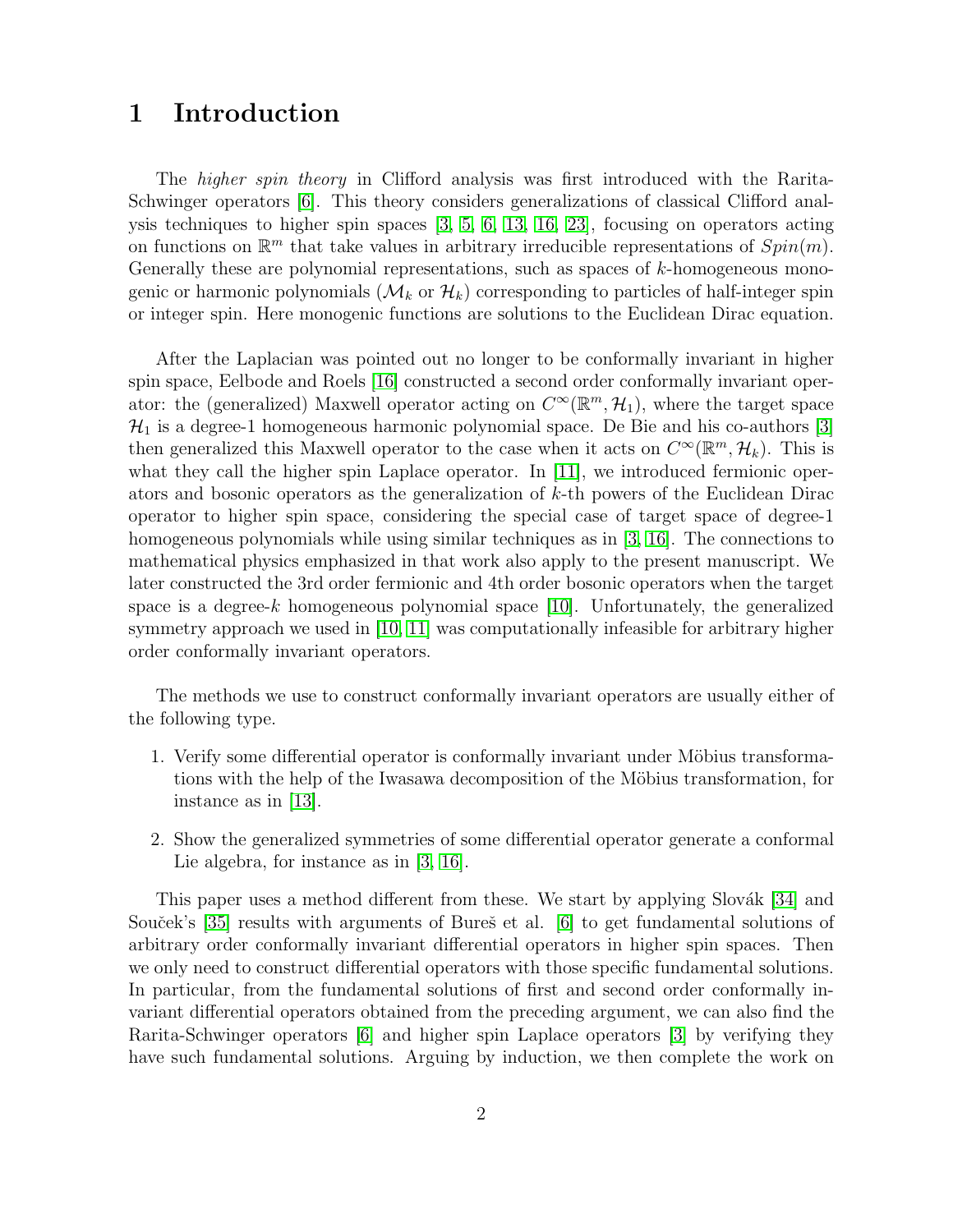constructing conformally invariant operators in higher spin spaces by providing explicit forms of arbitrary j-th order conformally invariant operators in higher spin spaces with  $j > 2$ .

Notably, we discover a new analytic approach to show that a differential operator is conformally invariant. More specifically, we use its fundamental solution to define a convolution type operator and then the fundamental solution can be realized as the inverse of the corresponding differential operator in the sense of such convolution. Hence, if we can show the fundamental solution (as a convolution operator) is conformally invariant, then as the inverse, the corresponding differential operator will also be conformally invariant. Thus the intertwining operators of the fundamental solution (as a convolution operator) are the inverses of the intertwining operators of the differential operators. This idea brings us an infinite class of conformally invariant convolution type operators in higher spin spaces; their inverses, when they exist, are generalized conformally invariant pseudo-differential operators. More details can be found in Section 4.1. It is worth pointing out that these intertwining operators and convolution type operators are special cases of Knapp-Stein intertwining operators and Knapp-Stein operators in higher spin theory  $([7, 20]).$  $([7, 20]).$  $([7, 20]).$  $([7, 20]).$ 

Our study of conformally invariant differential operators in higher spin spaces suggests a distinct Representation-Theoretic approach to Clifford analysis, in contrast to the classical Stokes approach. In the latter approach, the motivation for Dirac-type operators is to obtain operators satisfying a Stokes-type theorem. This does not need irreducible representation theory. In contrast, in the Representation-Theoretic approach, we consider functions taking values in irreducible representations of the Spin group. This forces one to consider irreducible representation theory, as happens elsewhere in the literature where Dirac operators are used [\[19\]](#page-32-7) and especially in spin geometry [\[22\]](#page-33-3). Moreover, irreducible spin representations are natural for studying spin invariance and in particular conformal invariance. That is not to dismiss the Stokes approach—it is used, for instance, to establish the  $L^2$  boundedness of the double layer potential operator on Lipschitz graphs [\[24\]](#page-33-4), and other applications are found in such works as [\[4\]](#page-31-2). Though the present work aims to demonstrate the value of the Representation-Theoretic approach, in future work the two distinct approaches may complement each other.

The paper is organized as follows. We briefly introduce Clifford algebras, Clifford analysis, and representation theory of the Spin group in Section 2. We recall the Stein-Weiss construction of the Euclidean Dirac operator and Rarita-Schwinger operator from [\[9,](#page-32-8) [33\]](#page-33-5) in Section 3. This motivates the extensive use of representation theory in our recent work on conformally invariant differential operators in higher spin theory. Further, this construction also reveals that Stein-Weiss gradient operators and representation theory of the Spin group provide the most natural approach to the study of Rarita-Schwinger operators.

In Section 4, we provide an approach different from [\[3,](#page-31-0) [16\]](#page-32-2) to construct these confor-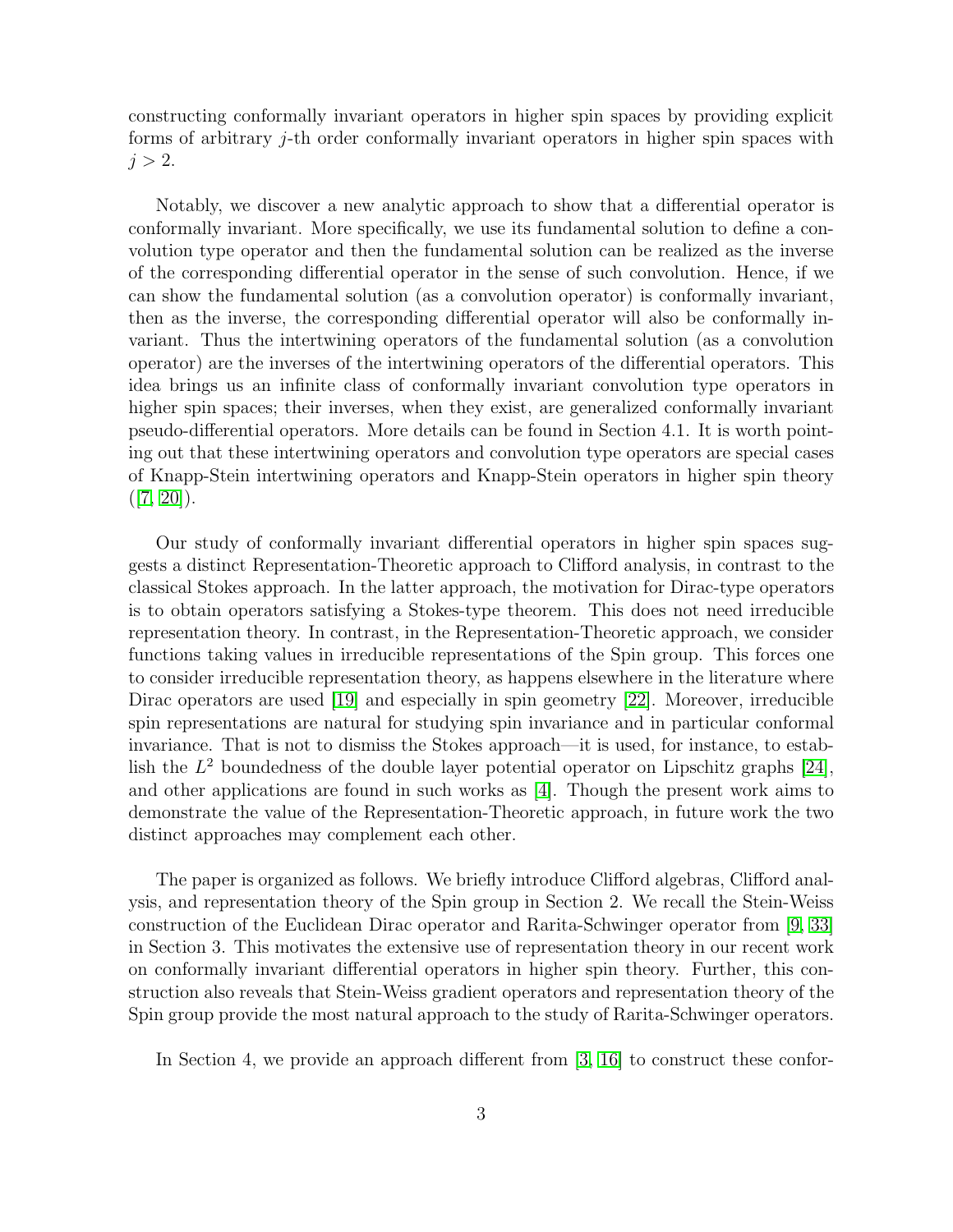mally invariant differential operators. This approach relies heavily on the fundamental solutions of these conformally invariant differential operators. We also define a convolution type operator associated to each fundamental solution to show each fundamental solution is actually the inverse of the corresponding differential operator. An explicit proof for the intertwining operators of these convolution type operators is provided there. This implies conformal invariance of these convolution type operators and conformal invariance of the corresponding differential operators is shown immediately. We point out that this idea also gives an infinite class of conformally invariant convolution type operators; their inverses, when they exist, are generalized conformally invariant pseudo-differential operators. We also show that the higher spin Laplace operators [\[3\]](#page-31-0) can also be derived from this approach. Then we introduce bosonic operators  $\mathcal{D}_{2j}$  as the generalization of  $D^{2j}_{x}$ when acting on  $C^{\infty}(\mathbb{R}^m, \mathcal{H}_k)$  and fermionic operators  $\mathcal{D}_{2j-1}$  as the generalization of  $D_x^{2j-1}$ when acting on  $C^{\infty}(\mathbb{R}^m,\mathcal{M}_k)$ , where  $D_x$  is the Euclidean Dirac operator with respect to the variable  $x$ . The connections between these and lower order conformally invariant operators are also revealed in the construction. Moreover, since the construction is explicitly based on the uniqueness of the operators and their fundamental solutions with the appropriate intertwining operators for a conformal transformation, the conformal invariance and fundamental solutions of the bosonic and fermionic operators arise naturally in our formalism.

We cover technical details and proofs for the fermionic case in Section 5.

### Acknowledgement

The authors are grateful to Bent Ørsted for communications pointing out that the intertwining operators for our fermionic (bosonic) operators and the convolution type operators defined with the fundamental solutions of fermionic (bosonic) operators are special cases of Knapp-Stein intertwining operators and Knapp-Stein operators in higher spin theory ([\[7,](#page-32-5) [20\]](#page-32-6)). The authors are also grateful to the referee for helpful comments.

### 2 Preliminaries

### 2.1 Clifford algebra

A real Clifford algebra,  $Cl_m$ , can be generated from the m-dimensional real Euclidean space  $\mathbb{R}^m$  by considering the relationship

$$
\underline{x}^2 = -\|\underline{x}\|^2
$$

for each  $\underline{x} \in \mathbb{R}^m$ . We have  $\mathbb{R}^m \subseteq \mathcal{C}l_m$ . If  $\{e_1, \ldots, e_m\}$  is an orthonormal basis for  $\mathbb{R}^m$ , then  $\underline{x}^2 = -||\underline{x}||^2$  tells us that

$$
e_i e_j + e_j e_i = -2\delta_{ij},
$$

where  $\delta_{ij}$  is the Kronecker delta function. An arbitrary element of the basis of the Clifford algebra can be written as  $e_A = e_{j_1} \cdots e_{j_r}$ , where  $A = \{j_1, \dots, j_r\} \subset \{1, 2, \dots, m\}$  and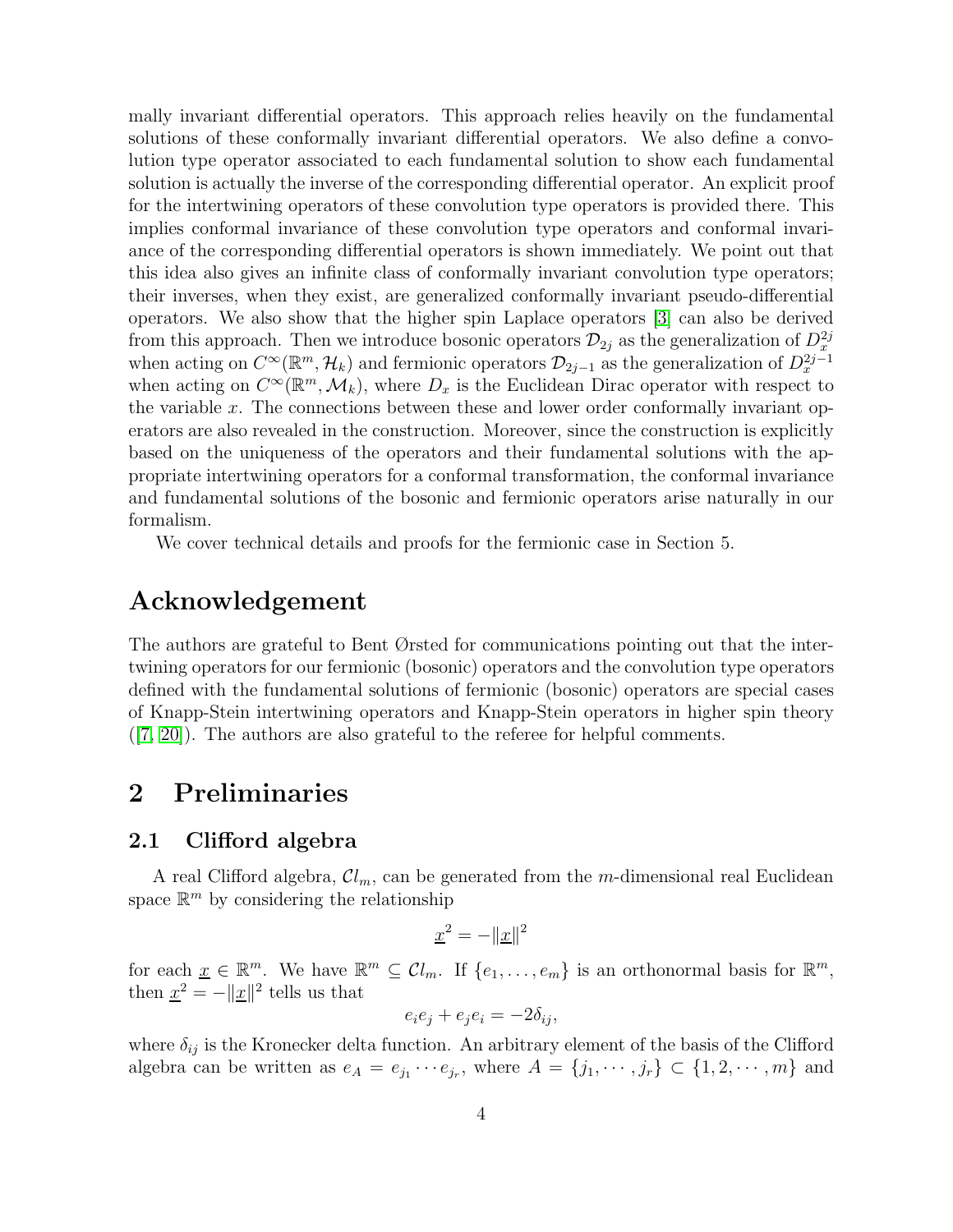$1 \leq j_1 < j_2 < \cdots < j_r \leq m$ . Hence for any element  $a \in \mathcal{C}l_m$ , we have  $a = \sum_{A} a_A e_A$ , where  $a_A \in \mathbb{R}$ . Similarly, the complex Clifford algebra  $Cl_m(\mathbb{C})$  is defined as the complexification of the real Clifford algebra

$$
\mathcal{C}l_m(\mathbb{C})=\mathcal{C}l_m\otimes\mathbb{C}.
$$

We consider the real Clifford algebra  $Cl_m$  throughout this subsection, but in the rest of the paper we consider the complex Clifford algebra  $Cl_m(\mathbb{C})$  unless otherwise specified. The complex Clifford algebra may be viewed as a vector space over the field of scalars C; correspondingly, in this work we may refer to complex-valued functions as scalar-valued functions. Alternatively, there is an isomorphic copy of  $\mathbb C$  embedded in  $\mathcal{Cl}_m(\mathbb C)$  that may be considered as a scalar subspace.

For  $a = \sum_{A} a_{A} e_{A} \in \mathcal{C}l_{m}$ , we define the reversion of a as

$$
\tilde{a} = \sum_{A} (-1)^{|A|(|A|-1)/2} a_A e_A,
$$

where |A| is the cardinality of A. In particular,  $\widetilde{e_{j_1} \cdots e_{j_r}} = e_{j_r} \cdots e_{j_1}$ . Also  $\widetilde{ab} = \widetilde{ba}$  for  $a, b \in \mathcal{C}l_m$ .

The Pin and Spin groups play an important role in Clifford analysis. The Pin group can be defined as

$$
Pin(m) = \{a \in Cl_m : a = y_1 y_2 \dots y_p, \ y_1, \dots, y_p \in \mathbb{S}^{m-1}, p \in \mathbb{N}\},\
$$

where  $\mathbb{S}^{m-1}$  is the unit sphere in  $\mathbb{R}^m$ .  $Pin(m)$  is clearly a multiplicative group in  $\mathcal{Cl}_m$ , see [\[4\]](#page-31-2) for more details.

Now suppose  $a \in \mathbb{S}^{m-1} \subseteq \mathbb{R}^m$ . If we consider  $axa$ , we may decompose

$$
x = x_{a\parallel} + x_{a\perp},
$$

where  $x_{a\parallel}$  is the projection of x onto a and  $x_{a\perp}$  is the remainder part of x perpendicular to a. Hence  $x_{a\parallel}$  is a scalar multiple of a and we have

$$
axa = ax_{a\parallel}a + ax_{a\perp}a = -x_{a\parallel} + x_{a\perp}.
$$

So the action  $axa$  describes a reflection of x in the direction of a. By the Cartan-Dieudonné Theorem each  $O \in O(m)$  is the composition of a finite number of reflections. If  $a =$  $y_1 \cdots y_p \in Pin(m)$ , we define  $\tilde{a} := y_p \cdots y_1$  and observe  $ax\tilde{a} = O_a(x)$  for some  $O_a \in O(m)$ . Choosing  $y_1, \ldots, y_p$  arbitrarily in  $\mathbb{S}^{m-1}$ , we have the group homomorphism

$$
\theta: Pin(m) \longrightarrow O(m) : a \mapsto O_a,
$$

with  $a = y_1 \cdots y_p$  and  $O_a x = a x \tilde{a}$  is surjective. Further  $-a x (-\tilde{a}) = a x \tilde{a}$ , so 1,  $-1 \in$  $Ker(\theta)$ . In fact  $Ker(\theta) = \{1, -1\}$ . See [\[26\]](#page-33-6). The Spin group is defined as

$$
Spin(m) = \{a \in Cl_m : a = y_1y_2 \dots y_{2p}, y_1, \dots, y_{2p} \in \mathbb{S}^{m-1}, p \in \mathbb{N}\}\
$$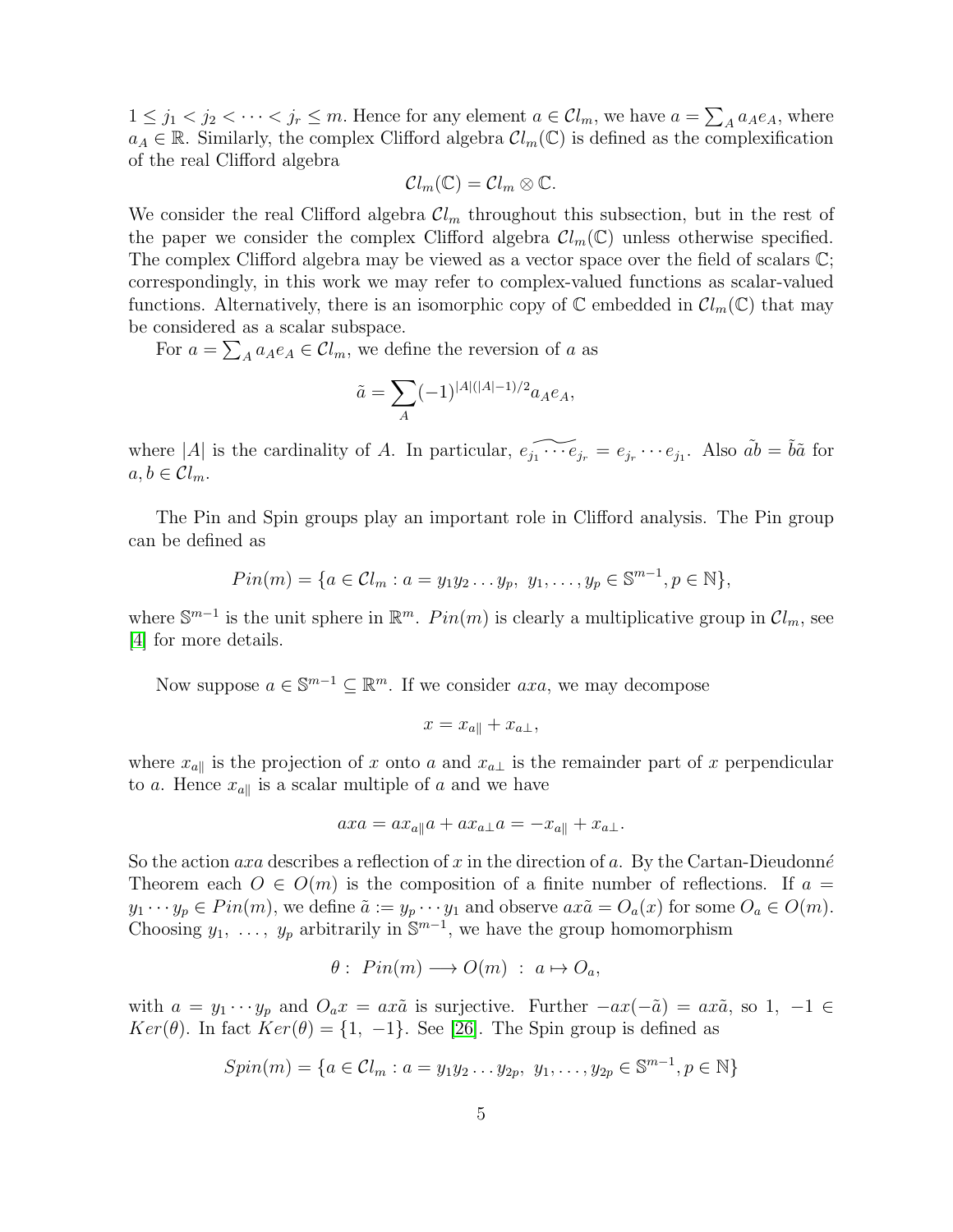and it is a subgroup of  $Pin(m)$ . There is a group homomorphism

$$
\theta: Spin(m) \longrightarrow SO(m)
$$

that is surjective with kernel  $\{1, -1\}$  and defined by the above group homomorphism for  $Pin(m)$ . Thus  $Spin(m)$  is the double cover of  $SO(m)$ . See [\[26\]](#page-33-6) for more details.

For a domain U in  $\mathbb{R}^m$ , a diffeomorphism  $\phi: U \longrightarrow \mathbb{R}^m$  is said to be conformal if, for each  $x \in U$  and each  $\mathbf{u}, \mathbf{v} \in TU_x$ , the angle between **u** and **v** is preserved under the corresponding differential at x,  $d\phi_x$ . For  $m \geq 3$ , a theorem of Liouville tells us the only conformal transformations are Möbius transformations. Ahlfors and Vahlen show any Möbius transformation on  $\mathbb{R}^m \cup \{\infty\}$  can be expressed as  $y = (ax + b)(cx + d)^{-1}$  with a, b, c,  $d \in \mathcal{C}l_m$  satisfying the following conditions [\[1\]](#page-31-3):

> 1. a, b, c, d are all products of vectors in  $\mathbb{R}^m$ . 2.  $a\tilde{b}$ ,  $c\tilde{d}$ ,  $\tilde{b}c$ ,  $\tilde{d}a \in \mathbb{R}^m$ . 3.  $a\tilde{d} - b\tilde{c} = \pm 1$ .

Since  $y = (ax + b)(cx + d)^{-1} = ac^{-1} + (b - ac^{-1}d)(cx + d)^{-1}$ , a conformal transformation can be decomposed as compositions of translation, dilation, reflection and inversion. This gives an Iwasawa decomposition for Möbius transformations. See [\[23\]](#page-33-0) for more details.

The Dirac operator in  $\mathbb{R}^m$  is defined to be

$$
D_x := \sum_{i=1}^m e_i \partial_{x_i}.
$$

Note  $D_x^2 = -\Delta_x$ , where  $\Delta_x$  is the Laplacian in  $\mathbb{R}^m$ . A  $\mathcal{Cl}_m$ -valued function  $f(x)$  defined on a domain U in  $\mathbb{R}^m$  is left monogenic if  $D_x f(x) = 0$ . Since Clifford multiplication is not commutative in general, there is a similar definition for right monogenic functions. Sometimes, we will consider the Dirac operator  $D_u$  in a vector u rather than x.

In classical Clifford analysis, the kth order conformally invariant differential operator is  $D_x^k$  and a large number of results have been found, for instance, [\[17,](#page-32-9) [25,](#page-33-7) [29,](#page-33-8) [30\]](#page-33-9). In particular, the fundamental solutions and the intertwining operators for  $D_x^k$  are as follows.

 $\emph{Proposition 1. [25, 29]/Fundamental solutions for $D_x^k$})$  $\emph{Proposition 1. [25, 29]/Fundamental solutions for $D_x^k$})$  $\emph{Proposition 1. [25, 29]/Fundamental solutions for $D_x^k$})$  $\emph{Proposition 1. [25, 29]/Fundamental solutions for $D_x^k$})$ Let  $x \in \mathbb{R}^m$ , the fundamental solutions  $G_k(x)$  for  $D_x^k$  are as follows. When m is odd,

$$
G_k(x) := \begin{cases} c_{2n} ||x||^{2n-m}, & \text{if } k = 2n, n = 1, 2, \cdots, \\ c_{2n-1} \frac{x}{||x||^{m-2n+2}}, & \text{if } k = 2n-1, n = 1, 2, \cdots. \end{cases}
$$

When m is even,

$$
G_k(x) := \begin{cases} \frac{1}{||x||^{m-2n}}, & \text{if } k = 2n, \ n = 1, 2, \cdots, \frac{m}{2} - 1, \\ \frac{x}{||x||^{m-2n+2}}, & \text{if } k = 2n - 1, \ n = 1, 2, \cdots, \frac{m}{2} - 1. \end{cases}
$$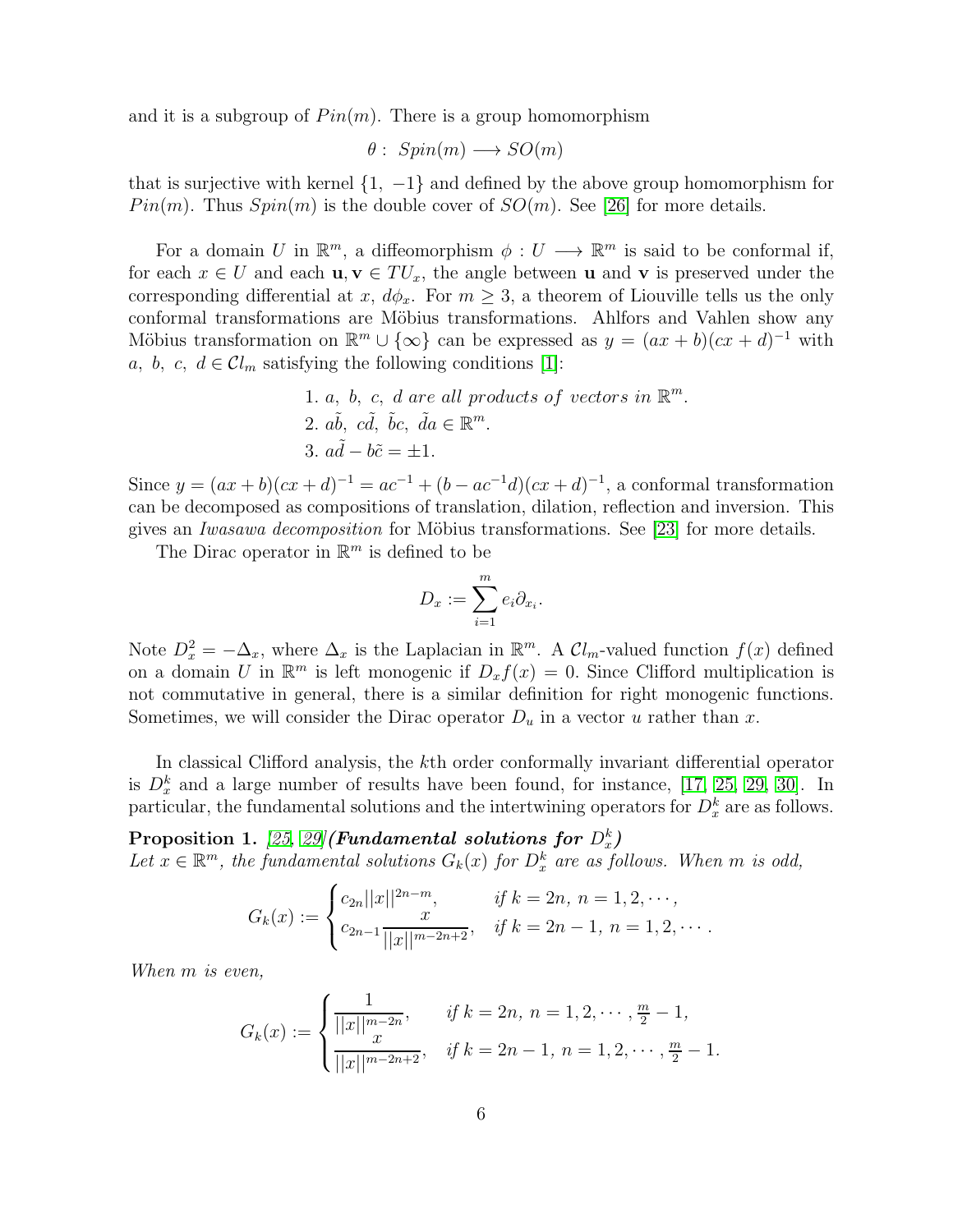<span id="page-6-1"></span> $\emph{Proposition 2. [25, 29] (Intertwining operators for $D_x^k$)}$  $\emph{Proposition 2. [25, 29] (Intertwining operators for $D_x^k$)}$  $\emph{Proposition 2. [25, 29] (Intertwining operators for $D_x^k$)}$  $\emph{Proposition 2. [25, 29] (Intertwining operators for $D_x^k$)}$ Let  $y = \varphi(x) = (ax + b)(cx + d)^{-1}$  be a Möbius transformation. Then we have

$$
J_{-k}(\varphi, x)D_y^k f(y) = D_x^k J_k(\varphi, x) f((ax + b)(cx + d)^{-1}),
$$

where

$$
J_k(\varphi, x) = \frac{\widetilde{cx+d}}{||cx+d||^{m-2j+2}}, \text{ if } k = 2j - 1,
$$
  
\n
$$
J_k(\varphi, x) = ||cy+d||^{2j-m}, \text{ if } k = 2j;
$$
  
\n
$$
J_{-k}(\varphi, x) = \frac{cx+d}{||cx+d||^{m+2j}}, \text{ if } k = 2j - 1,
$$
  
\n
$$
J_{-k}(\varphi, x) = ||cx+d||^{-m-2j}, \text{ if } k = 2j,
$$

and j is a positive integer.  $J_{-k}$ ,  $J_k$  are called the intertwining operators and  $J_k$  is called the conformal weight for  $D_x^k$ .

In this paper, we will generalize kth  $(k > 2)$  order conformally invariant differential operators from classical Clifford analysis to higher spin theory as well as their fundamental solutions and intertwining operators. We start with introducing two well known polynomial spaces and the first and second order conformally invariant differential operators in higher spin theory as follows.

Let  $\mathcal{M}_k$  denote the space of  $\mathcal{C}l_m$ -valued monogenic polynomials homogeneous of degree k. Note that if  $h_k \in \mathcal{H}_k$ , the space of  $\mathcal{Cl}_m$ -valued harmonic polynomials homogeneous of degree k, then  $D_u h_k \in M_{k-1}$ , but  $D_u u p_{k-1}(u) = (-m - 2k + 2)p_{k-1}(u)$ , so

$$
\mathcal{H}_k = \mathcal{M}_k \oplus u \mathcal{M}_{k-1}, \ h_j = p_k + u p_{k-1}.
$$

This is an *Almansi-Fischer decomposition* of  $\mathcal{H}_k$  [\[13\]](#page-32-1). In this Almansi-Fischer decomposition, we define  $P_k$  as the projection map

$$
P_k: \mathcal{H}_k \longrightarrow \mathcal{M}_k.
$$

Suppose U is a domain in  $\mathbb{R}^m$ . Consider a differentiable function  $f: U \times \mathbb{R}^m \longrightarrow \mathcal{C}l_m$  such that, for each  $x \in U$ ,  $f(x, u)$  is a left monogenic polynomial homogeneous of degree k in u. Then the first order conformally invariant differential operator in higher spin theory, named as Rarita-Schwinger operator [\[6,](#page-32-0) [13\]](#page-32-1), is defined by

<span id="page-6-0"></span>
$$
R_k f(x, u) := P_k D_x f(x, u) = \left(\frac{u D_u}{m + 2k - 2} + 1\right) D_x f(x, u). \tag{1}
$$

Let  $Z_k(u, v)$  be the reproducing kernel for  $\mathcal{M}_k$ , which satisfies

$$
f(v) = \int_{\mathbb{S}^{m-1}} \overline{Z_k(u,v)} f(u) dS(u), \text{ for all } f(v) \in \mathcal{M}_k.
$$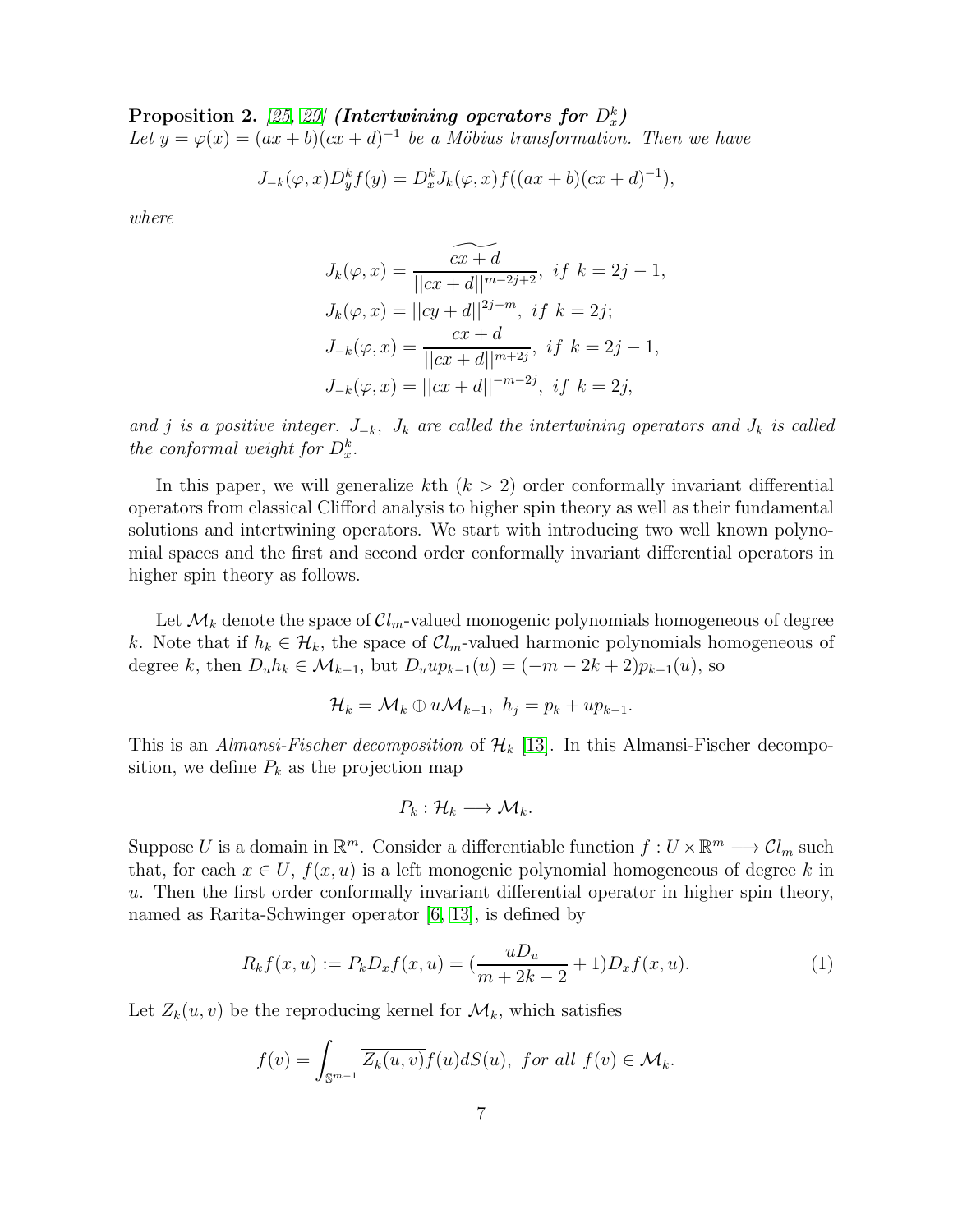Then the fundamental solution for  $R_k$  is

$$
E_{k,1}(x, u, v) = \frac{1}{\omega_{m-1}c_{k,1}} \frac{x}{||x||^m} Z_k(\frac{xux}{||x||^2}, v),
$$

where constant  $c_{k,1}$  is  $\frac{m-2}{m+2k}$  $m + 2k - 2$ and  $\omega_{m-1}$  is the area of  $(m-1)$ -dimensional unit sphere.

In other words,  $R_k$  can be considered as the inverse of  $E_{k,1}(x, u, v)$  in the following sense.

**Proposition 3.** For any  $\phi(y, v) \in C^{\infty}(\mathbb{R}^m, \mathcal{M}_k)$  with compact support with respect to variable x, we have

$$
\iint_{\mathbb{R}^m} (R_k E_{k,1}(x-y,u,v), \phi(x,v))_v dx^m = \phi(y,u).
$$

where

$$
(f(v),g(v))_v = \int_{\mathbb{S}^{m-1}} f(v)g(v)dS(v)
$$

is the Fischer-inner product for two Clifford valued polynomials.

The second order conformally invariant differential operator in higher spin theory, named the higher spin Laplace operator [\[3\]](#page-31-0), is defined by

$$
\mathcal{D}_2 = \Delta_x - \frac{4\langle u, D_x \rangle \langle D_u, D_x \rangle}{m + 2k - 2} + \frac{||u||^2 \langle D_u, D_x \rangle^2}{(m + 2k - 2)(m + 2k - 4)}.
$$

Its fundamental solution is given by

$$
E_{k,2}(x, u, v) = \frac{(m + 2k - 4)\Gamma(\frac{m}{2} - 1)}{4(4 - m)\pi^{\frac{m}{2}}} ||x||^{2 - m} Z_k(\frac{xux}{||x||^2}, v),
$$

where  $Z_k(u, v)$  is the reproducing kernel for  $\mathcal{H}_k$  and satisfies

$$
f(v) = \int_{\mathbb{S}^{m-1}} \overline{Z_k(u,v)} f(u) dS(u), \text{ for all } f(v) \in \mathcal{H}_k.
$$

Also  $\mathcal{D}_2$  can also considered as the inverse of  $E_{k,2}(x, u, v)$  in a similar sense as for  $R_k$ . This will be studied in a more general setting in Section 4.1.

Though we have presented the Almansi-Fischer decomposition, the Dirac operator, and the Rarita-Schwinger operator here in terms of functions taking values in the real Clifford algebra  $Cl_m$ , they can all be realized in the same way for spinor-valued functions in the complex Clifford algebra  $Cl_m(\mathbb{C})$ , see [\[8\]](#page-32-10); we discuss spinors in the next section.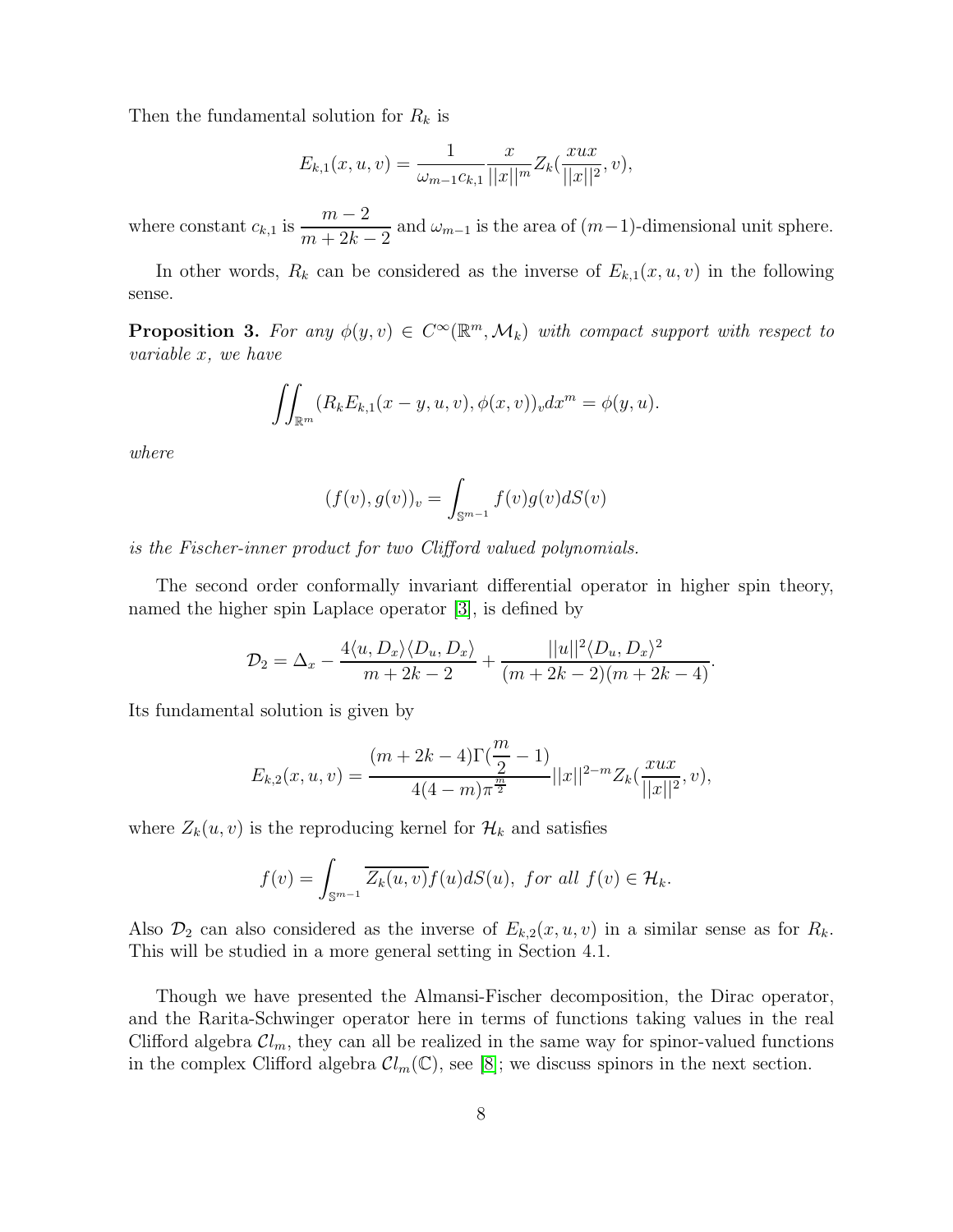### 2.2 Irreducible representations of the Spin group

We now introduce three representations of  $Spin(m)$ . The first representation of the Spin group is used as the target space in spinor-valued theory and the other two representations of the Spin group are frequently used as target spaces in higher spin theory.

#### 2.2.1 Spinor representation space  $S$

The most commonly used representation of the Spin group in  $Cl_m(\mathbb{C})$ -valued function theory is the spinor space. To this end, consider the complex Clifford algebra  $Cl_m(\mathbb{C})$ with even dimension  $m = 2n$ . The space of vectors  $\mathbb{C}^m$  is embedded in  $\mathcal{Cl}_m(\mathbb{C})$  as

$$
(x_1, x_2, \cdots, x_m) \mapsto \sum_{j=1}^m x_j e_j : \mathbb{C}^m \hookrightarrow \mathcal{C}l_m(\mathbb{C}).
$$

We denote x for a vector in both interpretations. The Witt basis elements of  $\mathbb{C}^m$  are defined by

$$
f_j:=\frac{e_{2j-1}-ie_{2j}}{2},\ \ f_j^{\dagger}:=-\frac{e_{2j-1}+ie_{2j}}{2},\ 1\leq j\leq n.
$$

Let  $I := f_1 f_1^{\dagger}$  $i_1^{\dagger} \ldots f_n f_n^{\dagger}$ . The space of *Dirac spinors* is defined as

$$
\mathcal{S}:=\mathcal{C}l_m(\mathbb{C})I.
$$

This is a representation of  $Spin(m)$  under the following action

$$
\rho(s)\mathcal{S} := s\mathcal{S}, \text{ for } s \in Spin(m).
$$

Note S is a left ideal of  $Cl_m(\mathbb{C})$ . For more details, see [\[8\]](#page-32-10). An alternative construction of spinor spaces is given in the classic paper of Atiyah, Bott and Shapiro [\[2\]](#page-31-4).

## 2.2.2 Homogeneous harmonic polynomials on  $\mathcal{H}_k(\mathbb{R}^m,\mathbb{C})$

It is well known the space of harmonic polynomials is invariant under action of  $Spin(m)$ , since the Laplacian  $\Delta_m$  is an  $SO(m)$  invariant operator. It is not irreducible for  $Spin(m)$ , however, and can be decomposed into the infinite sum of k-homogeneous harmonic polynomials,  $0 \leq k < \infty$ . Each of these spaces is irreducible for  $Spin(m)$ . This brings the most familiar representations of  $Spin(m)$ : spaces of complex-valued k-homogeneous harmonic polynomials on  $\mathbb{R}^m$ , denoted by  $\mathcal{H}_k := \mathcal{H}_k(\mathbb{R}^m,\mathbb{C})$ . Since  $\mathbb C$  is considered as a scalar subspace of  $Cl_m(\mathbb{C})$ ,  $\mathcal{H}_k$  is also called a scalar-valued k-homogeneous harmonic polynomial spaces. The following action has been shown to be an irreducible representation of  $Spin(m)$  [\[19,](#page-32-7) [21\]](#page-32-11):

$$
\rho : Spin(m) \longrightarrow Aut(\mathcal{H}_k), s \longmapsto (f(x) \mapsto \tilde{s}f(sx\tilde{s})s).
$$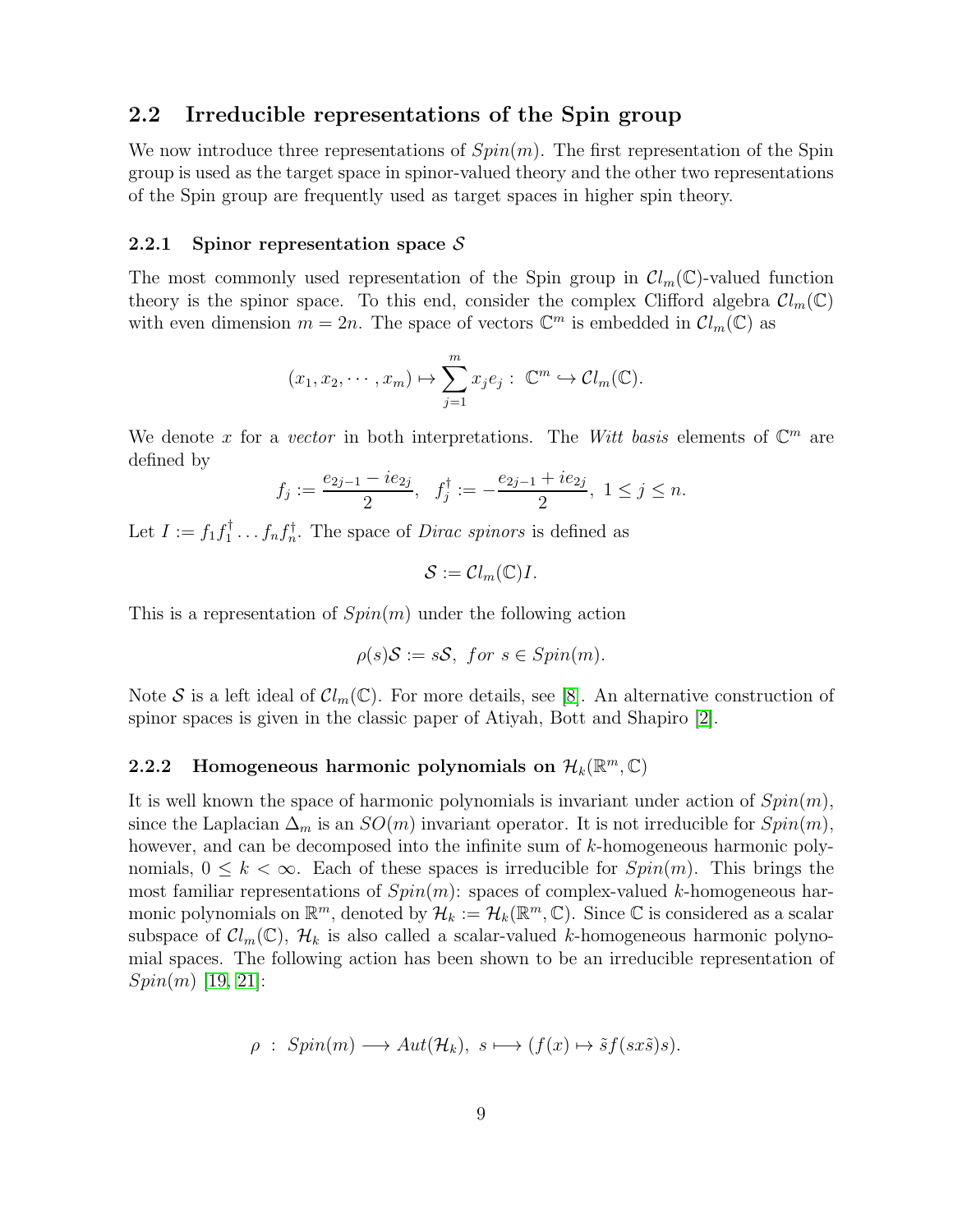This can also be realized as follows

$$
Spin(m) \xrightarrow{\theta} SO(m) \xrightarrow{\rho} Aut(\mathcal{H}_k);
$$
  

$$
a \longmapsto O_a \longmapsto (f(x) \mapsto f(O_a x)),
$$

where  $\theta$  is the double covering map and  $\rho$  is the standard action of  $SO(m)$  on a function  $f(x) \in \mathcal{H}_k$  with  $x \in \mathbb{R}^m$ .

### 2.2.3 Homogeneous monogenic polynomials on  $Cl_m$

In  $Cl_m$ -valued function theory, the previously mentioned Almansi-Fischer decomposition shows we can also decompose the space of  $k$ -homogeneous harmonic polynomials:

$$
\mathcal{H}_k=\mathcal{M}_k\oplus u\mathcal{M}_{k-1}.
$$

If we restrict  $\mathcal{M}_k$  to the spinor valued subspace, we have another important representation of  $Spin(m)$ : the space of k-homogeneous spinor-valued monogenic polynomials on  $\mathbb{R}^m$ , henceforth denoted by  $\mathcal{M}_k := \mathcal{M}_k(\mathbb{R}, \mathcal{S})$ . Specifically, the following action has been shown to be an irreducible representation of  $Spin(m)$  [\[19,](#page-32-7) [21\]](#page-32-11):

$$
\pi : Spin(m) \longrightarrow Aut(\mathcal{M}_k), \ s \longmapsto f(x) \mapsto \tilde{s}f(sx\tilde{s}).
$$

### 3 Stein-Weiss type operators

In classical Clifford analysis, the Euclidean Dirac operator was initially motivated from Stokes' Theorem [\[28\]](#page-33-10) and Clifford algebras were used to study it. When we consider function theory in higher spin spaces, since these functions take values in irreducible representations of the Spin group, it turns out representation theory provides a quite different approach for operator theory in higher spin spaces. Abundant results have been found with this approach: for instance, [\[3,](#page-31-0) [5,](#page-31-1) [15,](#page-32-12) [16\]](#page-32-2). In 1968, Stein and Weiss [\[32\]](#page-33-11) pointed out that many first-order differential operators can be constructed as projections of generalized gradients with the help of representation theory. Fegan [\[17\]](#page-32-9) showed that such operators are conformally invariant with certain conditions. In [\[9,](#page-32-8) [33\]](#page-33-5), the Euclidean Dirac and Rarita-Schwinger operators were constructed as Stein-Weiss type operators. Since this construction generalizes further to representations of principal bundles over oriented Riemannian spin manifolds, by which one constructs the Atiyah-Singer Dirac operator, we argue the Stein and Weiss construction is the natural way to construct other Dirac type operators as in [\[19,](#page-32-7) [33\]](#page-33-5). In this section, we recall the constructions of the Euclidean Dirac and Rarita-Schwinger operators as Stein-Weiss type operators from [\[9\]](#page-32-8). Motivated by this representation theoretic approach, we will construct other higher order conformally invariant differential operators in higher spin spaces in the next section.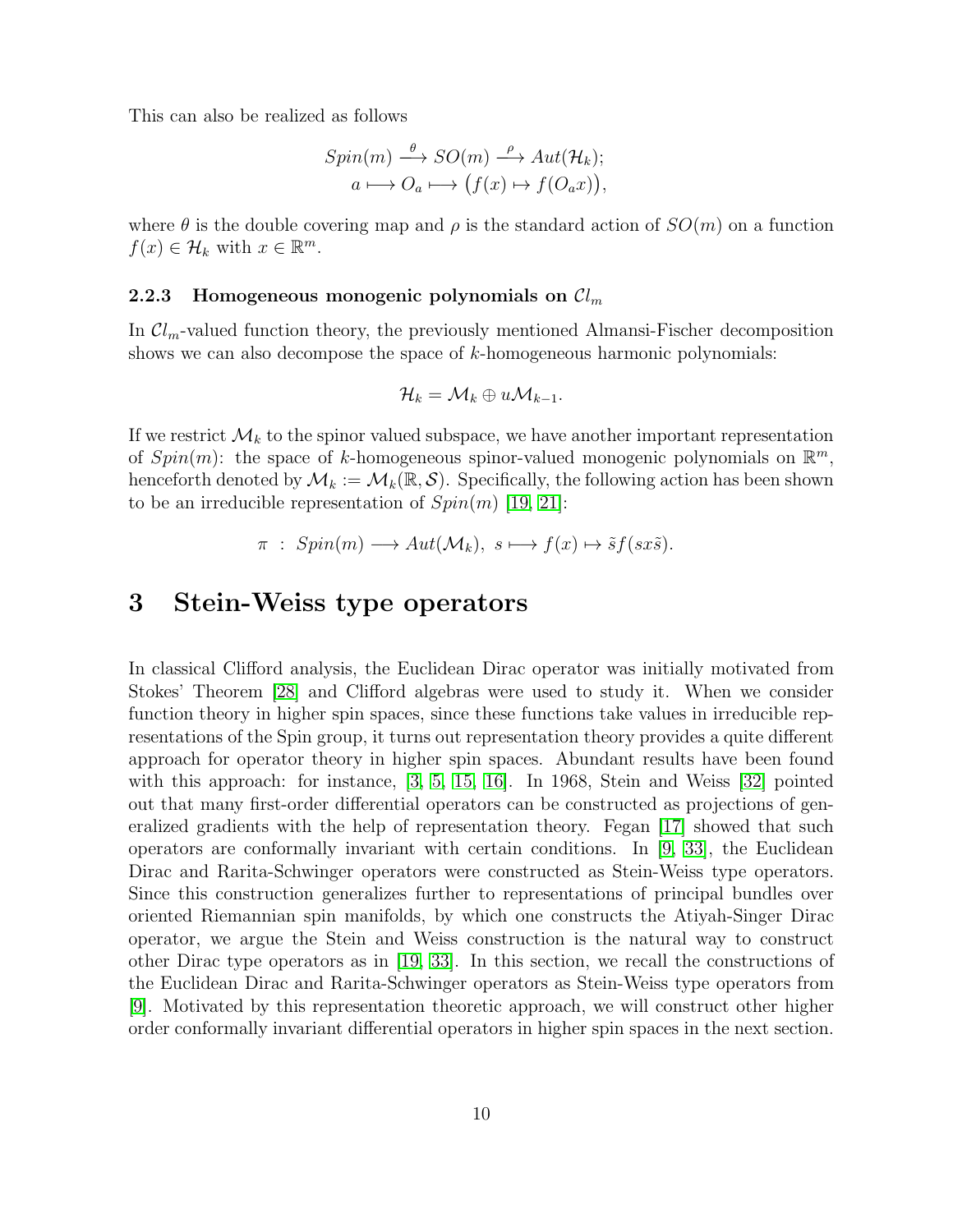Assume U is a finite dimensional inner product complex vector space, V is a  $m$ dimensional inner product complex vector space. Denote the groups of all automorphisms of U and V by  $GL(U)$  and  $GL(V)$ , respectively. Suppose  $\rho_1: G \longrightarrow GL(U)$  and  $\rho_2: G \longrightarrow GL(V)$  are irreducible representations of a compact Lie group G. Let  $f(x)$ be a differentiable function defined on a domain  $\Omega \subset \mathbb{R}^m$  with values in U. We wish to define the gradient  $\nabla f(x)$  as a function from the same domain  $\Omega$  but with values in  $U \otimes V$ . Suppose that  $\{\zeta_{\alpha}\}\$ is an orthonormal basis in U and  $f(x) = \sum_{\alpha} f_{\alpha}(x) \zeta_{\alpha}$ . Let  ${e_1, \dots, e_m}$  be the standard basis of V arising from the identification of V with  $\mathbb{C}^m$ . Then a basis (over  $\mathbb{C}$ ) of  $U \otimes V$  is  $\{\zeta_{\alpha} \otimes e_i\}_{\alpha,i}$  and

$$
\nabla f(x) = \sum_{\alpha,i} \frac{\partial f_{\alpha}(x)}{\partial_{x_i}} \zeta_{\alpha} \otimes e_i.
$$

In this paper, we rewrite  $\nabla f(x)$  as follows for convenience,

$$
\nabla f(x) = \sum_{i} \frac{\partial f(x)}{\partial_{x_i}} e_i.
$$

Since  $U \otimes V$  is not necessarily irreducible as a tensor product representation of G, we denote by  $U[\times]V$  the irreducible subrepresentation of  $U \otimes V$  whose representation space has largest dimension. This is known as the Cartan product of  $\rho_1$  and  $\rho_2$ . For more details, see [\[14,](#page-32-13) [32\]](#page-33-11). Using the inner products on  $U$  and  $V$ , we can write

$$
U \otimes V = (U[\times]V) \oplus (U[\times]V)^{\perp}.
$$

If we denote by E and  $E^{\perp}$  the orthogonal projections onto  $U[\times]V$  and  $(U[\times]V)^{\perp}$ , respectively, then we define differential operators D and  $D^{\perp}$  associated to  $\rho_1$  and  $\rho_2$  by

$$
D = E \nabla \text{ and } D^{\perp} = E^{\perp} \nabla.
$$

These are named *Stein-Weiss type operators* after [\[32\]](#page-33-11). The importance of this construction is that one can reconstruct many first-order differential operators with it by choosing proper representation spaces  $U$  and  $V$  for a Lie group  $G$ , such as the Euclidean Dirac operators [\[32,](#page-33-11) [33\]](#page-33-5) and Rarita-Schwinger operators [\[19\]](#page-32-7) that we now proceed to discuss.

#### 1. Dirac operators

Here we only show the odd dimension case, but the even dimension case is similar.

**Theorem 1.** Let  $\rho_1$  be the representation of the spin group given by the standard representation of  $SO(m)$  on  $\mathbb{R}^m$ 

$$
\rho_1: Spin(m) \longrightarrow SO(m) \longrightarrow GL(\mathbb{R}^m)
$$

and let  $\rho_2$  be the spin representation on the spinor space S. Then the Euclidean Dirac operator is the differential operator given by projecting the gradient onto  $(\mathbb{R}^m[\times]S)^{\perp}$  when  $m = 2n + 1.$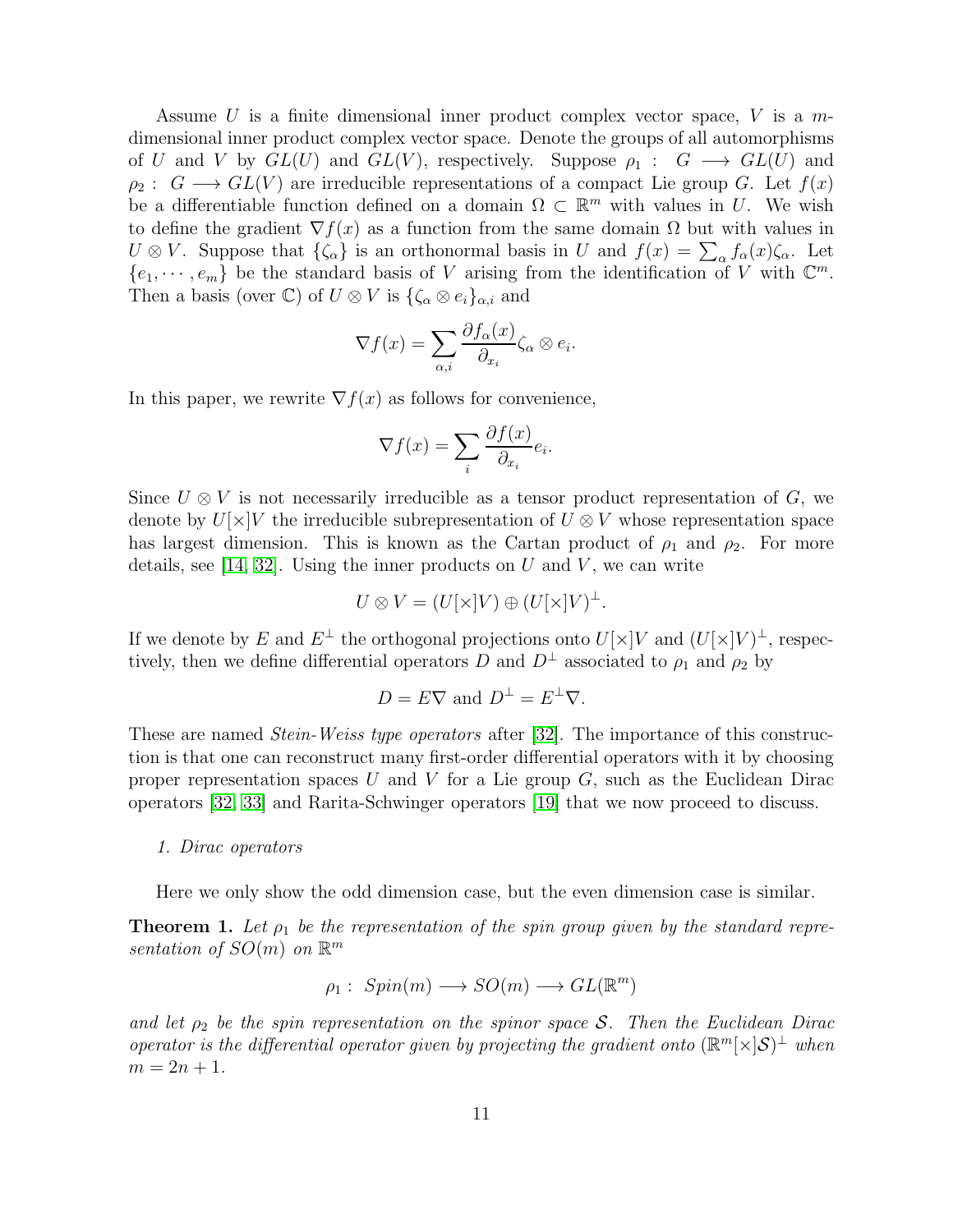*Outline proof:* The proof is exactly that appearing in [\[32\]](#page-33-11). Let  $\{e_1, \dots, e_m\}$  be an orthonormal basis of  $\mathbb{R}^m$  and  $x = (x_1, \dots, x_m) \in \mathbb{R}^m$ . For a function  $f(x)$  having values in  $S$ , we must show that the system

$$
\sum_{i=1}^{m} e_i \frac{\partial f}{\partial x_i} = 0
$$

is equivalent to the system

$$
D^{\perp}f = E^{\perp}\nabla f = 0.
$$

We have

$$
\mathbb{R}^m \otimes \mathcal{S} = \mathbb{R}^m[\times] \mathcal{S} \oplus (\mathbb{R}^m[\times] \mathcal{S})^{\perp}
$$

and [\[32\]](#page-33-11) provides an embedding map

$$
\eta: \mathcal{S} \hookrightarrow \mathbb{R}^m \otimes \mathcal{S},
$$

$$
\omega \mapsto \frac{1}{\sqrt{m}}(e_1\omega, \cdots, e_m\omega).
$$

Indeed, this embedding is an isomorphism from S into  $\mathbb{R}^m \otimes S$ . For the proof, we refer the reader to page 175 of [\[32\]](#page-33-11). Thus, we have

$$
\mathbb{R}^m \otimes \mathcal{S} = \mathbb{R}^m[\times] \mathcal{S} \oplus \eta(\mathcal{S}).
$$

Consider the equation  $D^{\perp} f = E^{\perp} \nabla f = 0$ , where f has values in S. So  $\nabla f$  has values in  $\mathbb{R}^m \otimes \mathcal{S}$ , and the condition  $D^{\perp} f = 0$  is equivalent to  $\nabla f$  being orthogonal to  $\eta(\mathcal{S})$ . This is precisely the statement that

$$
\sum_{i=1}^{m} \left(\frac{\partial f}{\partial x_i}, e_i \omega\right) = 0, \ \forall \omega \in \mathcal{S}.
$$

Notice, however, that as an endomorphism of  $\mathbb{R}^m \otimes \mathcal{S}$ , we have  $-e_i$  as the dual of  $e_i$ . Hence the equation above becomes

$$
\sum_{i=1}^m(e_i\frac{\partial f}{\partial x_i},\omega)=0, \; \forall \omega \in \mathcal{S},
$$

which says precisely that  $f$  must be in the kernel of the Euclidean Dirac operator. This completes the proof.  $\Box$ 

#### 2. Rarita-Schwinger operators

**Theorem 2.** Let  $\rho_1$  be defined as above and  $\rho_2$  is the representation of  $Spin(m)$  on  $\mathcal{M}_k$ . Then as a representation of  $Spin(m)$ , we have the following decomposition

$$
\mathcal{M}_k \otimes \mathbb{R}^m \cong \mathcal{M}_k[\times]\mathbb{R}^m \oplus \mathcal{M}_k \oplus \mathcal{M}_{k-1} \oplus \mathcal{M}_{k,1},
$$

where  $\mathcal{M}_{k,1}$  is a simplicial monogenic polynomial space as a  $Spin(m)$  representation (see more details in [\[3\]](#page-31-0)). The Rarita-Schwinger operator is the differential operator given by projecting the gradient onto the  $\mathcal{M}_k$  component.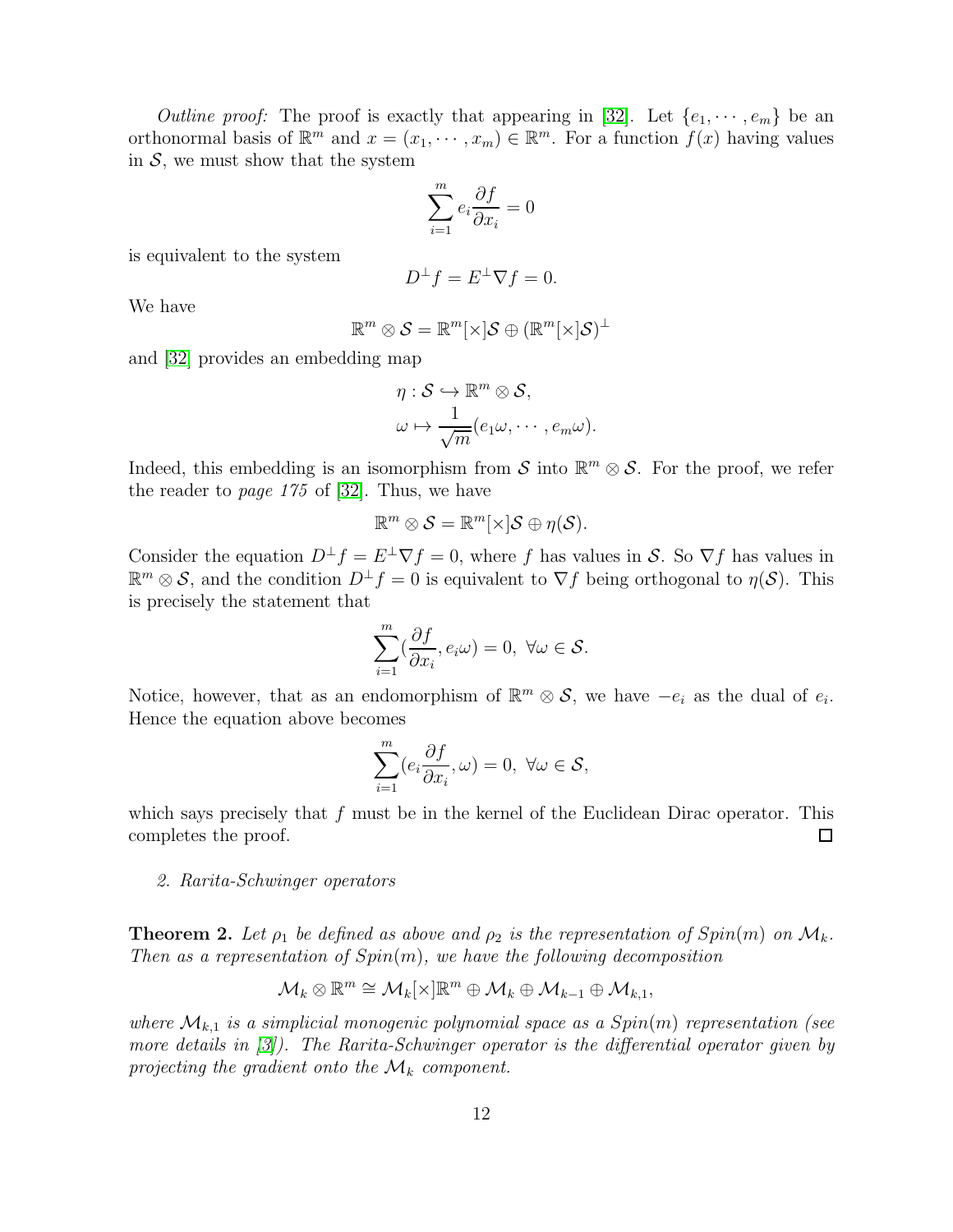*Proof.* Consider  $f(x, u) \in C^{\infty}(\mathbb{R}^m, \mathcal{M}_k)$ . We observe that the gradient of  $f(x, u)$  satisfies

$$
\nabla f(x, u) = (\partial_{x_1}, \cdots, \partial_{x_m}) f(x, u) = (\partial_{x_1} f(x, u), \cdots, \partial_{x_m} f(x, u)) \in \mathcal{M}_k \otimes \mathbb{R}^m.
$$

A similar argument as in page 181 of [\[32\]](#page-33-11) shows

$$
\mathcal{M}_k \otimes \mathbb{R}^m = \mathcal{M}_k[\times] \mathbb{R}^m \oplus V_1 \oplus V_2 \oplus V_3,
$$

where  $V_1 \cong M_k$ ,  $V_2 \cong M_{k-1}$  and  $V_3 \cong M_{k,1}$  as  $Spin(m)$  representations. Similar arguments as on page 175 of [\[32\]](#page-33-11) show

$$
\theta: \ \mathcal{M}_k \longrightarrow \mathcal{M}_k \otimes \mathbb{R}^m, \ q_k(u) \mapsto (q_k(u)e_1, \cdots, q_k(u)e_m)
$$

is an isomorphism from  $\mathcal{M}_k$  into  $\mathcal{M}_k \otimes \mathbb{R}^m$ . Hence, we have

$$
\mathcal{M}_k \otimes \mathbb{R}^m = \mathcal{M}_k[\times] \mathbb{R}^m \oplus \theta(\mathcal{M}_k) \oplus V_2 \oplus V_3.
$$

Let  $P'_k$  be the projection map from  $\mathcal{M}_k \otimes \mathbb{R}^m$  to  $\theta(\mathcal{M}_k)$ . Consider the equation  $P'_k \nabla f(x, u) =$ 0 for  $f(x, u) \in C^{\infty}(\mathbb{R}^m, \mathcal{M}_k)$ . Then, for each fixed  $x, \nabla f(x, u) \in \mathcal{M}_k \otimes \mathbb{R}^m$  and the condition  $P'_k \nabla f(x, u) = 0$  is equivalent to  $\nabla f$  being orthogonal to  $\theta(\mathcal{M}_k)$ . This says precisely

$$
\sum_{i=1}^{m} (q_k(u)e_i, \partial_{x_i} f(x, u))_u = 0, \ \forall q_k(u) \in \mathcal{M}_k,
$$

where  $(p(u), q(u))_u =$  $\int_{\mathbb{S}^{m-1}} p(u)q(u)dS(u)$  is the Fischer inner product for any pair of  $Cl_m$ -valued polynomials. Since  $-e_i$  is the dual of  $e_i$  as an endomorphism of  $\mathcal{M}_k \otimes \mathbb{R}^m$ , the previous equation becomes

$$
\sum_{i=1}^{m} (q_k(u), e_i \partial_{x_i} f(x, u)) = (q_k(u), D_x f(x, u))_u = 0.
$$

Since  $f(x, u) \in \mathcal{M}_k$  for fixed x, then  $D_x f(x, u) \in \mathcal{H}_k$ . According to the Almansi-Fischer decomposition, we have

$$
D_x f(x, u) = f_1(x, u) + u f_2(x, u), \ f_1(x, u) \in \mathcal{M}_k
$$
 and  $f_2(x, u) \in \mathcal{M}_{k-1}$ .

We then obtain  $(q_k(u), f_1(x, u))_u + (q_k(u), uf_2(x, u))_u = 0$ . However, the Clifford-Cauchy theorem [\[13\]](#page-32-1) shows  $(q_k(u), uf_2(x, u))_u = 0$ . Thus, the equation  $P'_k \nabla f(x, u) = 0$  is equivalent to

$$
(q_k(u), f_1(x, u))_u = 0, \ \forall q_k(u) \in \mathcal{M}_k.
$$

Hence,  $f_1(x, u) = 0$ . We also know, from the construction of the Rarita-Schwinger opera-tor (see [\(1\)](#page-6-0)), that  $f_1(x, u) = R_k f(x, u)$ . Therefore, the Stein-Weiss type operator  $P'_k \nabla$  is precisely the Rarita-Schwinger operator in this context.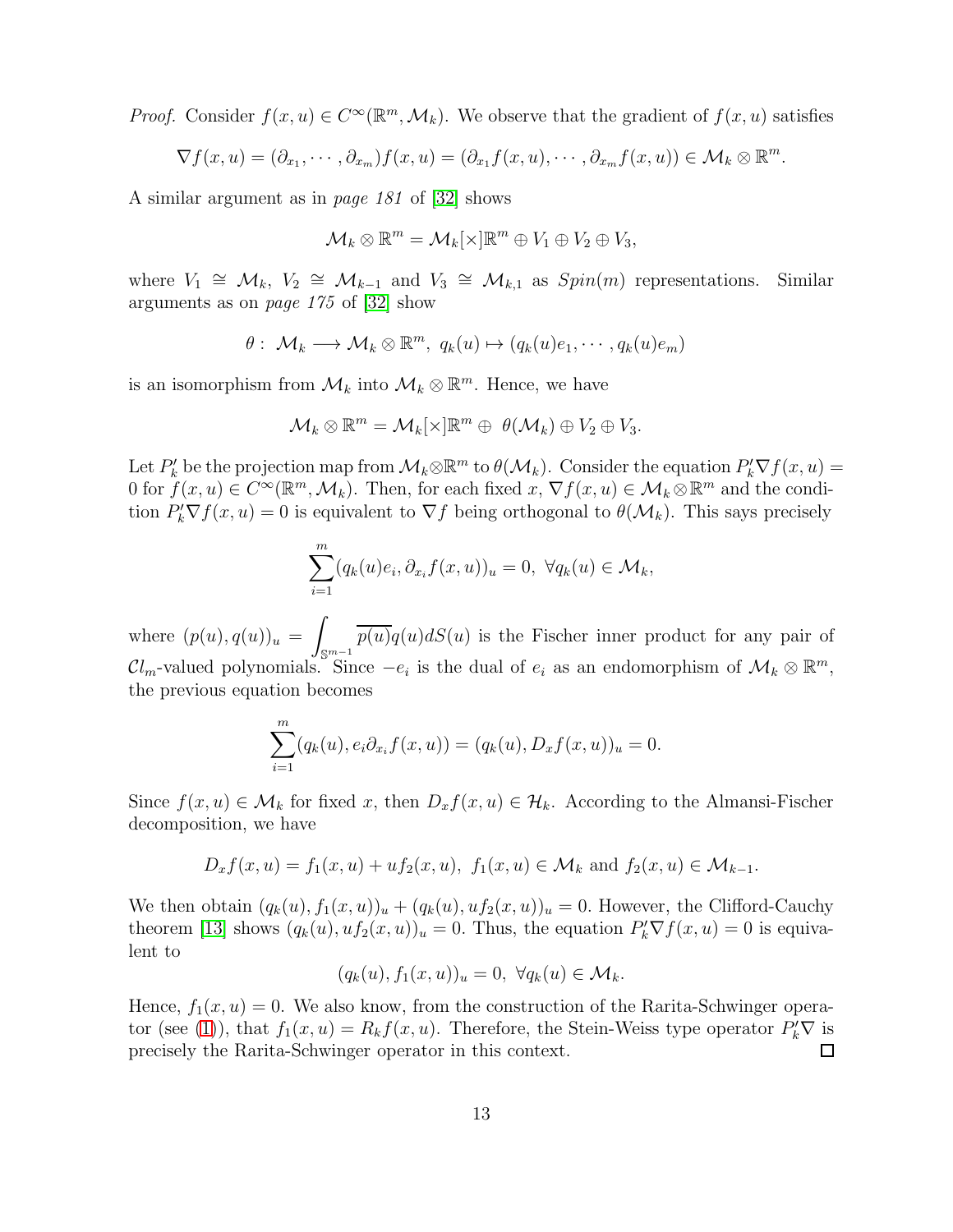We have demonstrated one application of the Representation-Theoretic approach to Clifford analysis: the Stein-Weiss generalized gradient construction for the Euclidean Dirac and Rarita-Schwinger operators. The operators are realized on irreducible representations of the Spin group. In higher spin theory, we consider operators on functions taking values in irreducible spin representations that have higher spin, i.e.,  $\mathcal{H}_k$  or  $\mathcal{M}_k$ . Seeing our success already, we now use the Representation-Theoretic approach to extend the higher spin theory to arbitrary order conformally invariant differential operators of arbitrary spin.

### 4 Construction and conformal invariance

Denote the arbitrary t-th-order conformally invariant differential operator

$$
\mathcal{D}_t: C^{\infty}(\mathbb{R}^m, V) \longrightarrow C^{\infty}(\mathbb{R}^m, V),
$$

where the target space V is  $\mathcal{M}_k$  or  $\mathcal{H}_k$ . Thanks to results in [\[34,](#page-33-1) [35\]](#page-33-2), the existence and uniqueness (up to a multiplicative constant) of  $\mathcal{D}_t$  are already established. More specifically, even order conformally invariant differential operators only exist when  $V = \mathcal{H}_k$ and odd order conformally invariant differential operators only exist when  $V = M_k$ . This can be easily obtained by taking  $\mathcal{M}_k$  or  $\mathcal{H}_k$  as the irreducible representation of  $Spin(m)$ in Theorems 2 and 3 in [\[35\]](#page-33-2); these theorems also give the conformal weights of  $\mathcal{D}_t$ , which provide the intertwining operators of  $\mathcal{D}_t$ . More specifically, the following result can be obtained from [\[35\]](#page-33-2).

<span id="page-13-0"></span>**Proposition 4.** Suppose  $y \in \mathbb{R}^m$ ,  $y' = (ay + b)(cy + d)^{-1}$  is a Möbius transformation and  $u' =$  $(cy + d)u(\widetilde{cy + d})$  $\frac{||cy - dy||^2}{||cy + d||^2}$ . Then

<span id="page-13-1"></span>
$$
\mathcal{D}_{t,y',u'} = J_{-t}^{-1}(\varphi, y)\mathcal{D}_{t,y,u}J_t(\varphi, y),\tag{2}
$$

where

$$
J_t(\varphi, y) = \frac{\widetilde{cy + d}}{||cy + d||^{m-2j+2}}, \text{ if } t = 2j - 1,
$$
  
\n
$$
J_t(\varphi, y) = ||cy + d||^{2j-m}, \text{ if } t = 2j;
$$
  
\n
$$
J_{-t}(\varphi, y) = \frac{cy + d}{||cy + d||^{m+2j}}, \text{ if } t = 2j - 1,
$$
  
\n
$$
J_{-t}(\varphi, y) = ||cy + d||^{-m-2j}, \text{ if } t = 2j,
$$

and j is a positive integer. Here  $J_t$  is called the conformal weight for  $\mathcal{D}_t$ , and  $J_t$  and  $J_{-t}$ are called the intertwining operators for  $\mathcal{D}_t$ .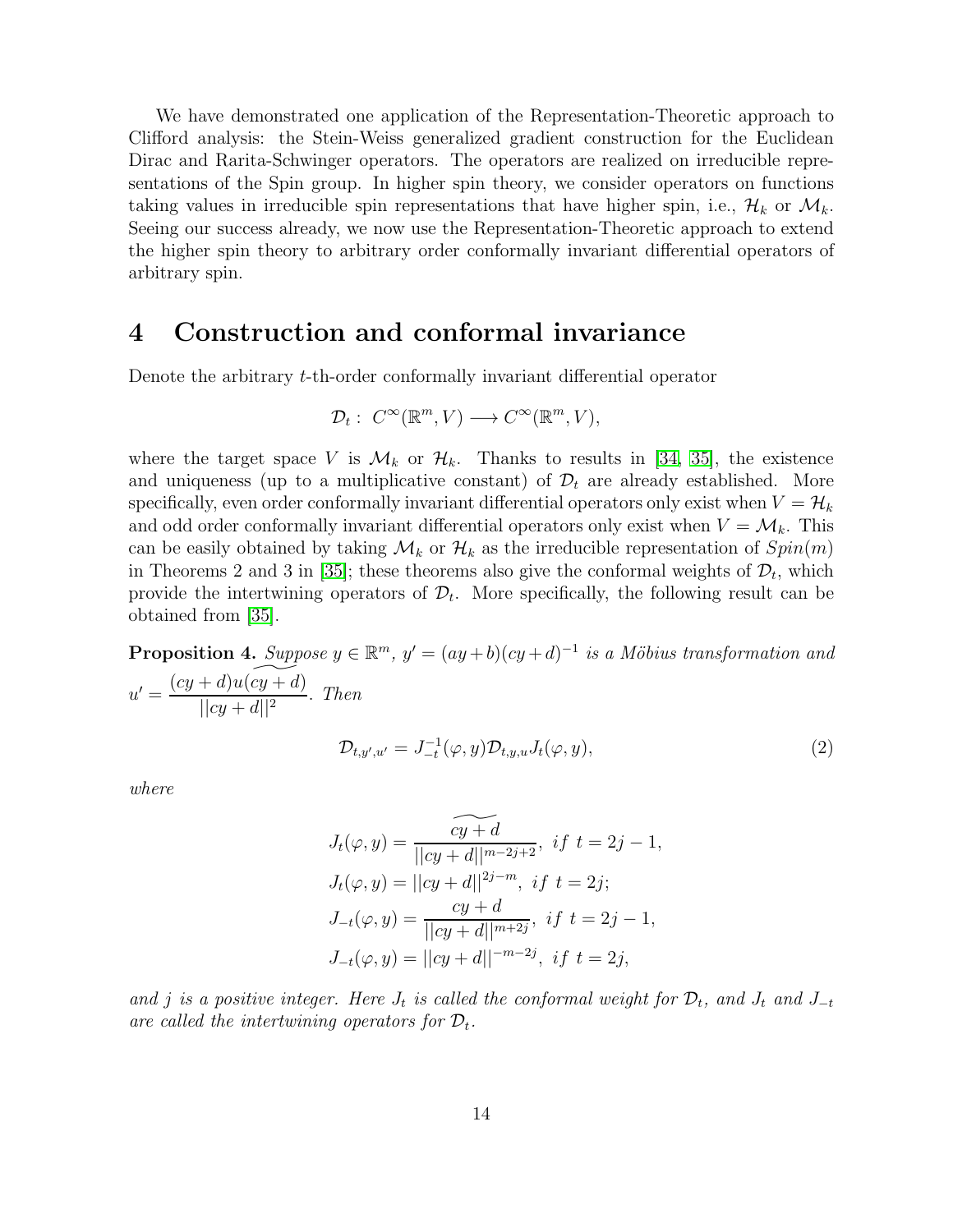More details can be found in [\[11\]](#page-32-3) Section 3.2. Let  $Z_k(u, v)$  be the reproducing kernel of  $\mathcal{M}_k$ , which satisifies

$$
f(v) = \int_{\mathbb{S}^{m-1}} \overline{Z_k(u,v)} f(u) dS(u), \text{ for all } f(v) \in \mathcal{M}_k.
$$

Recall the fundamental solution of the Rarita-Schwinger operator is  $c$  $\overline{x}$  $\frac{x}{\|x\|^m}Z_k($ xux  $\frac{\partial}{\partial |x||^2}, v),$ where c is a non-zero constant [\[6\]](#page-32-0). We call  $\frac{x}{1+x}$  $\frac{c}{||x||^m}$  the conformal weight factor and  $Z_k($ xux  $||x||^2$ , v) the reproducing kernel factor. The fundamental solution of  $D_x^k$  is [\[25\]](#page-33-7)

$$
c_{2j+1} \frac{x}{||x||^{m-2j}}
$$
, if  $k = 2j + 1$ , and  $c_{2j}||x||^{2j-m}$ , if  $k = 2j$ ,

where  $c_{2j+1}$  and  $c_{2j}$  are non-zero constants. However, when dimension m is even, we also require that  $k < m$ , because for instance, when  $m = k = 2j$ , the only candidate of fundamental solution is a constant. We expect the fundamental solutions of our higher order higher spin conformally invariant differential operators  $\mathcal{D}_t$  to factor into two parts: a conformal weight factor and a reproducing kernel factor, behaving as follows.

- 1. The conformal weight factor, i.e.,  $\frac{x}{1+1+x}$  $\frac{||x||^{m-2j}}{j}$ or  $||x||^{2j-m}$  term, changes with increasing order similar to the conformal weight for powers of the Dirac operator, differing in the even and odd cases.
- 2. The reproducing kernel factor, i.e.,  $Z_k$ xux  $||x||^2$  $, v)$  term, changes with increasing degree of homogeneity of the target polynomial space similar to the Rarita-Schwinger operator, differing according to whether it is the space of harmonic or monogenic polynomials.

Thus we guess candidates for the fundamental solutions as follows.

1. For  $\mathcal{D}_{2j}, c||x||^{2j-m}Z_k(\frac{xux}{||x||^2})$  $||x||^2$ , v), where  $Z_k(u, v)$  is the reproducing kernel of  $\mathcal{H}_k$ .

2. For 
$$
\mathcal{D}_{2j-1}
$$
,  $c \frac{x}{||x||^{m-2j+2}} Z_k(\frac{xux}{||x||^2}, v)$ , where  $Z_k(u, v)$  is the reproducing Kernel of  $\mathcal{M}_k$ .

With similar arguments as in [\[6,](#page-32-0) [11\]](#page-32-3), we have the following result.

<span id="page-14-0"></span>**Proposition 5.** The fundamental solution for  $\mathcal{D}_{2j}$  is  $c_{2j}||x||^{2j-m}Z_k(\frac{xux}{||x||^2})$  $\frac{||x||^2}{c}$  $(v)$ , where  $Z_k(u, v)$ is the reproducing kernel of  $\mathcal{H}_k$  and  $c_{2j}$  is a non-zero constant. The fundamental solution for  $\mathcal{D}_{2j-1}$  is  $c_{2j-1}$  $\overline{x}$  $\frac{c}{\|x\|^{m-2j+2}}Z_k($ xux  $||x||^2$  $(v, v)$ , where  $Z_k(u, v)$  is the reproducing kernel of  $\mathcal{M}_k$ and  $c_{2j-1}$  is a non-zero constant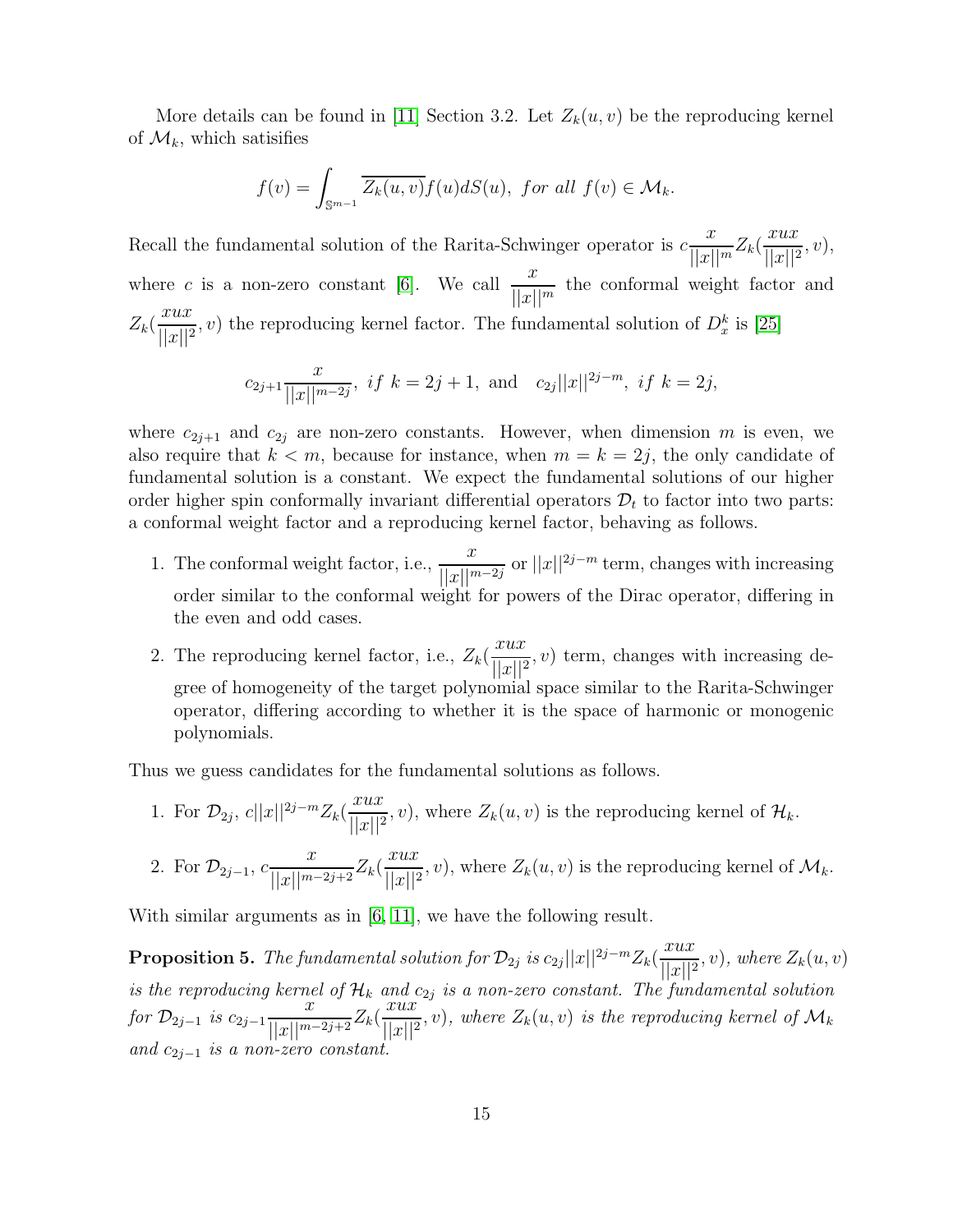*Proof.* We only give the proof for the fundamental solutions of  $\mathcal{D}_{2j}$ . A similar argument also applies for  $\mathcal{D}_{2j-1}$ . Let  $Z_k(u, v)$  be the reproducing kernel of  $\mathcal{H}_k$ , which can be considered as the identity of  $End(\mathcal{H}_k)$  and satisfies

$$
P_k(v) = (Z_k(u,v), P_k(u))_u = \int_{S^{m-1}} \overline{Z_k(u,v)} P_k(u) dS(u), \text{ for any } P_k(u) \in \mathcal{H}_k.
$$

A homogeneous  $End(\mathcal{H}_k)$ -valued  $C^{\infty}$ -function  $x \to E(x)$  on  $\mathbb{R}^m \setminus \{0\}$  satisfying  $\mathcal{D}_{2j}E(x) =$  $\delta(x)Z_k(u, v)$  is referred to as a fundamental solution for the operator  $\mathcal{D}_{2j}$ . We will show that such a fundamental solution has the form  $E_{k,2j}(x, u, v) = c_{2j} ||x||^{2j-m} Z_k(\frac{xux}{||x||^2})$  $\frac{\overline{w} \overline{w}}{||x||^2}, v).$ Since  $Z_k(u, v)$  is a trivial solution of  $\mathcal{D}_{2j}$ , according to the invariance of  $\mathcal{D}_{2j}$  under inversion, we obtain a non-trivial solution  $\mathcal{D}_{2j}E_{k,2j}(x,u,v) = 0$  in  $\mathbb{R}^m\setminus\{0\}$ , this can be easily verified from Proposition [4](#page-13-0) when the Möbius transformation is inversion. Clearly the function  $E_{k,2j}(x, u, v)$  is homogeneous of degree  $2j - m$  in x, so  $\mathcal{D}_{2j}E_{k,2j}(x, u, v)$  is homogeneous of degree  $-m$  in x and it belongs to  $L_1^{loc}(\mathbb{R}^m)$ . Because  $\delta(x)$  is the only (up to a multiple) distribution homogeneous of degree  $-m$  with support at the origin, we have in the sense of distributions:

$$
\mathcal{D}_{2j}E_{k,2j}(x,u,v)=\delta(x)P_k(u,v)
$$

for some  $P_k(u, v) \in \mathcal{H}_k \otimes \mathcal{H}_k^*$ . Then we have

$$
\int_{\mathbb{S}^{m-1}} \mathcal{D}_{2j} \overline{E_{k,2j}(x,u,v)} Q_k(v) dS(v)
$$

$$
= \delta(x) \int_{\mathbb{S}^{m-1}} \overline{P_k(u,v)} Q_k(v) dS(v).
$$

Now, for all  $Q_k \in \mathcal{H}_k$ , we have

<span id="page-15-0"></span>
$$
\int_{\mathbb{S}^{m-1}} \mathcal{D}_{2j} \overline{E_{k,2j}(x,u,v)} Q_k(v) dS(v)
$$
\n
$$
= \mathcal{D}_{2j} \int_{\mathbb{S}^{m-1}} c_{2j} ||x||^{2j-m} \overline{Z_k(\frac{xux}{||x||^2}, v)} Q_k(v) dS(v)
$$
\n
$$
= \mathcal{D}_{2j} \int_{\mathbb{S}^{m-1}} c_{2j} ||x||^{2j-m} \overline{Z_k(\frac{xux}{||x||^2}, \frac{xv'x}{||x||^2})} Q_k(\frac{xv'x}{||x||^2}) dS(v'), \tag{3}
$$

where in the last line we made a change of variables in the second argument of  $Z_k$ . Since  $Z_k(u, v)$  is invariant under reflection and  $\frac{xux}{1+1}$  $||x||^2$ is a reflection of the variable  $u$  in the directionof x, in other words  $([19]),$  $([19]),$  $([19]),$ 

$$
Z_k(u, v) = \frac{x}{||x||} Z_k(\frac{xux}{||x||^2}, \frac{xvx}{||x||^2}) \frac{x}{||x||} = -Z_k(\frac{xux}{||x||^2}, \frac{xvx}{||x||^2}).
$$

The last equation comes from that  $Z_k(\mathbf{r})$ xux  $\frac{||x||^2}{||x||^2}$ , xvx  $\frac{d^2}{||x||^2}$   $\in$   $\mathcal{H}_k$ , which is scalar valued. Hence, we can commute xvx  $||x||^2$ and  $Z_k($ xux  $||x||^2$ ,  $\dot{x}\ddot{v}\dot{x}$  $||x||^2$ ). Further,  $x^2 = -||x||^2$ .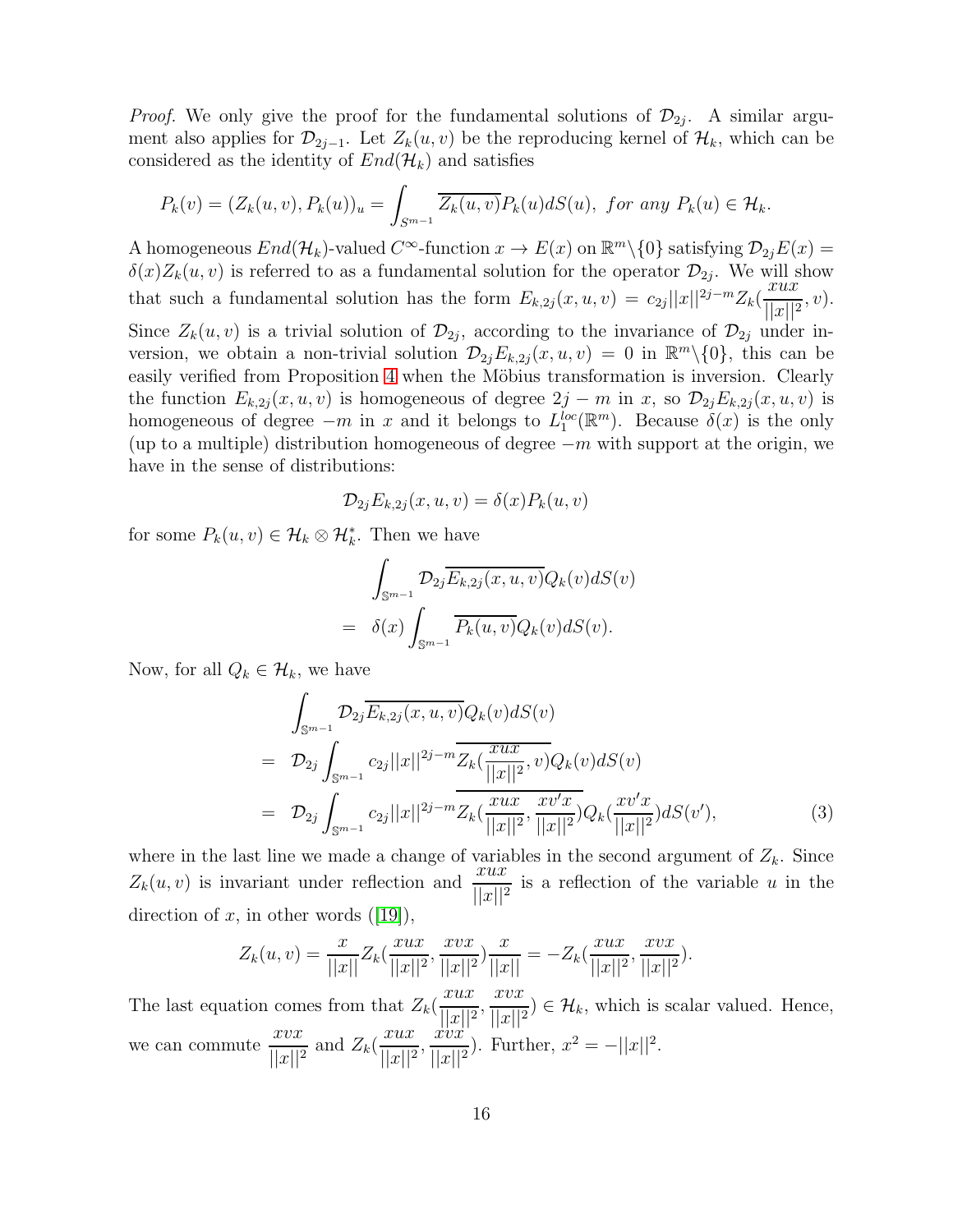Therefore, equation [\(3\)](#page-15-0) becomes

$$
\mathcal{D}_{2j} \int_{\mathbb{S}^{m-1}} -c_{2j} \overline{Z_k(u, v')} ||x||^{2j-m} Q_k(\frac{xv'x}{||x||^2}) dS(v')
$$
  
=  $-c_{2j} \mathcal{D}_{k,2j} ||x||^{2j-m} Q_k(\frac{xux}{||x||^2}).$ 

Hence, we obtain

$$
\delta(x) \int_{\mathbb{S}^{m-1}} \overline{P_k(u,v)} Q_k(v) dS(v) = -c_{2j} \mathcal{D}_{k,2j} ||x||^{2j-m} Q_k(\frac{xux}{||x||^2}).
$$

As the reproducing kernel  $Z_k(u, v)$  is invariant under the  $Spin(m)$ -representation

$$
H: f(u, v) \mapsto \tilde{s}f(su\tilde{s}, sv\tilde{s})s,
$$

the kernel  $E_{k,2j}(x, u, v)$  is also  $Spin(m)$ -invariant:

$$
\tilde{s}E_{k,2j}(sx\tilde{s},su\tilde{s},sv\tilde{s})s=E_{k,2j}(x,u,v).
$$

From this it follows that  $P_k(u, v)$  must be also invariant under H. Let now  $\phi$  be a test function with  $\phi(0) = 1$ . Let L be the action of  $Spin(m)$  given by  $L : f(u) \mapsto \tilde{s}f(su\tilde{s})s$ . Then

$$
\langle \mathcal{D}_{2j}(-c_{2j}||x||^{2j-m}L(\frac{x}{||x||})L(s)Q_k(u)), \phi(x) \rangle
$$
  
= 
$$
\int_{\mathbb{S}^{m-1}} \overline{P_k(u,v)}L(s)Q_k(v)dS(v)
$$
  
= 
$$
L(s)\int_{\mathbb{S}^{m-1}} \overline{P_k(u,v)}Q_k(v)dS(v)
$$
  
= 
$$
\langle L(s)(-\mathcal{D}_{2j}c_{2j}||x||^{2j-m}L(\frac{x}{||x||})Q_j(u)), \phi(x) \rangle.
$$

In this way we have constructed an element of  $End(\mathcal{H}_k)$  commuting with the L-representation of $Spin(m)$  that is irreducible; see Section 2.2.2. By Schur's Lemma ([\[18\]](#page-32-14)) in representation theory, it follows that  $P_k(u, v)$  must be the reproducing kernel  $Z_k(u, v)$  if we choose  $c_{2j}$  properly. Hence

$$
\mathcal{D}_{2j}E_{k,2j}(x,u,v)=\delta(x)Z_k(u,v).
$$

 $\Box$ 

We initially expect when the dimension m is even, we must restrict order 2j or  $2j - 1$ to be less than m, analogous to the powers of the Dirac operator (see Proposition [2\)](#page-6-1). However, the reproducing kernel factor, i.e., the  $Z_k$ xux  $||x||^2$  $, v)$  term in the fundamental solutions, renders this restriction on the order unnecessary for even dimensions. After we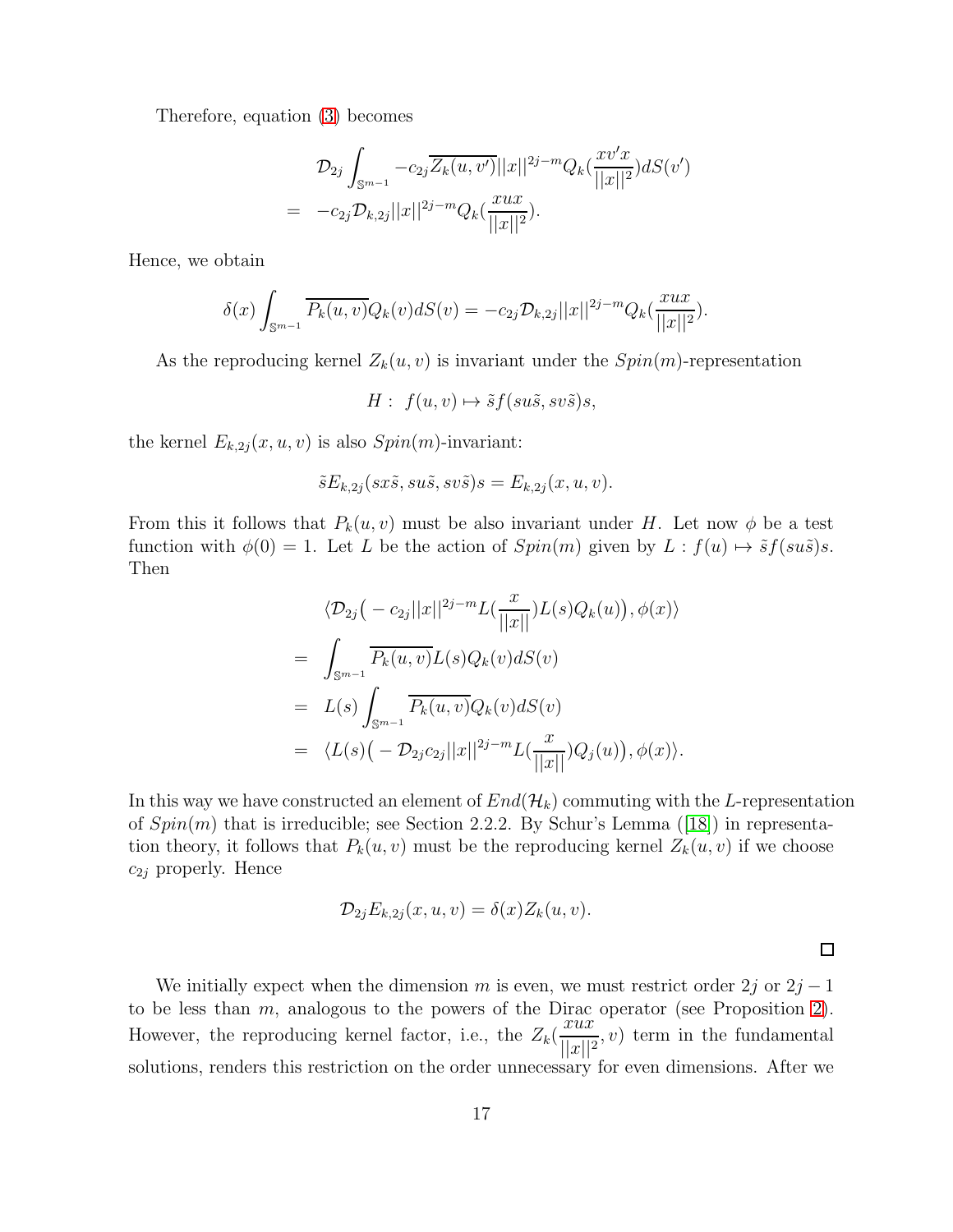can show these fundamental solutions are conformally invariant, constructing a conformally invariant differential operator becomes finding an operator which has a particular fundamental solution.

We already found the fundamental solutions for  $k\text{th } (k > 1)$  order conformally invariant differential operators. This provides us a simple way to recover the higher spin Laplace operator up to a multiplicative constant instead of using generalized symmetries as in [\[3\]](#page-31-0). Consider the twistor and dual twistor operators from the same reference:

$$
T_{k,2} = \langle u, D_x \rangle - \frac{||u||^2 \langle D_u, D_x \rangle}{m + 2k - 4} : C^{\infty}(\mathbb{R}^m, \mathcal{H}_{k-1}) \longrightarrow C^{\infty}(\mathbb{R}^m, \mathcal{H}_k),
$$
  

$$
T_{k,2}^* = \langle D_u, D_x \rangle : C^{\infty}(\mathbb{R}^m, \mathcal{H}_k) \longrightarrow C^{\infty}(\mathbb{R}^m, \mathcal{H}_{k-1}).
$$

The second order operators  $\Delta_x$  and  $T_{k,2}T_{k,2}^*$  map from  $C^{\infty}(\mathbb{R}^m,\mathcal{H}_k)$  to  $C^{\infty}(\mathbb{R}^m,\mathcal{H}_k)$  and do not change the degree of homogeneity of the variable u; more details can be found in [\[3\]](#page-31-0). These are scalar-valued as desired, since  $\mathcal{H}_k$  is a scalar-valued function space. It is reasonable, then, to guess the second order bosonic operator of spin  $k$  (the higher spin Laplace operator) is a linear combination of these two operators. By our earlier arguments, if there is a linear combination of  $\Delta_x$  and  $T_{k,2}T_{k,2}^*$  that annihilates  $c||x||^{2-m}Z_k(\frac{xux}{||x||^2})$  $\frac{\overline{w} \overline{w}}{||x||^2}, v),$ where  $Z_k(u, v)$  is the reproducing kernel of  $\mathcal{H}_k$  and c is a non-zero constant, then that operator is the higher spin Laplace operator up to a multiplicative constant:

$$
\mathcal{D}_2 = \Delta_x - \frac{4T_{k,2}T_{k,2}^*}{m + 2k - 2}.
$$

In the rest of this paper, we first introduce convolution type operators associated to fundamental solutions, then we point out fundamental solutions are actually the inverses of the corresponding differential operators in the sense of previous type of convolution. Further we show these convolution type operators are conformally invariant. Therefore, operators with such fundamental solutions are also conformally invariant, considering they are the inverses of their fundamental solutions in the sense of convolution. This also brings us a class of conformally invariant convolution type operators; their inverses, when they exist, are conformally invariant pseudo-differential operators. In classical Clifford analysis, such convolution type operators can be recovered as Knapp-Stein intertwining operators with the help of spinor principal series representations of  $Spin(m)$ , see [\[7\]](#page-32-5). Hence, our convolution type operators should also be recovered as Knapp-Stein intertwining operators with the principal series representations induced by the polynomial representations of  $Spin(m)$  defined in Section 2.2. However, this is not obvious, and it will be investigated in more detail in an upcoming paper.

Since the even and odd order conformally invariant differential operators have different target spaces, we will show the constructions in even and odd order cases separately. The even order operators, which have integer spin, are named bosonic operators in analogy with bosons in physics, which are particles of integer spin. Correspondingly, the odd order operators, which have half-integer spin, are named fermionic operators after fermions,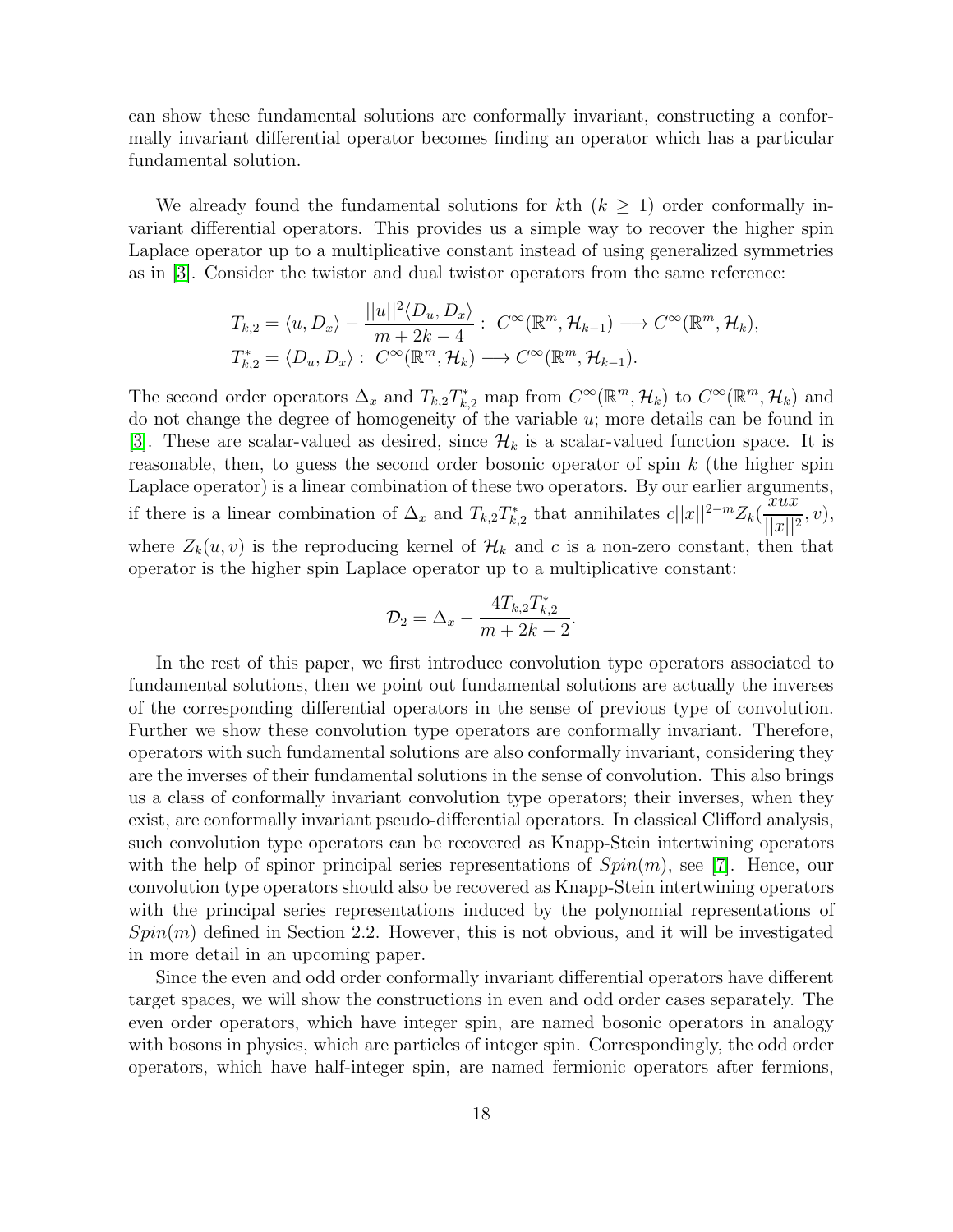which are particles of half-integer spin. It is worth pointing out that the non-zero constants in the fundamental solutions of our conformally invariant differential operators are also determined here. This provides the undetermined constants of the fundamental solutions in the lower spin case in [\[11\]](#page-32-3).

### 4.1 Convolution type operators

Assume  $E_k(x, u, v)$  is the fundamental solution of  $\mathcal{D}_k$ . Then we define a convolution operator as follows.

$$
\Phi(f)(y,v) = E_k(x - y, u, v) * f(x, u) := \int_{\mathbb{R}^m} \int_{\mathbb{S}^{m-1}} E_k(x - y, u, v) f(x, u) dS(u) dx^m
$$

Notice this is not the usual convolution operator, as it has an integral over the unit sphere with respect to variable  $u$ . It is worth pointing out that these convolution type operators are actually examples of Knapp-Stein intertwining operators, see [\[7\]](#page-32-5). Since  $E_k(x, u, v)$  is the fundamental solution of  $\mathcal{D}_k$ , we have

$$
\mathcal{D}_{k,x,u}E_k(x-y,u,v)*f(x,u):=\int_{\mathbb{R}^m}\int_{\mathbb{S}^{m-1}}\mathcal{D}_{k,x,u}E_k(x-y,u,v)f(x,u)dS(u)dx^m=f(y,v),
$$

where  $f(y, v) \in C^{\infty}(\mathbb{R}^m, U)$   $(U = H_k \text{ or } \mathcal{M}_k)$  with compact support in y for each  $v \in \mathbb{R}^m$ . Hence, we have  $\mathcal{D}_k E_k = Id$  and  $E_k^{-1} = \mathcal{D}_k$  in the sense above. This implies that if we can show our convolution operator  $\Phi$  is conformally invariant, then its corresponding differential operator is also conformally invariant by taking its inverse.

Denote

$$
E_{2j}(x, u, v) = ||x||^{2j-m} Z_k(\frac{xux}{||x||^2}, v) \text{ and } E_{2j-1}(x, u, v) = \frac{x}{||x||^{m-2j+2}} Z_k(\frac{xux}{||x||^2}, v),
$$

where  $Z_k(u, v)$  is the reproducing kernel of  $\mathcal{H}_k$  in the even case and the reproducing kernel of  $\mathcal{M}_k$  in the odd case.

Next we will show the above convolution operator  $\Phi$  is conformally invariant under Möbius transformations. Thanks to the Iwasawa decomposition, it suffices to verify it is conformally invariant under orthogonal transformation, inversion, translation, and dilation. Conformal invariance under translation and dilation is trivial; hence, we only show the orthogonal transformation and inversion cases here. Incidentally, this method of proof is the first method we mentioned in the introduction for constructing conformally invariant operators, expect for a convolution operator rather than a differential operator; such a method was also mentioned, but not used, in [\[10,](#page-32-4) [11\]](#page-32-3).

**Proposition 6.** (Orthogonal transformation) Suppose  $a \in Spin(m)$  and  $x \in \mathbb{R}^m$ . If  $x' = ax\tilde{a}, y' = ay\tilde{a}, u' = au\tilde{a}, and v' = av\tilde{a}, then$ 

1. 
$$
E_{2j}(x'-y',u',v') * f(x',u') = E_k(x-y,u,v) * f(ax\tilde{a},au\tilde{a}),
$$

2. 
$$
E_{2j-1}(x'-y',u',v') * f(x',u') = aE_{2j-1}(x-y,u,v)\tilde{a} * f(ax\tilde{a},au\tilde{a})
$$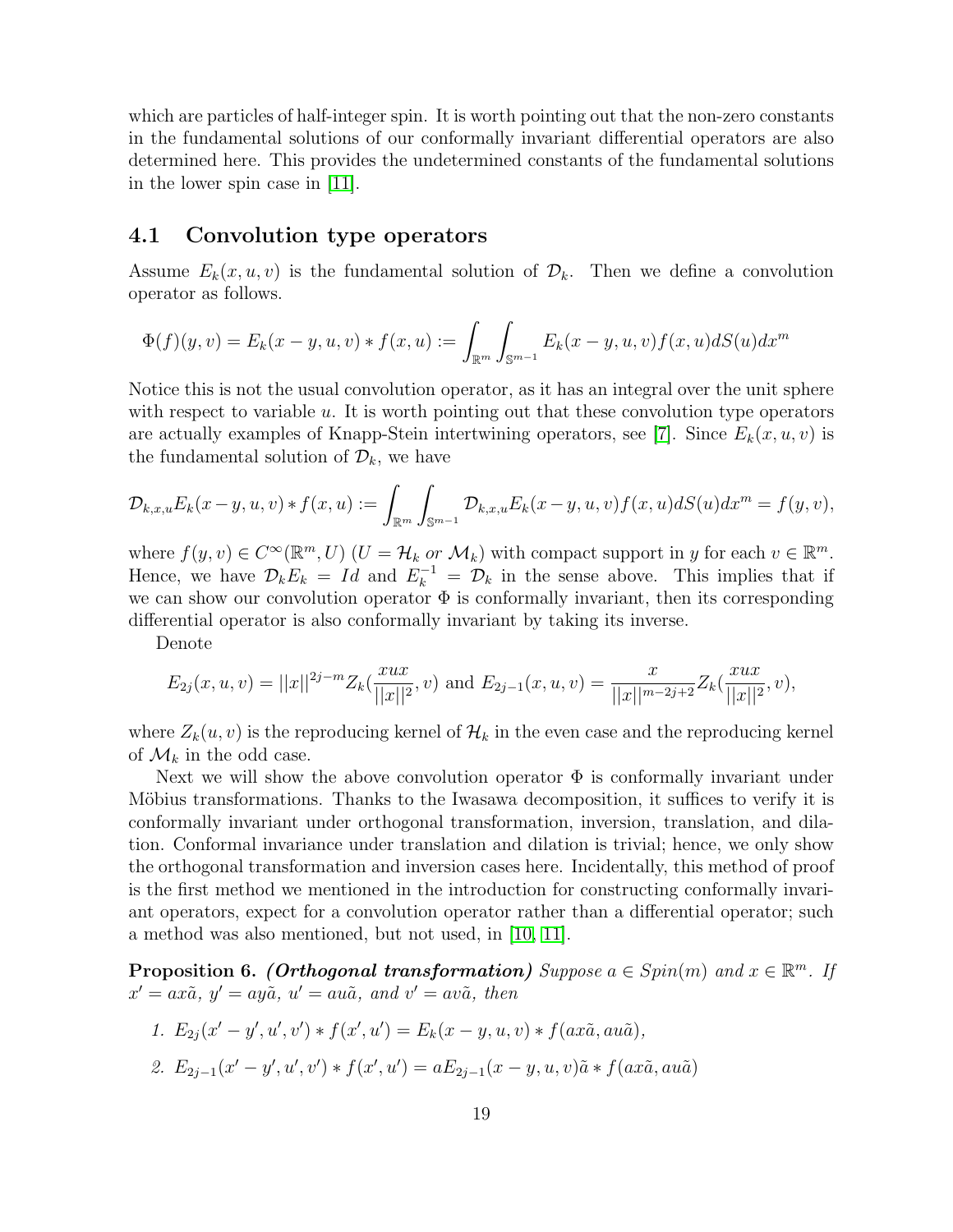*Proof. Case 1.* Let  $f(x, u) \in C^{\infty}(\mathbb{R}^m, \mathcal{H}_k)$ . Since the reproducing kernel of  $\mathcal{H}_k$  is rotationally invariant,  $ax\tilde{a}$  is a rotation of x in the direction of a for  $a \in Spin(m)$ , and  $a\tilde{a} = 1$ , we have

$$
E_{2j}(x'-y',u',v') * f(x',u')
$$
  
= 
$$
\int_{\mathbb{R}^m} \int_{\mathbb{S}^{m-1}} ||x'-y'||^{2j-m} Z_k(\frac{(x'-y')u'(x'-y')}{||x'-y'||^2}, v') f(x',u') dS(u') dx'^m
$$
  
= 
$$
\int_{\mathbb{R}^m} \int_{\mathbb{S}^{m-1}} ||a(x-y)\tilde{a}||^{2j-m} Z_k(\frac{a(x-y)\tilde{a}au\tilde{a}a(x-y)\tilde{a}}{||a(x-y)\tilde{a}||^2}, av\tilde{a}) f(ax\tilde{a}, au\tilde{a}) dS(u) dx^m
$$
  
= 
$$
\int_{\mathbb{R}^m} \int_{\mathbb{S}^{m-1}} ||x-y||^{2j-m} Z_k(\frac{a(x-y)u(x-y)\tilde{a}}{||x-y||^2}, av\tilde{a}) f(ax\tilde{a}, au\tilde{a}) dS(u) dx^m
$$
  
= 
$$
\int_{\mathbb{R}^m} \int_{\mathbb{S}^{m-1}} ||x-y||^{2j-m} Z_k(\frac{(x-y)u(x-y)}{||x-y||^2}, v) f(ax\tilde{a}, au\tilde{a}) dS(u) dx^m
$$
  
= 
$$
E_{2j}(x-y, u, v) * f(ax\tilde{a}, au\tilde{a})
$$

Case 2. Since the reproducing kernel of  $\mathcal{M}_k$  has the property

$$
Z_k(u, v) = \tilde{a} Z_k(au\tilde{a}, av\tilde{a})a
$$

 $\Box$ 

for  $a \in Spin(m)$ , similar argument as in *Case 1* gives the result.

**Proposition 7.** *(Inversion) Suppose* 
$$
x \in \mathbb{R}^m
$$
. *If*  $x' = x^{-1} = -\frac{x}{||x||^2}$ ,  $y' = y^{-1} = -\frac{y}{||y||^2}$ ,  $u' = \frac{yuy}{||y||^2}$  and  $v' = \frac{xvx}{||x||^2}$ , then  
\n*1.*  $E_{2j}(x' - y', u', v') * f(x', u') = -||y||^{m-2j}E_{2j}(x - y, u, v)||x||^{-m-2j} * f(x^{-1}, \frac{yuy}{||y||^2})$ ,  
\n*2.*  $E_{2j-1}(x'-y', u', v') * f(x', u') = -\left(\frac{y}{||y||^{m-2j+2}}\right)^{-1}E_{2j-1}(x-y, u, v)\frac{x}{||x||^{m-2j}} * f(x^{-1}, \frac{yuy}{||y||^2})$ .  
\n*Proof. Case 1.* Suppose  $f(x, u) \in C^\infty(\mathbb{R}^m, \mathcal{H}_k)$ . Notice  
\n $x^{-1} - y^{-1} = -x^{-1}(x-y)y^{-1} = -y^{-1}(x-y)x^{-1} = -\frac{x}{||x||^2}(x-y)\frac{y}{||y||^2} = -\frac{y}{||y||^2}(x-y)\frac{x}{||x||^2}$ .

Recall that, as the reproducing kernel of  $\mathcal{H}_k$ ,  $Z_k(u, v)$  has the property

$$
Z_k(u, v) = -Z_k(\frac{xux}{||x||^2}, \frac{xvx}{||x||^2})
$$

for  $x \in \mathbb{R}^m$ . Hence, we have

$$
E_{2j}(x'-y',u',v') * f(x',u')
$$
  
= 
$$
\int_{\mathbb{R}^m} \int_{\mathbb{S}^{m-1}} ||x'-y'||^{2j-m} Z_k(\frac{(x'-y')u'(x'-y')}{||x'-y'||^2}, v') f(x',u') dS(u') dx'''
$$
  
= 
$$
\int_{\mathbb{R}^m} \int_{\mathbb{S}^{m-1}} ||x^{-1}(x-y)y^{-1}||^{2j-m} Z_k(\frac{x(x-y)yu'y(x-y)x}{|y(|x-y)x||^2}, v') f(x^{-1},u') j(x^{-1}) dS(u') dx'''
$$
  
= 
$$
\int_{\mathbb{R}^m} \int_{\mathbb{S}^{m-1}} -||x^{-1}(x-y)y^{-1}||^{2j-m} Z_k(\frac{(x-y)u(x-y)}{||x-y||^2}, v) f(x^{-1}, \frac{yuy}{||y||^2}) j(x^{-1}) dS(u) dx'''
$$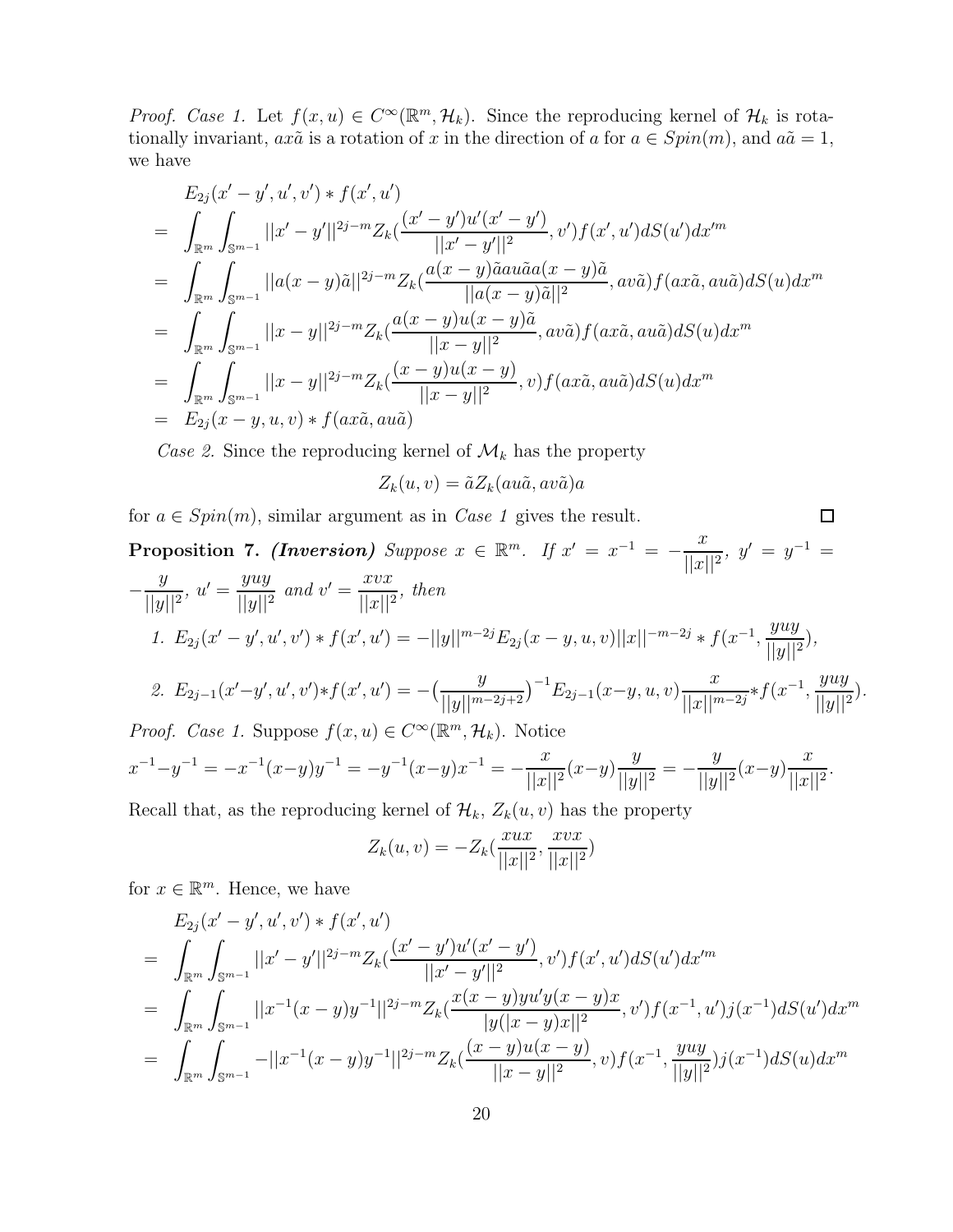where  $j(x^{-1}) = ||x||^{-2m}$  is the Jacobian. Hence,

$$
= - \int_{\mathbb{R}^m} \int_{\mathbb{S}^{m-1}} ||y||^{m-2j} ||x-y||^{2j-m} Z_k(\frac{(x-y)u(x-y)}{||x-y||^2}, v) ||x||^{-m-2j} f(x^{-1}, \frac{yuy}{||y||^2}) dS(u) dx^m
$$
  
=  $-||y||^{m-2j} E_{2j}(x-y, u, v) ||x||^{-m-2j} * f(x^{-1}, \frac{yuy}{||y||^2}).$ 

Case 2. Recall that, as the reproducing kernel of  $\mathcal{M}_k$ ,  $Z_k(u, v)$  has the property

$$
Z_k(u, v) = -\frac{x}{||x||} Z_k(\frac{xux}{||x||^2}, \frac{xvx}{||x||^2})\frac{x}{||x||}
$$

for  $x \in \mathbb{R}^m$ . Then, by arguments similar to those above, we have

$$
E_{2j-1}(x'-y',u',v') * f(x',u')
$$
\n
$$
= \int_{\mathbb{R}^m} \int_{\mathbb{S}^{m-1}} \frac{x'-y'}{||x'-y'||^{m-2j+2}} Z_k(\frac{(x'-y')u'(x'-y')}{||x'-y'||^2}) f(x',u') dS(u') dx'^m
$$
\n
$$
= \int_{\mathbb{R}^m} \int_{\mathbb{S}^{m-1}} \frac{y^{-1}(x-y)x^{-1}}{||y'(x-y)x^{-1}||^{m-2j+2}} \cdot Z_k(\frac{x(x-y)yu'y(x-y)x}{|x(x-y)y||^2}, v') f(x^{-1}, u') j(x^{-1}) dS(u') dx^m
$$
\n
$$
= \int_{\mathbb{R}^m} \int_{\mathbb{S}^{m-1}} \frac{y}{||y||^{m-2j+2}} \int_{\frac{y}{||x-y||^{m-2j+2}}}^{1} \frac{x}{||x||^{m-2j+2}} \cdot \frac{x}{||x||^{m-2j+2}} \int_{-1}^{-1}
$$
\n
$$
\cdot - \frac{x}{||x||} Z_k(\frac{(x-y)u(x-y)}{||x-y||^2}, v) \frac{x}{||x||} f(x^{-1}, \frac{yuy}{||y||^2}) ||x||^{-2m} dS(u) dx^m
$$
\n
$$
= \int_{\mathbb{R}^m} \int_{\mathbb{S}^{m-1}} -\left(\frac{y}{||y||^{m-2j+2}}\right)^{-1} E_{2j-1}(x-y, u, v) \frac{x}{||x||^{m-2j}} f(x^{-1}, \frac{yuy}{||y||^2}) dS(u) dx^m
$$
\n
$$
= -\left(\frac{y}{||y||^{m-2j+2}}\right)^{-1} E_{2j-1}(x-y, u, v) \frac{x}{||x||^{m-2j}} * f(x^{-1}, \frac{yuy}{||y||^2}).
$$

Hence, the intertwining operators for the convolution operators are as follows. **Proposition 8.** Suppose  $x \in \mathbb{R}^m$ ,  $x' = \varphi(x) = (ax + b)(cx + d)^{-1}$  is a Möbius transfor $mation, u' =$  $(cy + d)u(\widetilde{cy + d})$  $||cy + d||^2$  $, and v' =$  $(cx + d)v(\widetilde{cx + d})$  $\frac{|x| \cos \left(\frac{\pi}{2} + \alpha\right)}{||cx + d||^2}$ . Then

$$
E_k(x'-y',u',v') * f(x',u') = J_k^{-1}(\varphi,y)E_k(x-y,u,v)J_{-k}(\varphi,x) * f(\varphi(x),\frac{(cy+d)u(cy+d)}{||cy+d||^2}).
$$

where  $J_k(\varphi, x)$  and  $J_{-k}(\varphi, x)$  are defined as in Proposition [4.](#page-13-0)

Recall that  $\mathcal{D}_k$  is the inverse of its fundamental solution in the sense of convolution. Hence, we obtain the intertwining operators of  $\mathcal{D}_k$  as follows.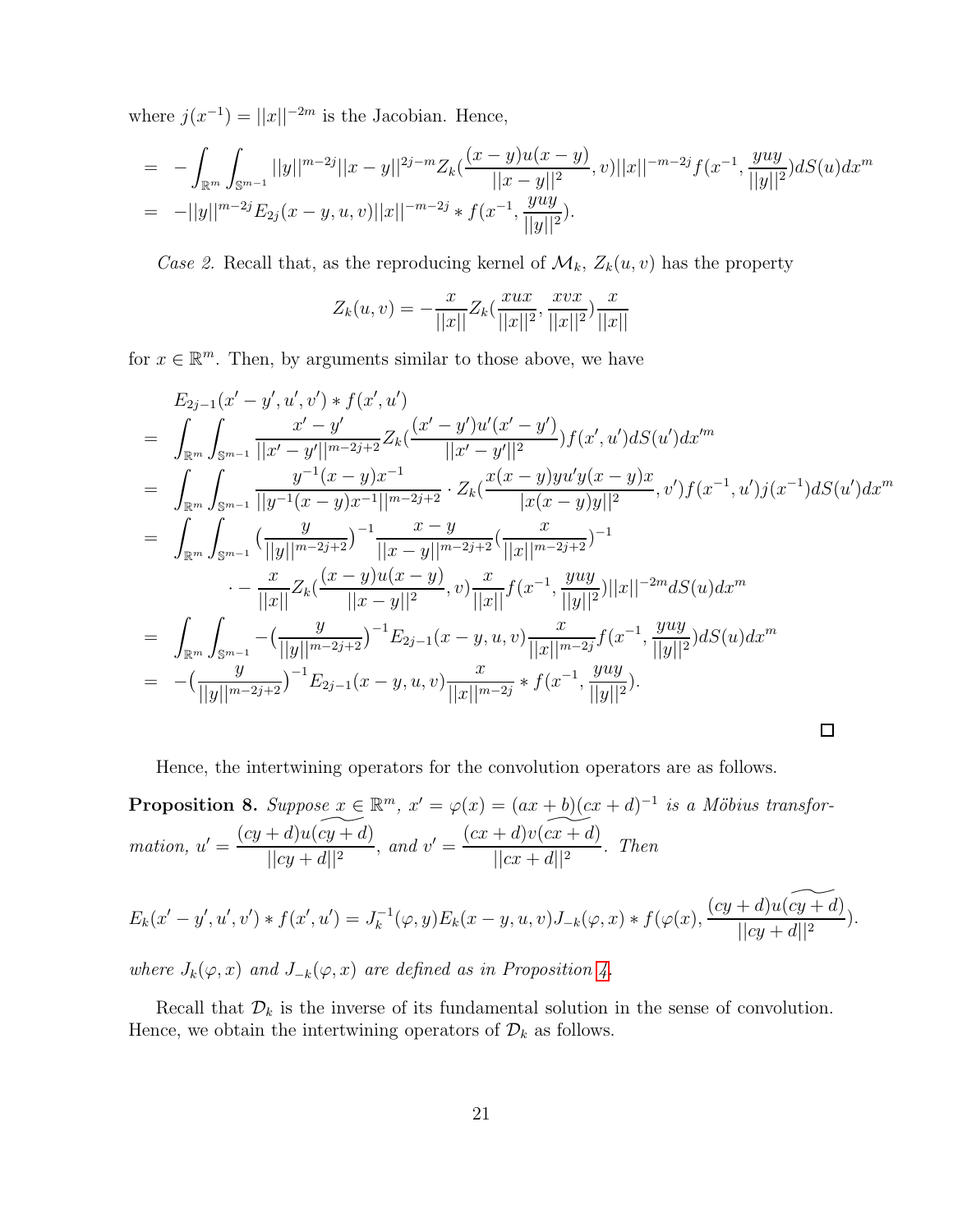**Proposition 9.** Suppose  $y \in \mathbb{R}^m$ ,  $y' = (ay + b)(cy + d)^{-1}$  is a Möbius transformation and  $u' =$  $(cy + d)u(\widetilde{cy + d})$  $||cy + d||^2$ . Then

$$
\mathcal{D}_{k,y',u'}=J_{-k}^{-1}(\varphi,y)\mathcal{D}_{k,y,u}J_k(\varphi,y).
$$

It is worth pointing out that for general  $\alpha \in \mathbb{R}$ , if we denote

$$
E_k^{\alpha,1}(x - y, u, v) = \frac{x}{||x||^{\alpha}} Z_k(\frac{xux}{||x||^2}, v)
$$

where  $Z_k(u, v)$  is the reproducing kernel of  $\mathcal{M}_k$ , and

$$
E_k^{\alpha,2}(x - y, u, v) = ||x||^{\alpha} Z_k(\frac{xux}{||x||^2}, v)
$$

where  $Z_k(u, v)$  is the reproducing kernel of  $\mathcal{H}_k$ , then we can define a class of convolution type operators

$$
\int_{\mathbb{R}^m} \int_{\mathbb{S}^{m-1}} E_k^{\alpha,i}(x-y,u,v) f_i(x,u) dS(u) dx^m
$$

where  $f_i(x, u) \in C^{\infty}(\mathbb{R}^m, U_i)$  with  $U_1 = \mathcal{M}_k$  and  $U_2 = \mathcal{H}_k$ . More importantly, these convolution type operators are conformally invariant by similar arguments as above and their inverses, when they exist, are conformally invariant pseudo-differential operators.

### 4.2 Bosonic operators: even order, integer spin

With a similar strategy as in the previous section and arguing by induction, we now construct higher order conformally invariant differential operators in higher spin spaces. We start with the even order case. Denote the  $2j$ -th order bosonic operator by

$$
\mathcal{D}_{2j}: C^{\infty}(\mathbb{R}^m, \mathcal{H}_k) \longrightarrow C^{\infty}(\mathbb{R}^m, \mathcal{H}_k).
$$

As the generalization of  $D_x^{2j}$  in Euclidean space to higher spin spaces, it is conformally invariant and has the following intertwining operators (Proposition [4\)](#page-13-0):

$$
||cx+d||^{2j+m}D_{2j,y,\omega}f(y,\omega)=D_{2j,x,u}||cx+d||^{2j-m}f(\phi(x),\frac{(cx+d)u(cx+d)}{||cx+d||^2}),
$$

where  $y = \phi(x) = (ax+b)(cx+d)^{-1}$  is a Möbius transformation and  $\omega =$  $(cx + d)u(\widetilde{cx + d})$  $\frac{|dx|}{||cx+d||^2}$ .

As mentioned above, the uniqueness (up to a multiplicative constant) and existence of  $\mathcal{D}_{2j}$  having the above intertwining operators can be justified by Theorems 2, 3 and 4 of [\[35\]](#page-33-2) and Chapter 8 of [\[34\]](#page-33-1), where the irreducible representation of  $Spin(m)$  is  $\mathcal{H}_k$ .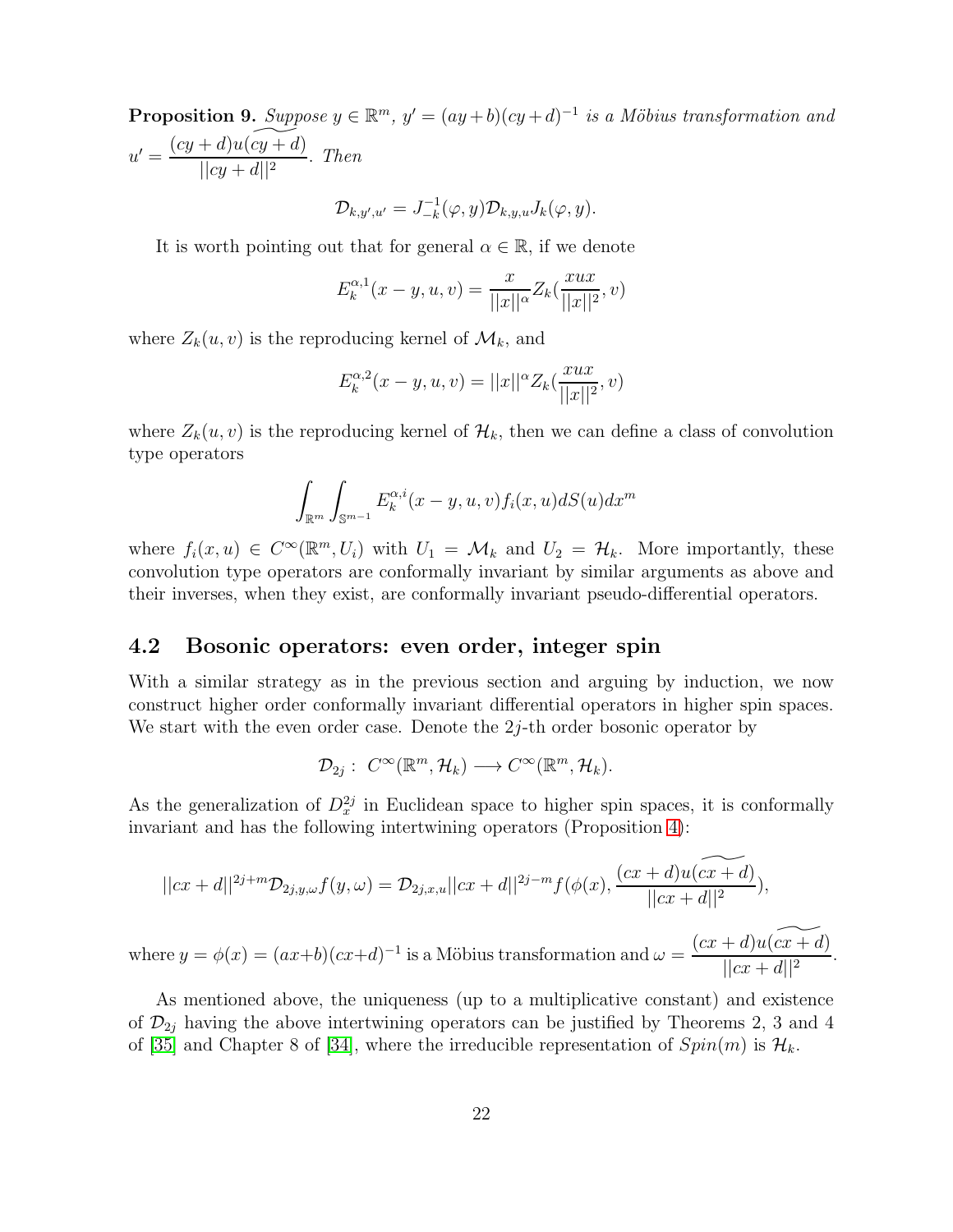We also have shown that (Proposition [5\)](#page-14-0)

$$
c_{2j}||x||^{2j-m}Z_k(\frac{xux}{||x||^2},v),
$$

is the fundamental solution of  $\mathcal{D}_{2j}$ , where c is a non-zero real constant. Therefore, to find the  $2j$ -th order conformally invariant differential operator, we need only find a  $2j$ -th order differential operator whose fundamental solution is  $c||x||^{2j-m}Z_k(\frac{xux}{||x||^2})$  $||x||^2$  $, v$ ). Here is our first main theorem.

<span id="page-22-1"></span>**Theorem 3.** Let  $Z_k(u, v)$  be the reproducing kernel of  $\mathcal{H}_k$ . When  $j > 1$ , the 2j-th order conformally invariant differential operator on  $C^{\infty}(\mathbb{R}^m,\mathcal{H}_k)$  is the 2j-th bosonic operator

$$
\mathcal{D}_{2j} = \mathcal{D}_2 \prod_{s=2}^{j} (\mathcal{D}_2 - \frac{(2s)(2s-2)}{(m+2k-2)(m+2k-4)} \Delta_x)
$$

that has the fundamental solution

$$
a_{2j}||x||^{2j-m}Z_k(\frac{xux}{||x||^2},v),
$$

where

$$
\mathcal{D}_2 = \Delta_x - \frac{4T_{k,2}T_{k,2}^*}{m + 2k - 2}
$$

is the higher spin Laplace operator  $\beta$ ,

$$
T_{k,2} = \langle u, D_x \rangle - \frac{||u||^2 \langle D_u, D_x \rangle}{m + 2k - 4} \text{ and } T_{k,2}^* = \langle D_u, D_x \rangle
$$

are the second order twistor and dual twistor operators, and  $a_{2j}$  is a non-zero real constant whose expression is given later in this section.

To prove the previous theorem, we start with the following proposition.

<span id="page-22-0"></span>**Proposition 10.** For every  $H_k(u) \in \mathcal{H}_k(\mathbb{R}^m, \mathbb{C})$ , when  $\alpha > 2 - m$ ,

$$
(\mathcal{D}_2 - \frac{(m+\alpha)(m+\alpha-2)}{(m+2k-2)(m+2k-4)}\Delta_x)||x||^{\alpha}H_k(\frac{xux}{||x||^2}) = c_{\alpha+m}||x||^{\alpha-2}H_k(\frac{xux}{||x||^2}),
$$

in the distribution sense, where

$$
c_{\alpha+m} = -(m+\alpha)(m+\alpha-2)\frac{(\alpha-2k)(\alpha-2k-2)+2k(m+2\alpha-2k-4)}{(m+2k-2)(m+2k-4)}.
$$

*Proof.* In order to prove the above proposition with an arbitrary function  $H_k(u) \in \mathcal{H}_k$ , as stated in [\[3\]](#page-31-0), we can rely on the fact  $\mathcal{H}_k$  is an irreducible  $Spin(m)$ -representation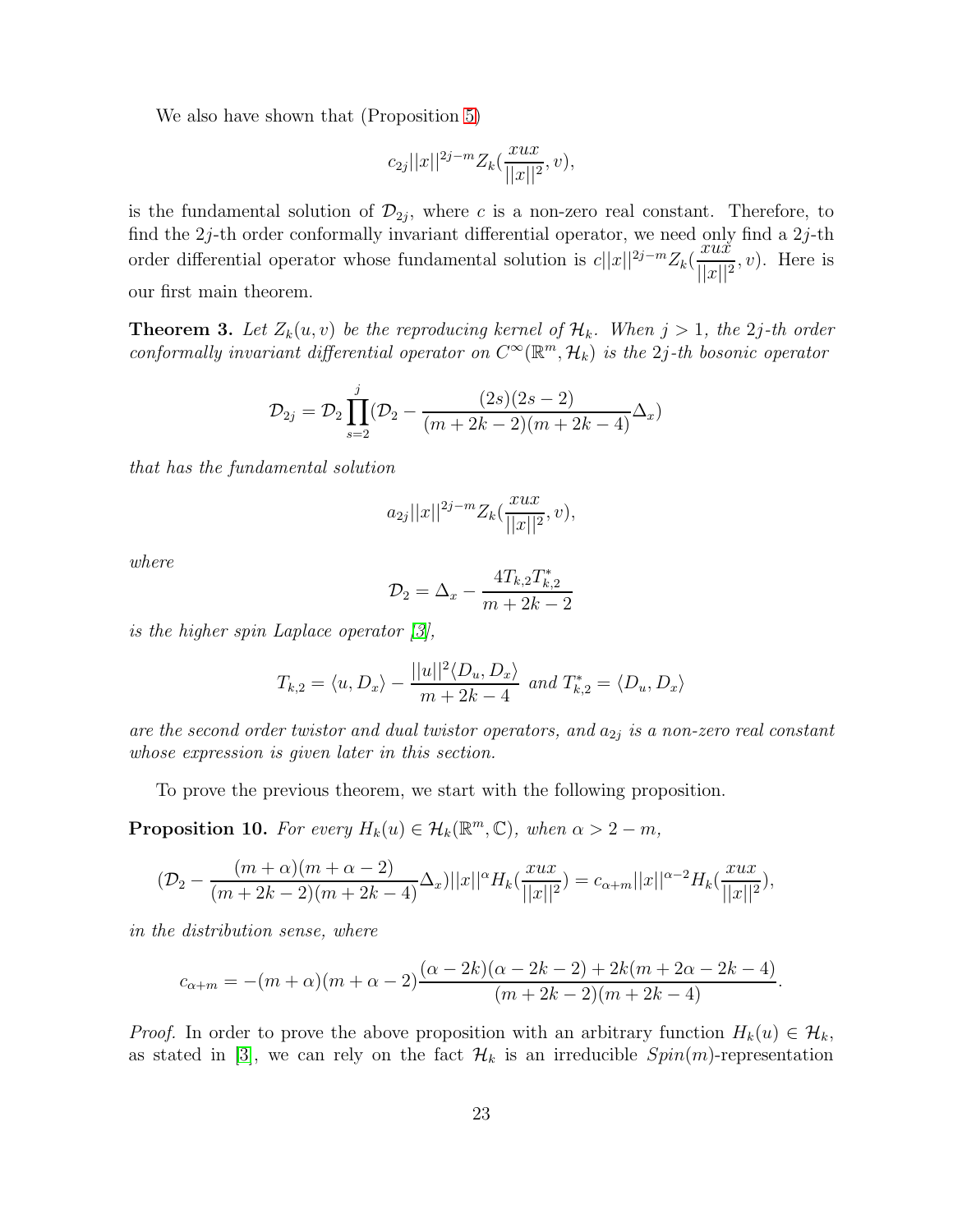generated by the highest weight vector  $\langle u, 2f_1 \rangle^k$ . As  $\mathcal{D}_2$  and  $\Delta_x$  are both  $Spin(m)$ -invariant operators, it suffices to prove the statement for

$$
||x||^{\alpha}\langle \frac{xux}{||x||^2}, 2\mathfrak{f}_1\rangle^k = ||x||^{\alpha-2k}\langle xux, 2\mathfrak{f}_1\rangle^k = ||x||^{\alpha-2k}\langle u||x||^2 - 2\langle u, x\rangle x, 2\mathfrak{f}_1\rangle^k.
$$

First, we assume  $x \neq 0$ . On the one hand, we have

$$
\Delta_x||x||^{\alpha-2k}\langle xux,2\mathfrak{f}_1\rangle^k = \Delta_x||x||^{\alpha-2k}\langle u||x||^2 - 2\langle u,x\rangle x,2\mathfrak{f}_1\rangle^k
$$
  
= 
$$
\Delta_x(||x||^{\alpha-2k})\langle xux,2\mathfrak{f}_1\rangle^k + ||x||^{\alpha-2k}\Delta_x(\langle xux,2\mathfrak{f}_1\rangle^k) + \sum_{j=1}^m \partial_{x_j}(||x||^{\alpha-2k})\partial_{x_j}(\langle xux,2\mathfrak{f}_1\rangle^k).
$$

Since

$$
\partial_{x_j} \langle xux, 2\mathfrak{f}_1 \rangle^k = \partial_{x_j} \langle u||x||^2 - 2\langle u, x \rangle x, 2\mathfrak{f}_1 \rangle^k = k \langle xux, 2\mathfrak{f}_1 \rangle^{k-1} \langle 2ux_j - 2u_jx - 2\langle u, x \rangle e_j, 2\mathfrak{f}_1 \rangle,
$$
  
and from [3]  

$$
\Delta_x \langle xux, 2\mathfrak{f}_1 \rangle^k = 4k(k-1)||u||^2 \langle x, 2\mathfrak{f}_1 \rangle^2 \langle xux, 2\mathfrak{f}_1 \rangle^{k-2} + 2k(m+2k-4)\langle u, 2\mathfrak{f}_1 \rangle \langle xux, 2\mathfrak{f}_1 \rangle^{k-1}.
$$

Therefore,

$$
\Delta_x ||x||^{\alpha-2k} \langle xux, 2\mathfrak{f}_1 \rangle^k
$$
\n
$$
= [(\alpha - 2k)(\alpha - 2k - 2) + 2k(m - 2k + 2\alpha - 4)] ||x||^{\alpha-2k-2} \langle xux, 2\mathfrak{f}_1 \rangle^k
$$
\n
$$
+ 4k(m + 2k - 4) \langle u, x \rangle \langle x, 2\mathfrak{f}_1 \rangle ||x||^{\alpha-2k-2} \langle xux, 2\mathfrak{f}_1 \rangle^{k-1}
$$
\n
$$
+ 4k(k - 1) ||u||^2 \langle x, 2\mathfrak{f}_1 \rangle^2 ||x||^{\alpha-2k} \langle xux, 2\mathfrak{f}_1 \rangle^{k-2}.
$$

On the other hand, we have [\[3\]](#page-31-0)

$$
\mathcal{D}_2||x||^{\alpha-2k}\langle xux,2\mathfrak{f}_1\rangle^k = (m+\alpha-2)(\alpha+\frac{4k}{m+2k-2})||x||^{\alpha-2k-2}\langle xux,2\mathfrak{f}_1\rangle^k
$$
  
 
$$
+(m+\alpha-2)(m+\alpha)\frac{4k}{m+2k-2}\langle u,x\rangle\langle x,2\mathfrak{f}_1\rangle||x||^{\alpha-2k-2}\langle xux,2\mathfrak{f}_1\rangle^{k-1}
$$
  
 
$$
+\frac{4k(k-1)(m+\alpha)(m+\alpha-2)}{(m+2k-2)(m+2k-4)}||u||^2\langle x,2\mathfrak{f}_1\rangle^2||x||^{\alpha-2k}\langle xux,2\mathfrak{f}_1\rangle^{k-2}.
$$

Combining the above two equalities completes the proof when  $x \neq 0$ . Next, we consider the singularity of  $\phi(x, u)$  at  $x = 0$ . Notice that singularity only occurs in the  $||x||^{\alpha}$  part and that  $||x||^{\alpha}$  is weak differentiable if  $\alpha > -m+1$  with weak derivative  $\partial_{x_i}||x||^{\alpha} = \alpha x_i ||x||^{\alpha-2}$ . Hence, with the assumption that  $\alpha > 2 - m$ , every differentiation in the process above is also correct in the distribution sense. This completes the proof. also correct in the distribution sense. This completes the proof.

Now, we can prove the following proposition immediately.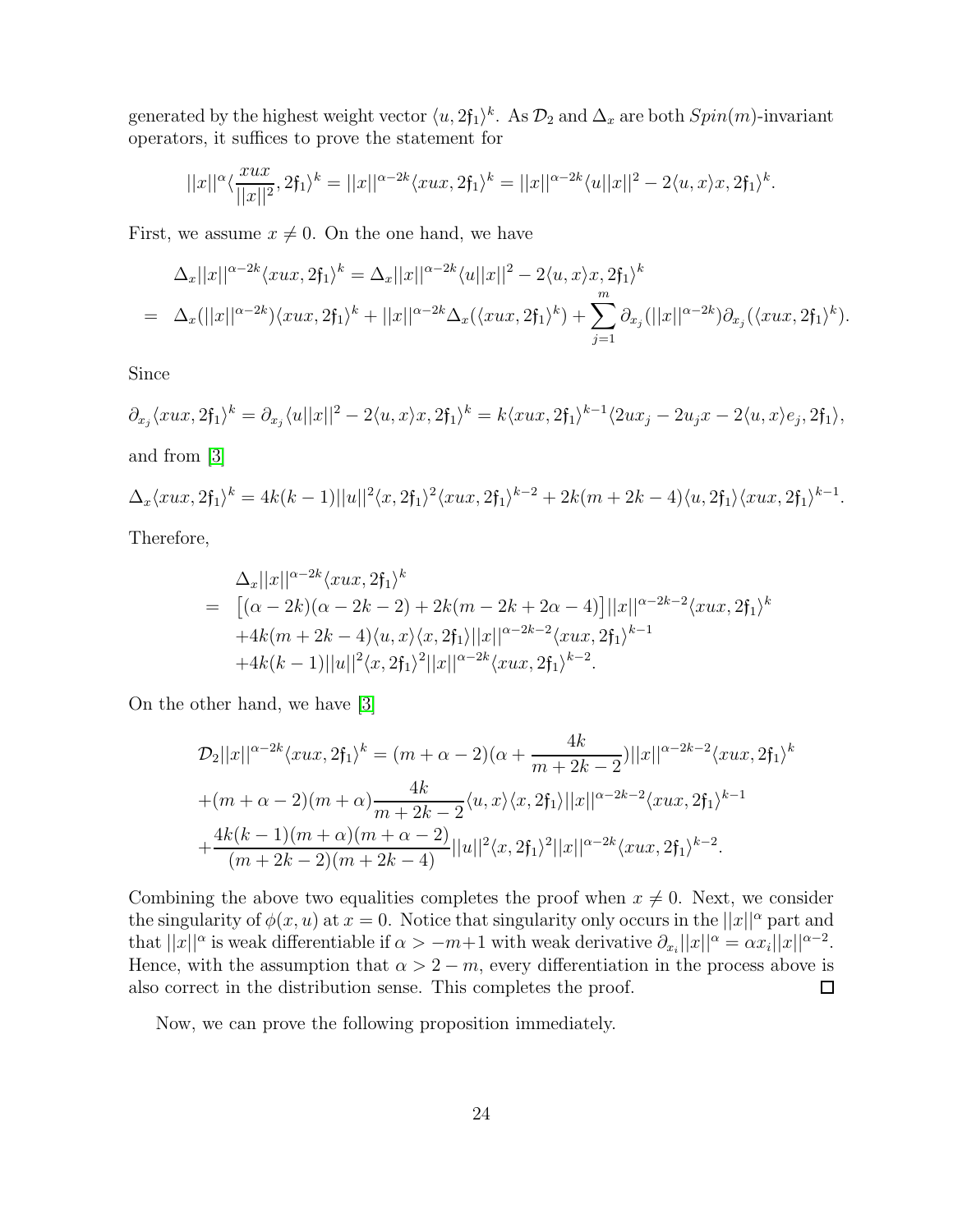<span id="page-24-0"></span>**Proposition 11.** When integer  $j > 1$ ,

$$
\mathcal{D}_{2j}a_{2j}||x||^{2j-m}H_k(\frac{xux}{||x||^2}) = \delta(x)H_k(u),
$$

where  $H_k(u) \in \mathcal{H}_k(\mathbb{R}^m, \mathbb{C})$  and

$$
a_{2j} = \frac{(m+2k-4)\Gamma(\frac{m}{2}-1)}{4(4-m)\pi^{\frac{m}{2}}} \prod_{s=2}^{j} c_{2s}^{-1},
$$

 $c_{2s}$  defined by Proposition [10](#page-22-0) for  $\alpha = 2s - m$ .

*Proof.* We prove this proposition by induction. First, when  $j = 2$ ,

$$
\mathcal{D}_4 a_4 ||x||^{4-m} H_k(\frac{xux}{||x||^2})
$$
\n
$$
= (\mathcal{D}_2 - \frac{8}{(m+2k-2)(m+2k-4)} \Delta_x) \mathcal{D}_2 a_4 ||x||^{4-m} H_k(\frac{xux}{||x||^2})
$$
\n
$$
= \mathcal{D}_2(\mathcal{D}_2 - \frac{8}{(m+2k-2)(m+2k-4)}) \Delta_x a_4 ||x||^{4-m} H_k(\frac{xux}{||x||^2})
$$
\n
$$
= \mathcal{D}_2 \frac{(m+2k-4)\Gamma(\frac{m}{2}-1)}{4(4-m)\pi^{\frac{m}{2}}} ||x||^{2-m} H_k(\frac{xux}{||x||^2}),
$$

where the last line follows using  $\alpha = 4 - m$  in Proposition [10.](#page-22-0) Thanks to Theorem 5.1 in [\[3\]](#page-31-0), this last equation is equal to  $\delta(x)H_k(u)$ .

Assume when  $j = s$  that the proposition is true. Then for  $j = s + 1$ , we have

$$
\mathcal{D}_{2s+2}a_{2s+2}||x||^{2s+2-m}H_k(\frac{xux}{||x||^2})
$$
\n
$$
= (\mathcal{D}_2 - \frac{2s(2s+2)}{(m+2k-2)(m+2k-4)}\Delta_x)\mathcal{D}_{2s}a_{2s}c_{2s+2}^{-1}||x||^{6-m}H_k(\frac{xux}{||x||^2})
$$
\n
$$
= \mathcal{D}_{2s}(\mathcal{D}_2 - \frac{24}{(m+2k-2)(m+2k-4)}\Delta_x)c_{2s+2}^{-1}a_{2s}||x||^{2s+2-m}H_k(\frac{xux}{||x||^2})
$$
\n
$$
= \mathcal{D}_{2s}a_{2s}||x||^{2s-m}H_k(\frac{xux}{||x||^2}) = \delta(x)H_k(u),
$$

where the penultimate equality follows using  $\alpha = 2s + 2 - m$  in Proposition [10.](#page-22-0) This last equation comes from our assumption  $j = s$ . Therefore, our proposition is proved. equation comes from our assumption  $j = s$ . Therefore, our proposition is proved.

In particular, from the above proposition, we have

$$
\mathcal{D}_{2j}a_{2j}||x||^{2j-m}Z_{k}(\frac{xux}{||x||^{2}},v)=\delta(x)Z_{k}(u,v),
$$

where  $Z_k(u, v)$  is the reproducing kernel of  $\mathcal{H}_k$ . Hence, Theorem [3](#page-22-1) is proved and the even order case is resolved.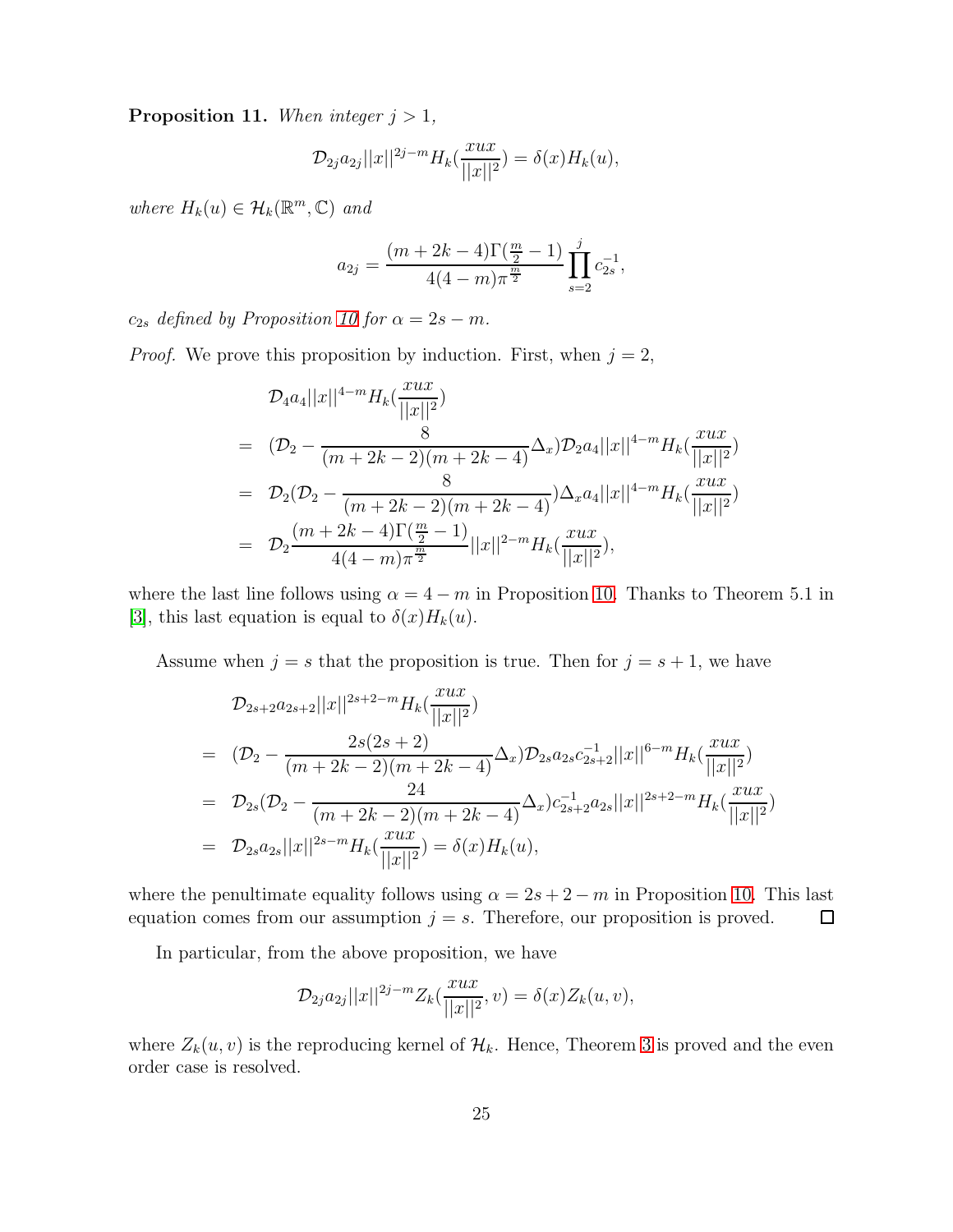### 4.3 Fermionic operators: odd order, half-integer spin

We denote the  $(2j - 1)$ -th fermionic operator

$$
\mathcal{D}_{2j-1}: C^{\infty}(\mathbb{R}^m,\mathcal{M}_k)\longrightarrow C^{\infty}(\mathbb{R}^m,\mathcal{M}_k).
$$

as the generalization of  $D_x^{2j-1}$  in Euclidean space to higher spin spaces. With similar arguments as in bosonic case, it is conformally invariant with the following intertwining operators

$$
\widetilde{\frac{cx+d}{||cx+d||^{m+2j}}}\mathcal{D}_{2j-1,y,\omega}f(y,\omega)=\mathcal{D}_{2j-1,x,u}\frac{\widetilde{cx+d}}{||cx+d||^{m-2j+2}}f(\phi(x),\frac{(cx+d)u(\widetilde{cx+d})}{||cx+d||^{2}}),
$$

where  $y = \phi(x) = (ax+b)(cx+d)^{-1}$  is a Möbius transformation and  $\omega =$  $(cx + d)u(\widetilde{cx + d})$  $\frac{|dx|}{||cx+d||^2}$ . Furthermore, its fundamental solution is

$$
c_{2j-1} \frac{x}{||x||^{m-2j+2}} Z_k(\frac{xux}{||x||^2}, v),
$$

where  $c_{2j-1}$  is a non-zero real constant and  $Z_k(u, v)$  is the reproducing kernel of  $\mathcal{M}_k$ . Here comes our second main theorem. The proof is left in Section 5.

<span id="page-25-0"></span>**Theorem 4.** Let  $Z_k(u, v)$  be the reproducing kernel of  $\mathcal{M}_k$ . When  $j > 1$ , the  $(2j - 1)$ -th order conformally invariant differential operator on  $C^{\infty}(\mathbb{R}^m, \mathcal{M}_k)$  is the  $(2j-1)$ -th order fermionic operator

$$
\mathcal{D}_{2j-1} = R_k \prod_{s=1}^{j-1} \left( -R_k^2 + \frac{4s^2 T_k T_k^*}{(m+2k-2s-2)(m+2k+2s-2)} \right)
$$

that has the fundamental solution

$$
\lambda_{2s} \frac{x}{||x||^{m-2j+2}} Z_k(\frac{xux}{||x||^2}, v),
$$

where

$$
T_k = (1 + \frac{uD_u}{m + 2k - 2})D_x \text{ and } T_k^* = \frac{-uD_uD_x}{m + 2k - 2}
$$

are the twistor and dual twistor operators defined in [\[9\]](#page-32-8) and  $\lambda_{2s}$  is a non-zero real constant whose expression is given in Section 5.

On a concluding note, recall that a manifold is conformally flat if it has an atlas whose transition functions are Möbius transformations. Note this does not involve curvature. Using similar arguments as in our previous paper [\[12\]](#page-32-15), one can generalize our conformally invariant differential operators to conformally flat spin manifolds in the fermionic case and conformally flat Riemannian manifolds in the bosonic case. More specifically, from Proposition [4,](#page-13-0) if we choose a particular Möbius transformation, we can generalize our fermionic and bosonic operators to some conformally flat manifold, such as the unit sphere, using Equation [\(2\)](#page-13-1). This will be developed more formally elsewhere.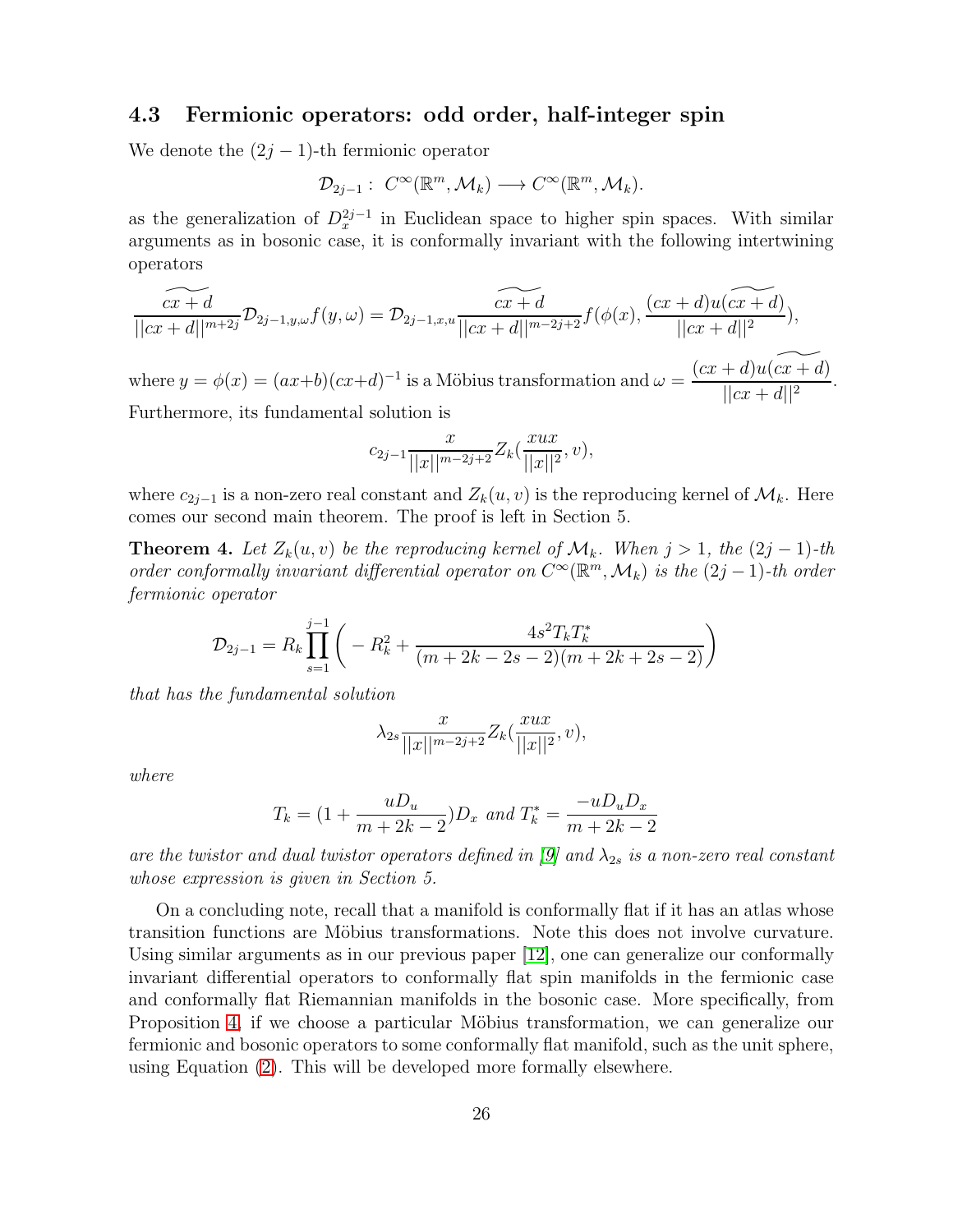# 5 Explicit proof for the construction of  $\mathcal{D}_{2j-1}$

To prove Theorem [4,](#page-25-0) we start with the following proposition.

<span id="page-26-1"></span>**Proposition 12.** For any  $f_k(u) \in \mathcal{M}_k$ , we denote

$$
B_{m-\beta} = \Delta_x + a_{m-\beta} ||u||^2 \langle D_u, D_x \rangle^2 + b_{m-\beta} \langle u, D_x \rangle \langle D_u, D_x \rangle + c_{m-\beta} u \langle D_u, D_x \rangle D_x.
$$

When  $\beta \leq m-2$ , we have

$$
B_{m-\beta} \frac{x}{||x||^{\beta}} f_k(\frac{xux}{||x||^2}) = d_{m-\beta} \frac{x}{||x||^{\beta+2}} f_k(\frac{xux}{||x||^2})
$$

in the distribution sense, where

$$
a_{m-\beta} = \frac{4}{(\beta + 2k - 2)(2m + 2k - \beta - 2)};
$$
  
\n
$$
b_{m-\beta} = -\frac{4(m + 2k - 2)}{(\beta + 2k - 2)(2m + 2k - \beta - 2)};
$$
  
\n
$$
c_{m-\beta} = -\frac{4}{(\beta + 2k - 2)(2m + 2k - \beta - 2)};
$$
  
\n
$$
d_{m-\beta} = (\beta + 2k)(\beta + 2k - m) + 2k(m - 2\beta - 2k - 2) + \frac{4k(m + 2k - 2)}{\beta + 2k - 2}.
$$

It is worth pointing out that if  $\beta = m - 2s$ , then  $B_{2s}$  is exactly the term in the parenthesis in Theorem [4.](#page-25-0) Details can be found later in this section.

In order to prove the above proposition with arbitrary function  $f_k(u) \in \mathcal{M}_k$ , as stated in [\[3\]](#page-31-0), we can rely on the fact  $\mathcal{M}_k$  is an irreducible  $Spin(m)$ -representation generated by the highest weight vector  $\langle u, 2f_1 \rangle^k I$ , where I is defined in Section 2.2.1. It suffices to prove the statement for

$$
\frac{x}{||x||^{\beta}}\langle \frac{xux}{||x||^2},2\mathfrak{f}_1\rangle^k I = \frac{x}{||x||^{\beta+2k}}\langle xux,2\mathfrak{f}_1\rangle^k I = \frac{x}{||x||^{\beta+2k}}\langle u||x||^2 - 2\langle u,x\rangle x,2\mathfrak{f}_1\rangle^k I.
$$

First, we assume that  $x \neq 0$ , and we have the following technical lemmas.

### <span id="page-26-0"></span>Lemma 1.

$$
\Delta_x \frac{x}{||x||^{\beta+2k}} \langle xux, 2f_1 \rangle^k I
$$
\n
$$
= [(\beta+2k)(\beta+2k-m)+2k(m-2\beta-2k-2)] \frac{x}{||x||^{\beta+2k+2}} \langle xux, 2f_1 \rangle^k I
$$
\n
$$
-4k \frac{u\langle x, 2f_1 \rangle}{||x||^{\beta+2k}} \langle xux, 2f_1 \rangle^{k-1} I + 4k(m+2k-2) \frac{x}{||x||^{\beta+2k+2}} \langle u, x \rangle \langle x, 2f_1 \rangle \langle xux, 2f_1 \rangle^{k-1} I
$$
\n
$$
+4k(k-1)||u||^2 \langle x, 2f_1 \rangle^2 \frac{x}{||x||^{\beta+2k}} \langle xux, 2f_1 \rangle^{k-2} I.
$$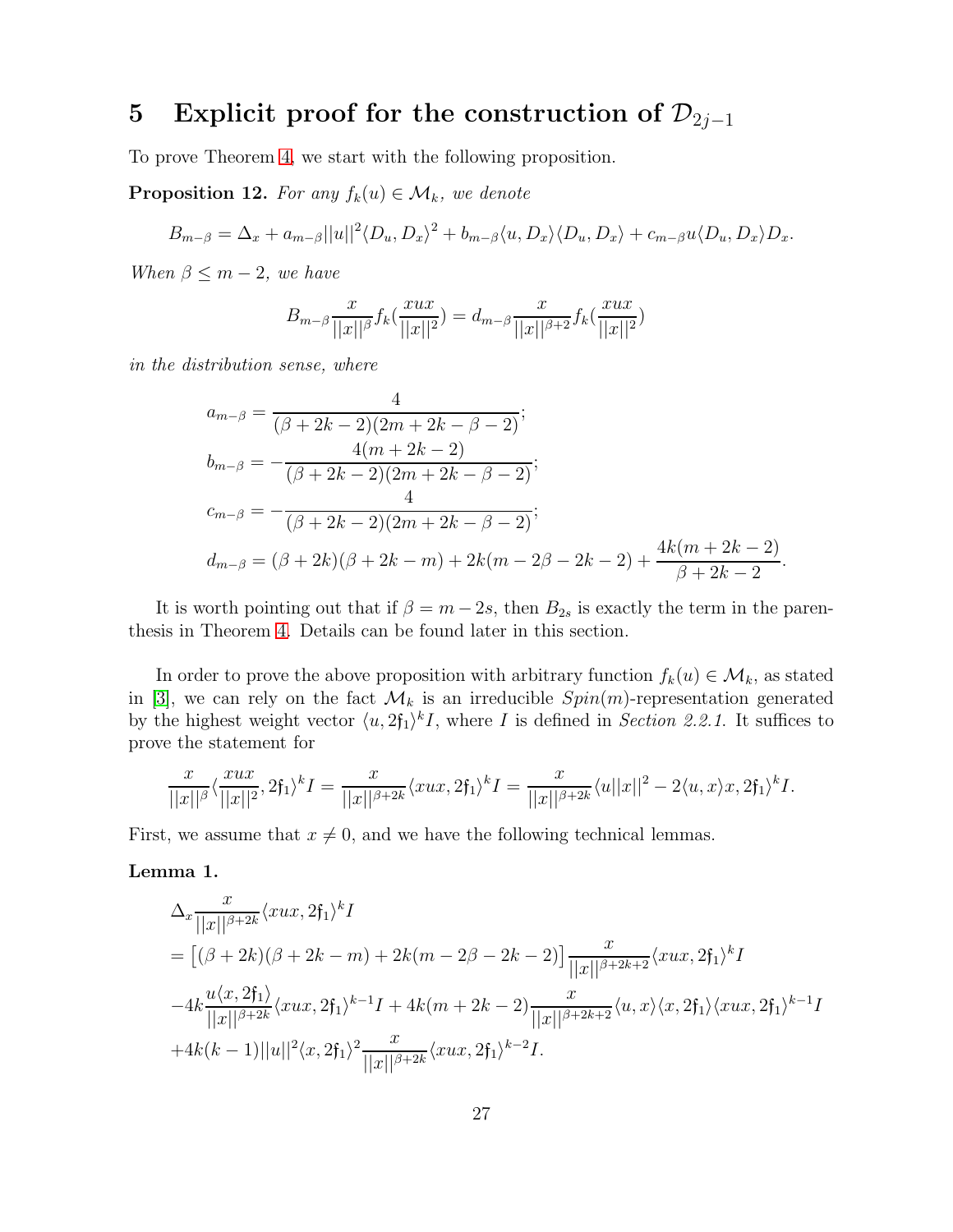Proof. Since

$$
\Delta_x \frac{x}{||x||^{\beta+2k}} = (\beta+2k)(\beta+2k-m)\frac{x}{||x||^{\beta+2k+2}}
$$

and [\[3\]](#page-31-0) gives

 $\Delta_x \langle xux, 2\mathfrak{f}_1 \rangle^k = 4k(k-1)||u||^2 \langle x, 2\mathfrak{f}_1 \rangle^2 \langle xux, 2\mathfrak{f}_1 \rangle^{k-2}I + 2k(m+2k-4)\langle u, 2\mathfrak{f}_1 \rangle \langle xux, 2\mathfrak{f}_1 \rangle^{k-1}I,$ 

we have

$$
\Delta_x \frac{x}{||x||^{\beta+2k}} \langle xux, 2f_1 \rangle^k I
$$
\n
$$
= \Delta_x (\frac{x}{||x||^{\beta+2k}}) \langle xux, 2f_1 \rangle^k I + \frac{x}{||x||^{\beta+2k}} \Delta_x (\langle xux, 2f_1 \rangle^k) I + 2 \sum_{i=1}^m \partial_{x_i} \frac{x}{||x||^{\beta+2k}} \partial_{x_i} \langle xux, 2f_1 \rangle^k I
$$
\n
$$
= (\beta + 2k)(\beta + 2k - m) \frac{x}{||x||^{\beta+2k+2}} \langle xux, 2f_1 \rangle^k I
$$
\n
$$
+ \frac{x}{||x||^{\beta+2k}} \Big( 4k(k-1) ||u||^2 \langle x, 2f_1 \rangle^2 \langle xux, 2f_1 \rangle^{k-2} I + 2k(m+2k-4) \langle u, 2f_1 \rangle \langle xux, 2f_1 \rangle^{k-1} \Big) I
$$
\n
$$
+ 2k \sum_{i=1}^m \Big( \frac{e_i}{||x||^{\beta+2k}} - \frac{(\beta + 2k)x_i x}{||x||^{\beta+2k+2}} \Big) \langle 2ux_i - 2u_i x - 2 \langle u, x \rangle e_i, 2f_1 \rangle \langle xux, 2f_1 \rangle^{k-1} I.
$$

Notice that  $I = \mathfrak{f}_1 \mathfrak{f}_1^{\dagger}$  $_{1}^{\dagger }\mathfrak{f}_{2}\mathfrak{f}_{2}^{\dagger }$  $\mathbf{f}_1^{\dagger} \cdots \mathbf{f}_n \mathbf{f}_n^{\dagger}$  and  $\mathbf{f}_1^2 = 0$ . Therefore, we obtain

$$
= (\beta + 2k)(\beta + 2k - m) \frac{x}{||x||^{\beta + 2k + 2}} \langle xux, 2f_1 \rangle^k I
$$
  
+4k(k-1)||u||^2 \langle x, 2f\_1 \rangle^2 \frac{x}{||x||^{\beta + 2k}} \langle xux, 2f\_1 \rangle^{k-2} I  
+2k(m-2\beta - 2k - 2) \frac{x}{||x||^{\beta + 2k}} \langle u, 2f\_1 \rangle \langle xux, 2f\_1 \rangle^{k-1} I  
-4k \frac{u \langle x, 2f\_1 \rangle}{||x||^{\beta + 2k}} \langle xux, 2f\_1 \rangle^{k-1} I + 8k(\beta + 2k) \frac{x \langle u, x \rangle \langle x, 2f\_1 \rangle}{||x||^{\beta + 2k + 2}} \langle xux, 2f\_1 \rangle^{k-1} I.

With the help of  $\langle u||x||^2, 2f_1 \rangle = \langle xux, 2f_1 \rangle + 2\langle u, x \rangle \langle x, 2f_1 \rangle$ , this lemma is proved immediately.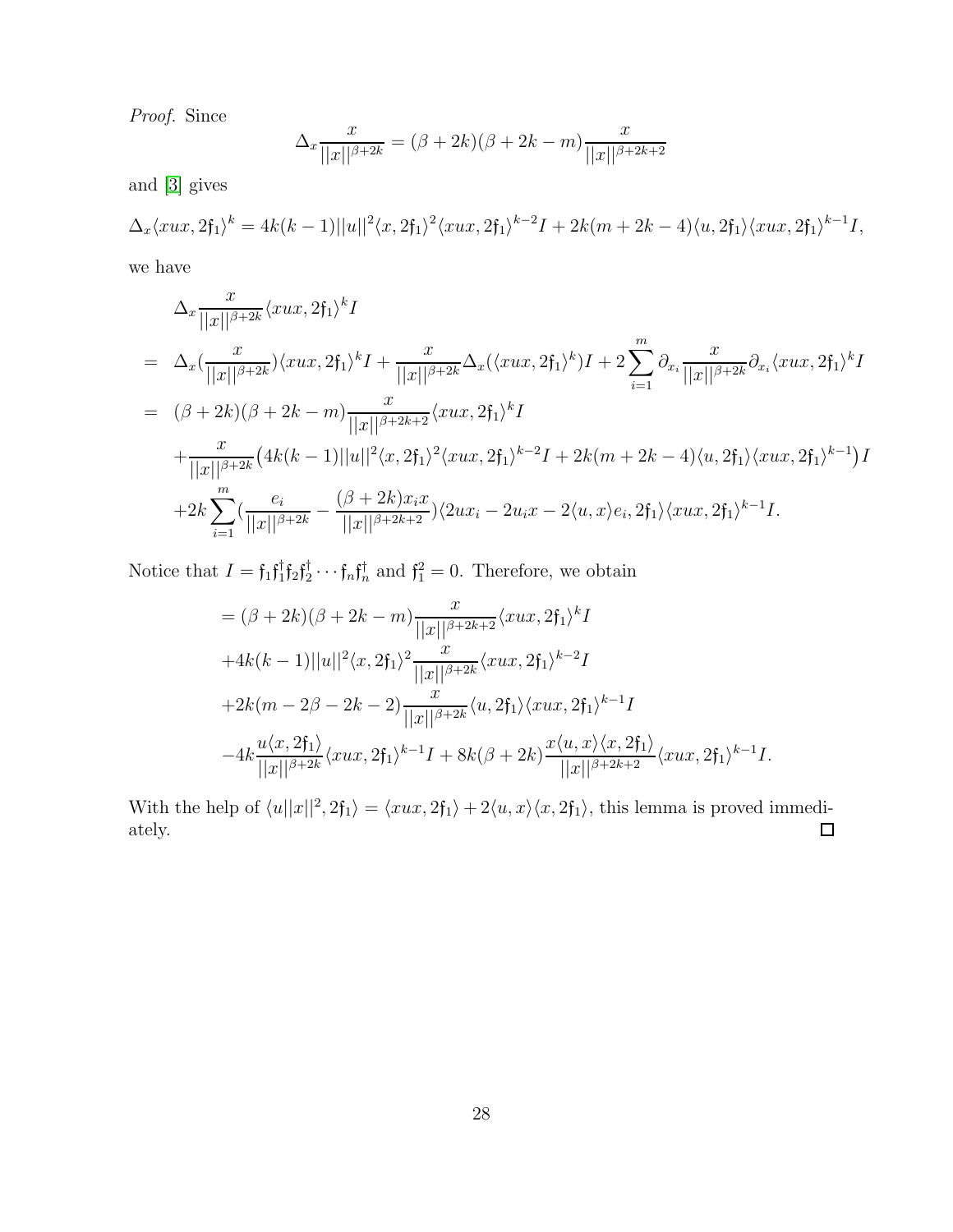<span id="page-28-1"></span>Lemma 2.

<span id="page-28-0"></span>
$$
||u||^{2}\langle D_{u}, D_{x}\rangle^{2} \frac{x}{||x||^{\beta+2k}}\langle xux, 2f_{1}\rangle^{k}I
$$
\n
$$
= k(k-1)(2m - \beta + 2k - 2)(2m - \beta + 2k - 4) \frac{||u||^{2}x}{||x||^{\beta+2k}}\langle x, 2f_{1}\rangle^{2}\langle xux, 2f_{1}\rangle^{k-2}I; (4)
$$
\n
$$
u\langle D_{u}, D_{x}\rangle D_{x} \frac{x}{||x||^{\beta+2k}}\langle xux, 2f_{1}\rangle^{k}I
$$
\n
$$
= -k(2m - \beta + 2k - 2) \Big[ (\beta - m) \frac{u\langle x, 2f_{1}\rangle}{||x||^{\beta+2k}}\langle xux, 2f_{1}\rangle^{k-1}I
$$
\n
$$
+2(k - 1)||u||^{2} \frac{x}{||x||^{\beta+2k}}\langle x, 2f_{1}\rangle^{2}\langle xux, 2f_{1}\rangle^{k-2}I \Big]; \qquad (5)
$$
\n
$$
\langle u, D_{x}\rangle\langle D_{u}, D_{x}\rangle \frac{x}{||x||^{\beta+2k}}\langle xux, 2f_{1}\rangle^{k}I
$$
\n
$$
= -k(2m - \beta + 2k - 2) \Big[ \frac{x\langle xux, 2f_{1}\rangle^{k}}{||x||^{\beta+2k+2}}I - (\beta + 2k - 2) \frac{x\langle u, x\rangle\langle x, 2f_{1}\rangle}{||x||^{\beta+2k+2}}\langle xux, 2f_{1}\rangle^{k-1}I
$$
\n
$$
+ \frac{u\langle x, 2f_{1}\rangle}{||x||^{\beta+2k}}\langle xux, 2f_{1}\rangle^{k-1}I - 2(k - 1) \frac{||u||^{2}x}{||x||^{\beta+2k}}\langle x, 2f_{1}\rangle^{2}\langle xux, 2f_{1}\rangle^{k-2}I \Big] \qquad (6)
$$

*Proof.* Since these three operators on the left contain  $\langle D_u, D_x \rangle$ , first let us check:

$$
\langle D_u, D_x \rangle \frac{x}{||x||^{\beta+2k}} \langle xux, 2\mathfrak{f}_1 \rangle^k I = \sum_{i=1}^m \partial_{u_i} \left( \frac{e_i}{||x||^{\beta+2k}} - \frac{(\beta+2k)x_i x}{||x||^{\beta+2k+2}} \rangle \langle xux, 2\mathfrak{f}_1 \rangle^k I \n+ k \frac{x}{||x||^{\beta+2k}} \langle xux, 2\mathfrak{f}_1 \rangle^{k-1} \langle 2ux_i - 2u_i x - 2\langle u, x \rangle e_i, 2\mathfrak{f}_1 \rangle I \right) \n= \sum_{i=1}^m k \left( \frac{e_i}{||x||^{\beta+2k}} - \frac{(\beta+2k)x_i x}{||x||^{\beta+2k+2}} \rangle \langle xux, 2\mathfrak{f}_1 \rangle^{k-1} \langle e_i ||x||^2 - 2x_i x, 2\mathfrak{f}_1 \rangle I \n+ \sum_{i=1}^m k(k-1) \frac{x \langle xux, 2\mathfrak{f}_1 \rangle^{k-2}}{||x||^{\beta+2k}} \langle e_i ||x||^2 - 2x_i x, 2\mathfrak{f}_1 \rangle \langle 2ux_i - 2u_i x - 2\langle u, x \rangle e_i, 2\mathfrak{f}_1 \rangle I \n+ \sum_{i=1}^m k \frac{x \langle xux, 2\mathfrak{f}_1 \rangle^{k-1}}{||x||^{\beta+2k}} \langle 2e_i x_i - 2x - 2x_i e_i, 2\mathfrak{f}_1 \rangle I.
$$

The last expression simplifies as

$$
-k(2m-\beta+2k-2)\frac{x\langle x,2\mathfrak{f}_1\rangle}{||x||^{\beta+2k}}\langle xux,2\mathfrak{f}_1\rangle^{k-1}I.
$$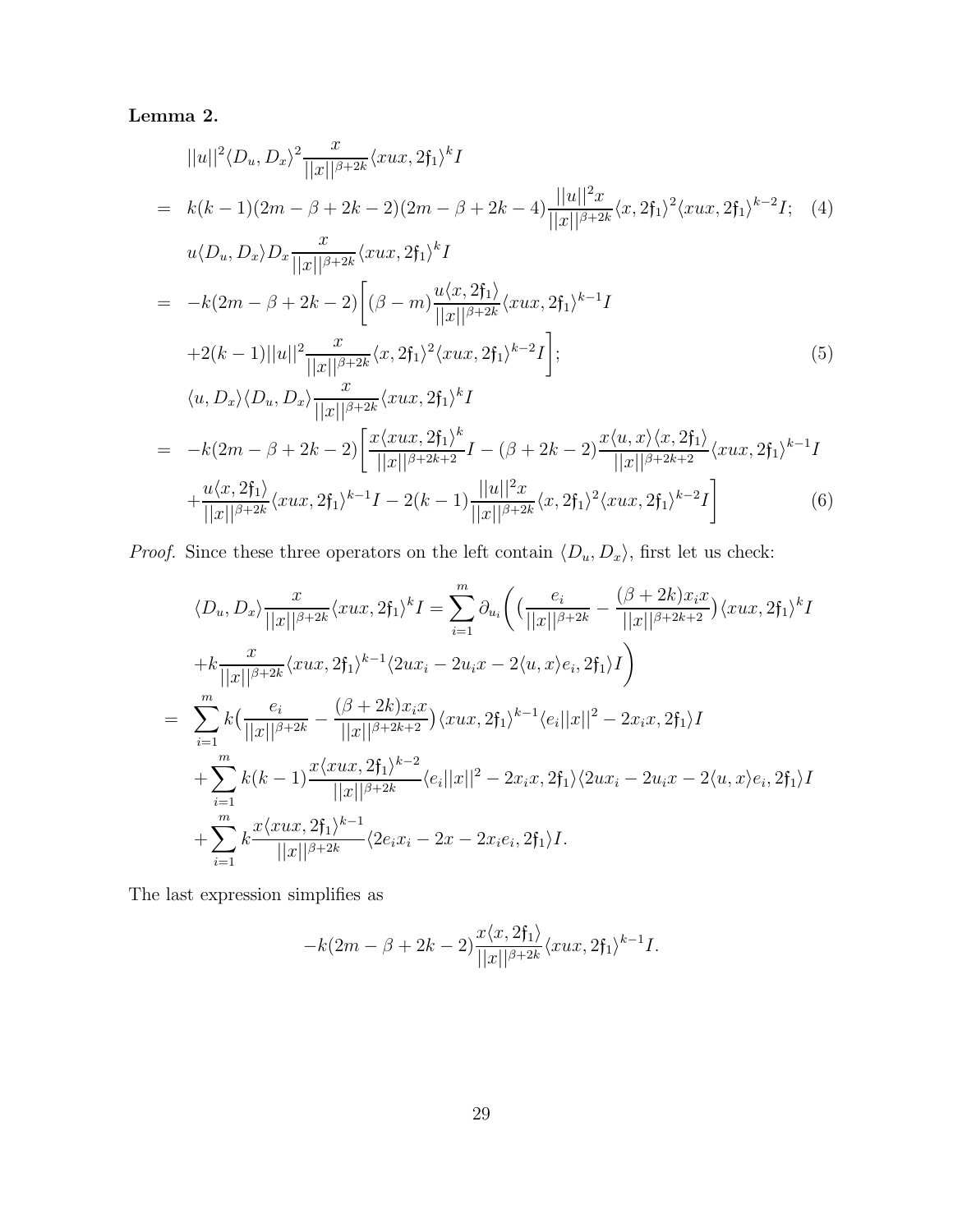Hence, to verify Eq. [\(4\)](#page-28-0), we only need to check

$$
\langle D_u, D_x \rangle \frac{x \langle x, 2f_1 \rangle}{\|x\|^{\beta+2k}} \langle xux, 2f_1 \rangle^{k-1} I = \sum_{i=1}^m \partial_{u_i} \left( \left( \frac{e_i}{\|x\|^{\beta+2k}} - \frac{(\beta + 2k)x_i x}{\|x\|^{\beta+2k+2}} \right) \langle x, 2f_1 \rangle \langle xux, 2f_1 \rangle^{k-1} I \right)
$$
  
+ 
$$
\frac{x \langle e_i, 2f_1 \rangle}{\|x\|^{\beta+2k}} \langle xux, 2f_1 \rangle^{k-1} I + (k-1) \frac{x \langle x, 2f_1 \rangle}{\|x\|^{\beta+2k}} \langle xux, 2f_1 \rangle^{k-2} \langle 2ux_i - 2u_i x - 2 \langle u, x \rangle e_i, 2f_1 \rangle I \right)
$$
  
= 
$$
\sum_{i=1}^m \left( \frac{e_i}{\|x\|^{\beta+2k}} - \frac{(\beta + 2k)x_i x}{\|x\|^{\beta+2k+2}} \right) \langle x, 2f_1 \rangle (k-1) \langle xux, 2f_1 \rangle^{k-2} \langle e_i ||x||^2 - 2x_i x, 2f_1 \rangle I
$$
  
+ 
$$
\sum_{i=1}^m \frac{x \langle e_i, 2f_1 \rangle}{\|x\|^{\beta+2k}} (k-1) \langle xux, 2f_1 \rangle^{k-2} \langle e_i ||x||^2 - 2x_i x, 2f_1 \rangle I
$$
  
+ 
$$
\sum_{i=1}^m (k-1) \frac{x \langle x, 2f_1 \rangle}{\|x\|^{\beta+2k}} \langle xux, 2f_1 \rangle^{k-2} \langle 2e_i x_i - 2x - 2x_i e_i, 2f_1 \rangle I
$$
  
+ 
$$
\sum_{i=1}^m (k-1) \frac{x \langle x, 2f_1 \rangle}{\|x\|^{\beta+2k}} (k-2) \langle xux, 2f_1 \rangle^{k-3} \langle 2ux_i - 2u_i x - 2 \langle u, x \rangle e_i, 2f_1 \rangle \langle e_i ||x||^2 - 2x_i x, 2f_1 \rangle I.
$$

This last expression simplifies as

$$
-(k-1)(2m-\beta+2k-4)\frac{x\langle x,2\mathfrak{f}_1\rangle^2}{||x||^{\beta+2k}}\langle xux,2\mathfrak{f}_1\rangle^{k-2}I.
$$

Hence, Eq. [\(4\)](#page-28-0) is verified.

For Eq. [\(5\)](#page-28-0), we check

$$
uD_{x} \frac{x\langle x, 2f_{1}\rangle}{||x||^{\beta+2k}} \langle xux, 2f_{1}\rangle^{k-1} I = u \sum_{i=1}^{m} e_{i} \bigg( \frac{e_{i}}{||x||^{\beta+2k}} - \frac{(\beta+2k)x_{i}x}{||x||^{\beta+2k+2}} \rangle \langle x, 2f_{1}\rangle \langle xux, 2f_{1}\rangle^{k-1} I
$$
  
+ 
$$
\frac{x\langle e_{i}, 2f_{1}\rangle}{||x||^{\beta+2k}} \langle xux, 2f_{1}\rangle^{k-1} I + (k-1) \frac{x\langle x, 2f_{1}\rangle}{||x||^{\beta+2k}} \langle xux, 2f_{1}\rangle^{k-2} \langle 2ux_{i} - 2u_{i}x - 2\langle u, x\rangle e_{i}, 2f_{1}\rangle I \bigg)
$$
  
= 
$$
u \bigg[ \frac{(\beta+2k-m)\langle x, 2f_{1}\rangle}{||x||^{\beta+2k}} \langle xux, 2f_{1}\rangle^{k-1} I - 2 \frac{\langle x, 2f_{1}\rangle}{||x||^{\beta+2k}} \langle xux, 2f_{1}\rangle^{k-1} I
$$
  
-2(k-1)
$$
\frac{\langle x, 2f_{1}\rangle \langle u||x||^{2}, 2f_{1}\rangle}{||x||^{\beta+2k}} \langle xux, 2f_{1}\rangle^{k-2} I
$$
  
-2(k-1)
$$
\frac{ux}{||x||^{\beta+2k}} \langle x, 2f_{1}\rangle^{2} \langle xux, 2f_{1}\rangle^{k-2} I + 4(k-1) \frac{\langle u, x\rangle \langle x, 2f_{1}\rangle^{2}}{||x||^{\beta+2k}} \langle xux, 2f_{1}\rangle^{k-2} I
$$
  
= 
$$
(\beta-m) \frac{u\langle x, 2f_{1}\rangle}{||x||^{\beta+2k}} \langle xux, 2f_{1}\rangle^{k-1} I + 2(k-1) \frac{||u||^{2}x}{||x||^{\beta+2k}} \langle x, 2f_{1}\rangle^{2} \langle xux, 2f_{1}\rangle^{k-2} I.
$$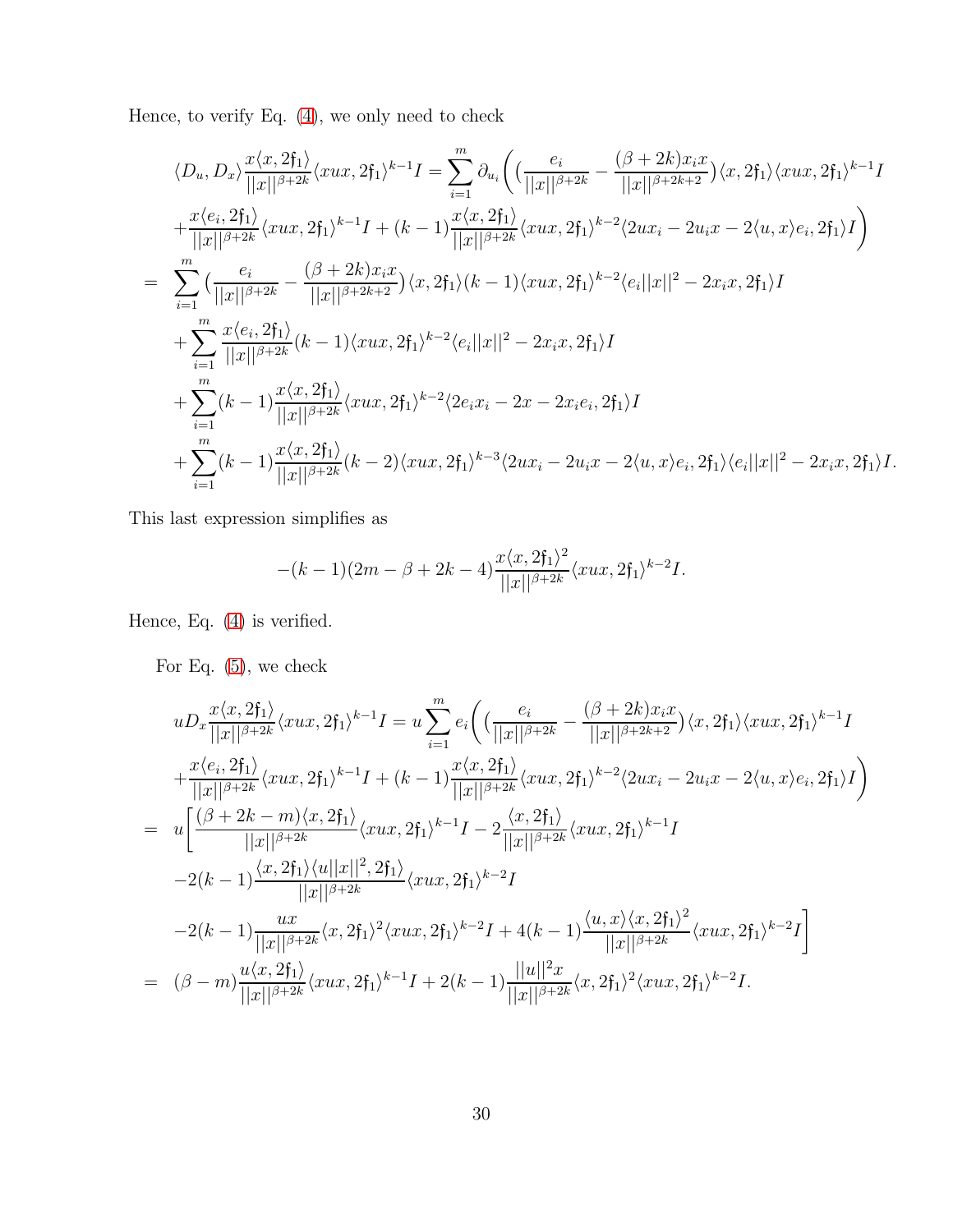For Eq. [\(6\)](#page-28-0), we check

$$
\langle u, D_x \rangle \frac{x \langle x, 2f_1 \rangle}{||x||^{\beta+2k}} \langle xux, 2f_1 \rangle^{k-1} I = \sum_{i=1}^m u_i \left( \left( \frac{e_i}{||x||^{\beta+2k}} - \frac{(\beta + 2k)x_i x}{||x||^{\beta+2k+2}} \right) \langle x, 2f_1 \rangle \langle xux, 2f_1 \rangle^{k-1} I \right)
$$
  
+ 
$$
\frac{x \langle e_i, 2f_1 \rangle}{||x||^{\beta+2k}} \langle xux, 2f_1 \rangle^{k-1} + (k-1) \frac{x \langle x, 2f_1 \rangle}{||x||^{\beta+2k}} \langle xux, 2f_1 \rangle^{k-2} \langle 2ux_i - 2u_i x - 2 \langle u, x \rangle e_i, 2f_1 \rangle I \right)
$$
  
= 
$$
\frac{x \langle xux, 2f_1 \rangle^k}{||x||^{\beta+2k+2}} I - (\beta + 2k - 2) \frac{x \langle u, x \rangle \langle x, 2f_1 \rangle}{||x||^{\beta+2k-2}} \langle xux, 2f_1 \rangle^{k-1} I
$$
  
+ 
$$
\frac{u \langle x, 2f_1 \rangle}{||x||^{\beta+2k}} \langle xux, 2f_1 \rangle^{k-1} I - 2(k-1) \frac{||u||^2 x}{||x||^{\beta+2k}} \langle x, 2f_1 \rangle^2 \langle xux, 2f_1 \rangle^{k-2} I.
$$

 $\Box$ 

Therefore, Eqs. [\(5\)](#page-28-0) and [\(6\)](#page-28-0) are verified.

Recall the fact mentioned in the 2j-th order bosonic operator case,  $||x||^{\alpha}$  is weak differentiable if  $\alpha > -m+1$  with weak derivative  $\partial_{x_i} ||x||^{\alpha} = \alpha x_i ||x||^{\alpha-2}$ . Hence, when  $\beta \leq m-2$ , Lemmas [1](#page-26-0) and [2](#page-28-1) are both true in the distribution sense. Combining them completes the proof of Proposition [12.](#page-26-1) With the help of Proposition [12](#page-26-1) and similar arguments as in Proposition [11,](#page-24-0) we have the following proposition by induction.

<span id="page-30-1"></span>**Proposition 13.** Let  $f_k(u) \in \mathcal{M}_k$ . When integer  $j > 1$ ,

$$
\left[\prod_{s=1}^{j-1} B_{2s} d_{2s}^{-1}\right] \frac{x}{||x||^{m-2j+2}} f_k(\frac{xux}{||x||^2}) = \frac{x}{||x||^m} f_k(\frac{xux}{||x||^2})
$$

in the distribution sense, where  $a_{2s}$ ,  $b_{2s}$ ,  $c_{2s}$ ,  $d_{2s}$  are defined as in Proposition [12](#page-26-1) with  $\beta = m - 2s$ .

In the above proposition, it is worth pointing out that

$$
B_{2s_1}B_{2s_2} = B_{2s_2}B_{2s_1},
$$

where  $s_1 \neq s_2$ . Indeed, with a straightforward calculation, one can get

$$
R_k^2 = -\Delta_x + \frac{4\langle u, D_x \rangle \langle D_u, D_x \rangle}{m + 2k - 2} - \frac{4||u||^2 \langle D_u, D_x \rangle^2}{(m + 2k - 2)^2} + \frac{4u \langle D_u, D_x \rangle D_x}{(m + 2k - 2)^2}.
$$

Then

<span id="page-30-0"></span>
$$
B_{2s} = \Delta_x + \frac{4(||u||^2 \langle D_u, D_x \rangle^2 - (m + 2k - 2) \langle u, D_x \rangle \langle D_u, D_x \rangle^2 - u \langle D_u, D_x \rangle D_x)}{(m + 2k - 2s - 2)(m + 2k + 2s - 2)}
$$
  
= 
$$
\Delta_x - \frac{(m + 2k - 2)^2}{(m + 2k - 2s - 2)(m + 2k + 2s - 2)} (R_k^2 + \Delta_x).
$$
 (7)

So  $B_{2s}$  is a linear combination of  $R_k^2$  and  $\Delta_x$ . This is no surprise, since [\[15\]](#page-32-12) points out

$$
\{R_k^i \Delta_x^j, \ 0 \le i \le \min(2p+1, 2k+1), \ 0 \le j, \ i+2j = p\}
$$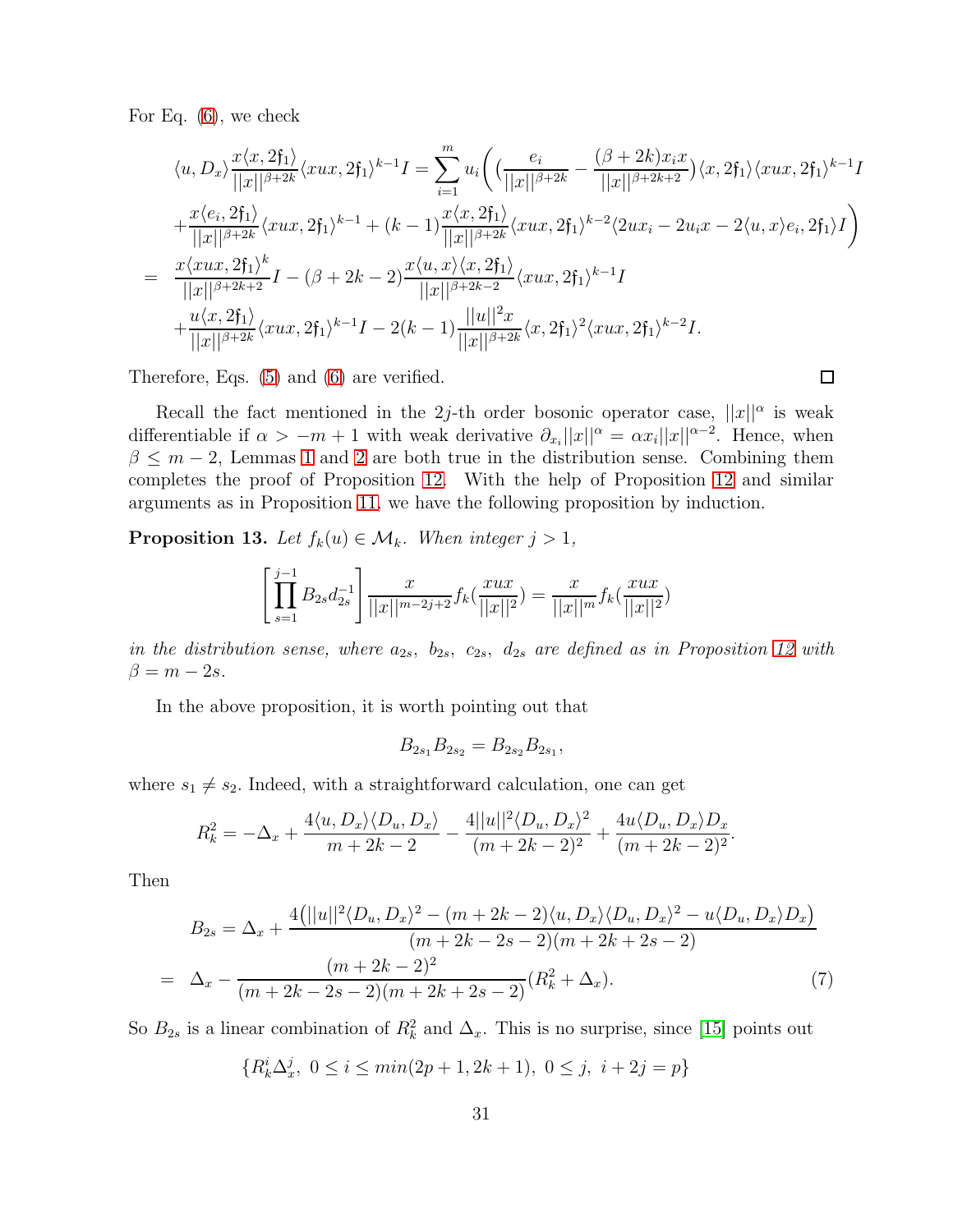is the basis of the space of  $Spin(m)$ -invariant constant coefficient differential operators of order p on  $\mathcal{M}_k$ .  $\mathcal{D}_{2j-1}$  is conformally invariant, so it is also  $Spin(m)$ -invariant and hence can be expressed in this basis. Furthermore, with the help of  $-\Delta_x = R_k^2 + T_kT_k^*$  and Eq.  $(7)$ , we can also rewrite  $B_{2s}$  in terms of first order conformally invariant operators:

$$
B_{2s} = -R_k^2 + \frac{4s^2 T_k T_k^*}{(m+2k-2s-2)(m+2k+2s-2)}.
$$

Now, we have fundamental solution of  $\mathcal{D}_{2j-1}$  restated as follows.

**Theorem.** Let  $Z_k(u, v)$  be the reproducing kernel of  $\mathcal{M}_k$ . When  $j > 1$ , the  $(2j - 1)$ -th order fermionic operator  $\mathcal{D}_{2i-1}$  has fundamental solution

$$
\lambda_{2s} \frac{x}{||x||^{m-2j+2}} Z_k(\frac{xux}{||x||^2}, v), \quad \lambda_{2s} = \frac{-(m+2k-2)}{(m-2)\omega_{m-1}} \prod_{s=1}^{j-1} d_{2s}^{-1},
$$

where  $d_{2s}$  is defined in Proposition [12](#page-26-1) with  $\beta = m - 2s$  and  $\omega_{m-1}$  is the area of  $(m-1)$ dimensional unit sphere.

Proof. With the help of Proposition [13](#page-30-1) and noticing that

$$
\frac{-(m+2k-2)}{(m-2)\omega_{m-1}}\frac{x}{||x||^m}Z_k(\frac{xux}{||x||^2},v)
$$

 $\Box$ 

is the fundamental solution of  $R_k$  [\[6\]](#page-32-0), the above theorem follows immediately.

Hence, Theorem [4](#page-25-0) is proved and the odd order case is resolved.

## <span id="page-31-3"></span>References

- [1] L.V. Ahlfors, Möbius transformations in  $\mathbb{R}^n$  expressed through  $2 \times 2$  matrices of Clifford numbers, Complex Variables, Vol. 5, 1986, pp. 215-224.
- <span id="page-31-4"></span><span id="page-31-0"></span>[2] M.F. Atiyah, R. Bott, A. Shapiro, Clifford modules, Topology, Vol. 3, Suppl. 1, 1964, pp.3-38.
- [3] H. De Bie, David Eelbode, Matthias Roels, The higher spin Laplace operator, [arXiv:1501.03974](http://arxiv.org/abs/1501.03974) [math-ph]
- <span id="page-31-2"></span><span id="page-31-1"></span>[4] F. Brackx, R. Delanghe, F. Sommen, Clifford Analysis, Pitman, London, 1982.
- [5] F. Brackx, D. Eelbode, L. Van de Voorde, Higher spin Dirac operators between spaces of simplicial monogenics in two vector variables, Mathematical Physics, Analysis and Geometry, Vol. 14, Issue 1, 2011, pp. 1-20.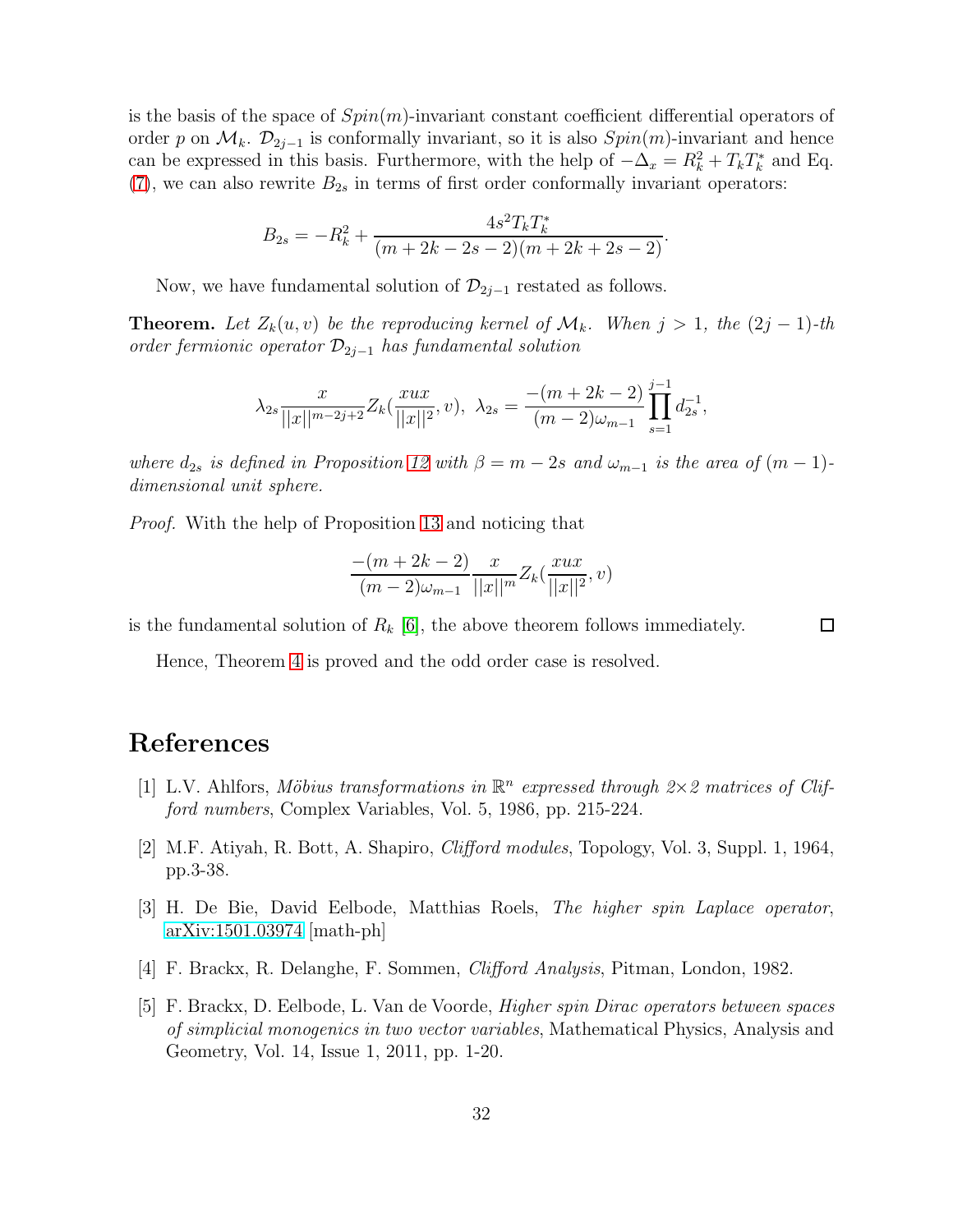- <span id="page-32-5"></span><span id="page-32-0"></span>[6] J. Bureš, F. Sommen, V. Souček, P. Van Lancker, *Rarita-Schwinger Type Operators* in Clifford Analysis, J. Funct. Anal. Vol. 185, No. 2, 2001, pp. 425-455.
- <span id="page-32-10"></span>[7] J.L. Clerc, B. Orsted, Conformal covariance for the powers of the Dirac operator, https://arxiv.org/abs/1409.4983
- <span id="page-32-8"></span>[8] R. Delanghe, F. Sommen, V. Souček, *Clifford Algebra and Spinor-Valued Functions:* A Function Theory for the Dirac Operator, Kluwer, Dordrecht, 1992.
- <span id="page-32-4"></span>[9] C. Ding, J. Ryan, On Some Conformally Invariant Operators in Euclidean Space, [arXiv:1509.00098](http://arxiv.org/abs/1509.00098) [math.CV], submitted.
- <span id="page-32-3"></span>[10] C. Ding, R. Walter, Third order fermionic and fourth order bosonic operators, [arXiv:1602.04202](http://arxiv.org/abs/1602.04202) [math.DG], submitted.
- <span id="page-32-15"></span>[11] C. Ding, R. Walter, J. Ryan, Higher order fermionic and bosonic operators, [arXiv:1512.07322](http://arxiv.org/abs/1512.07322) [math:DG], submitted.
- [12] C. Ding, R. Walter, J. Ryan, Higher order fermionic and bosonic operators on cylinders and Hopf manifolds, Journal of Indian Mathematical Society, Vol. 83, Issue 3-4, 2016, pp. 231-240.
- <span id="page-32-13"></span><span id="page-32-1"></span>[13] C. F. Dunkl, J. Li, J. Ryan, P. Van Lancker, Some Rarita-Schwinger type operators, Computational Methods and Function Theory, Vol. 13, Issue 3, 2013, pp. 397-424.
- <span id="page-32-12"></span>[14] M. Eastwood, The Cartan product, Bulletin of the Belgian Mathematical Society, Vol. 11, Issue 5, 2005, pp. 641-651.
- <span id="page-32-2"></span>[15] D. Eelbode, D. Smíd, Algebra of Invariants for the Rarita-Schwinger Operators, Ann. Ac. Sci. Fennicae, Vol. 34, 2009, pp. 637-649.
- <span id="page-32-9"></span>[16] D. Eelbode, M. Roels, Generalised Maxwell equations in higher dimensions, Complex Analysis and Operator Theory, Vol. 10, Issue 2, 2016, pp. 267-293.
- [17] H.D. Fegan, Conformally invariant first order differential operators. Quart. J. Math. 27, 1976, pp. 371-378.
- <span id="page-32-14"></span><span id="page-32-7"></span>[18] William Fulton and Joe Harris, Representation theory. A first course, Graduate Texts in Mathematics, Readings in Mathematics 129, New York: Springer-Verlag, 1991.
- <span id="page-32-6"></span>[19] J. Gilbert and M. Murray, Clifford Algebras and Dirac Operators in Harmonic Analysis, Cambridge University Press, Cambridge, 1991.
- <span id="page-32-11"></span>[20] A.W. Knapp, E.M. Stein, Intertwining operators for semisimple groups, Annals of Mathematics, Vol. 93, No.3, 1971, pp. 489-578
- [21] P. Van Lancker, F. Sommen, D. Constales, Models for irreducible representations of  $Spin(m)$ , Advances in Applied Clifford Algebras, Vol. 11, Issue 1 supplement, 2001, pp. 271-289.